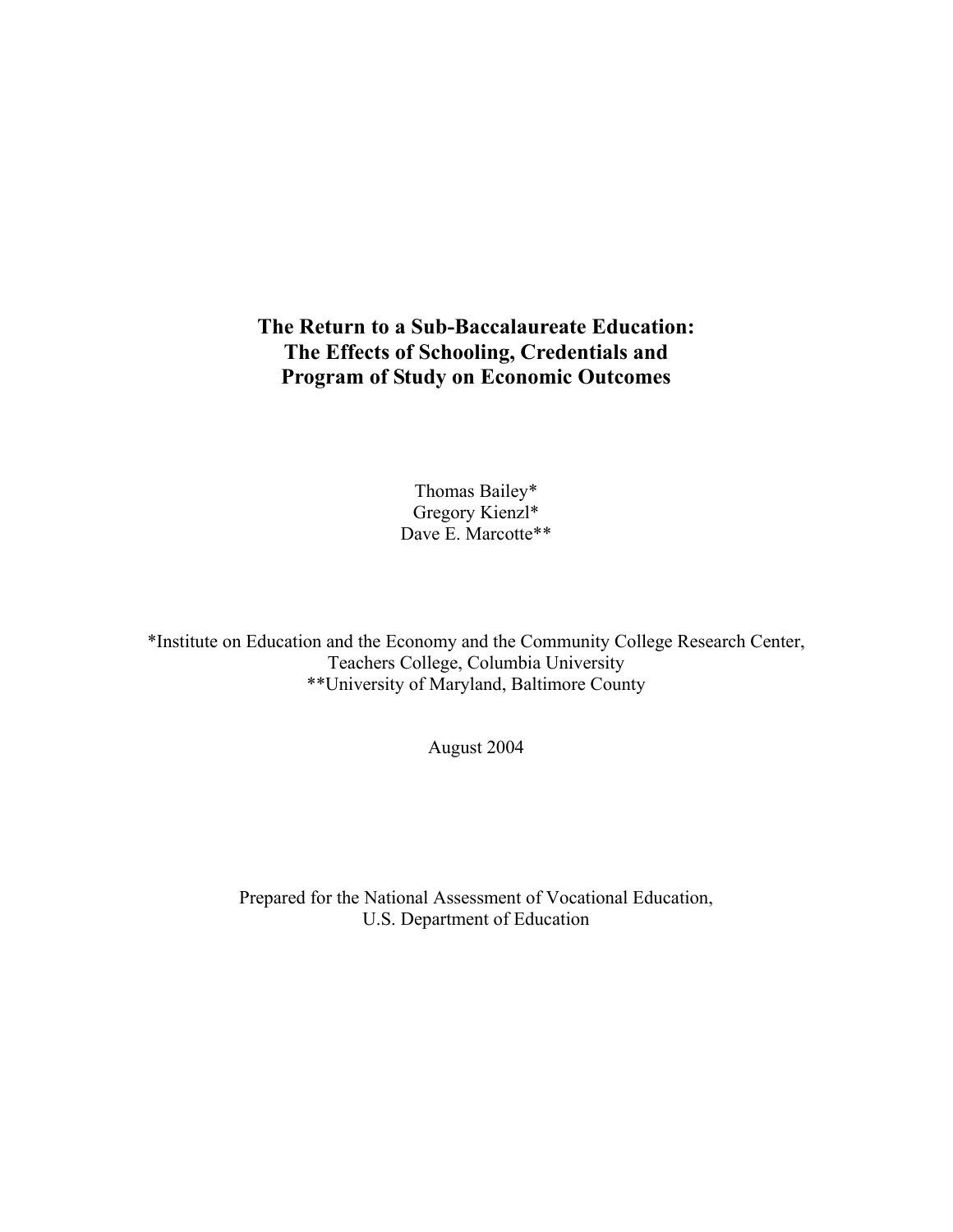This report was prepared for the U.S. Department of Education under Contract Number ED-00- CO-0023. Elizabeth Warner served as the contracting officer's representative. The views expressed herein do not necessarily represent the positions or policies of the Department of Education. No official endorsement by the U.S. Department of Education is intended or should be inferred.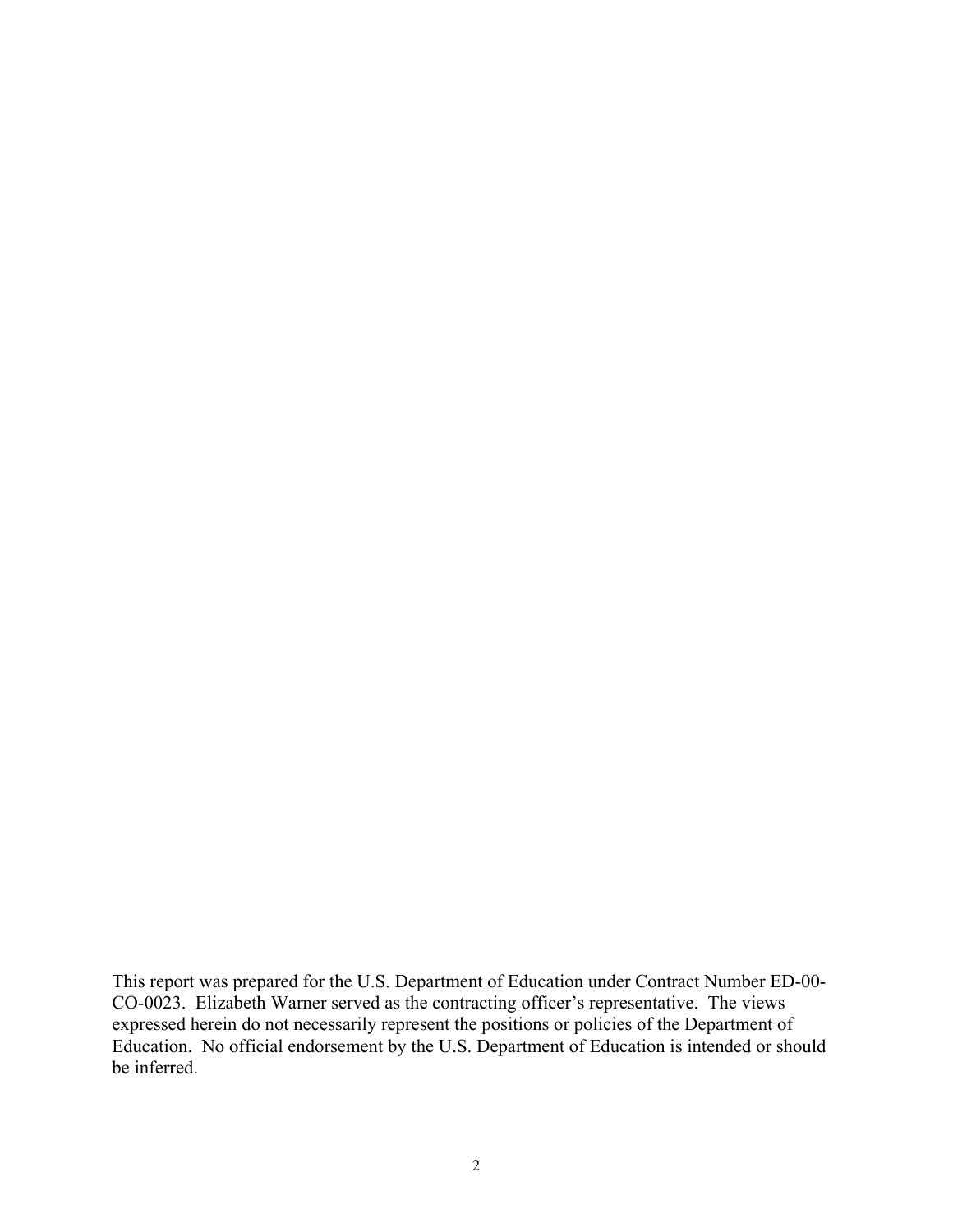# **Contents**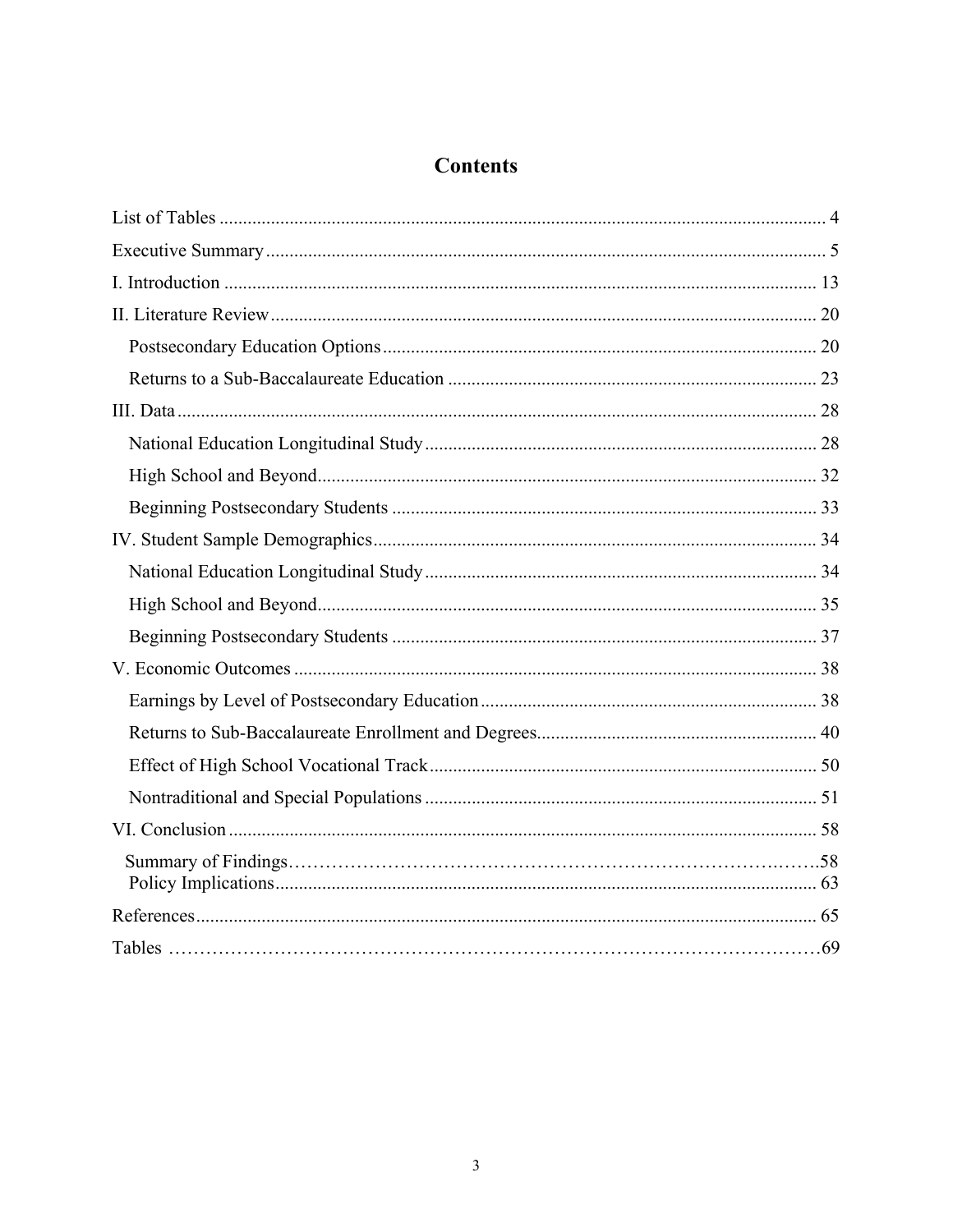# **List of Tables**

| Table 1:  |                                                                                 |
|-----------|---------------------------------------------------------------------------------|
| Table 2:  |                                                                                 |
| Table 3:  | Economic Outcomes by Gender and Sub-Baccalaureate Program of Student and        |
| Table 4:  |                                                                                 |
| Table 5:  |                                                                                 |
| Table 6:  | Tests of Sheepskin Effects and the Equivalence of Different Types of Education: |
| Table 7:  | Tests of Sheepskin Effects and the Equivalence of Different Types of Education: |
| Table 8:  | <b>Estimates From Full Model:</b>                                               |
| Table 9:  | <b>Estimates From Full Model:</b>                                               |
| Table 10: | Immediate Returns to Degree and Enrollment by Age (Under 24 and 24 and          |
| Table 11: |                                                                                 |
| Table 12: |                                                                                 |
| Table 13: | Returns to Degree and Enrollment by Disadvantaged Status: Women82               |
| Table 14: | Tests of Sheepskin Effects and the Equivalence of Different Types of Education: |
| Table 15: |                                                                                 |
| Table 16: | Tests of Sheepskin Effects and the Equivalence of Different Types of Education: |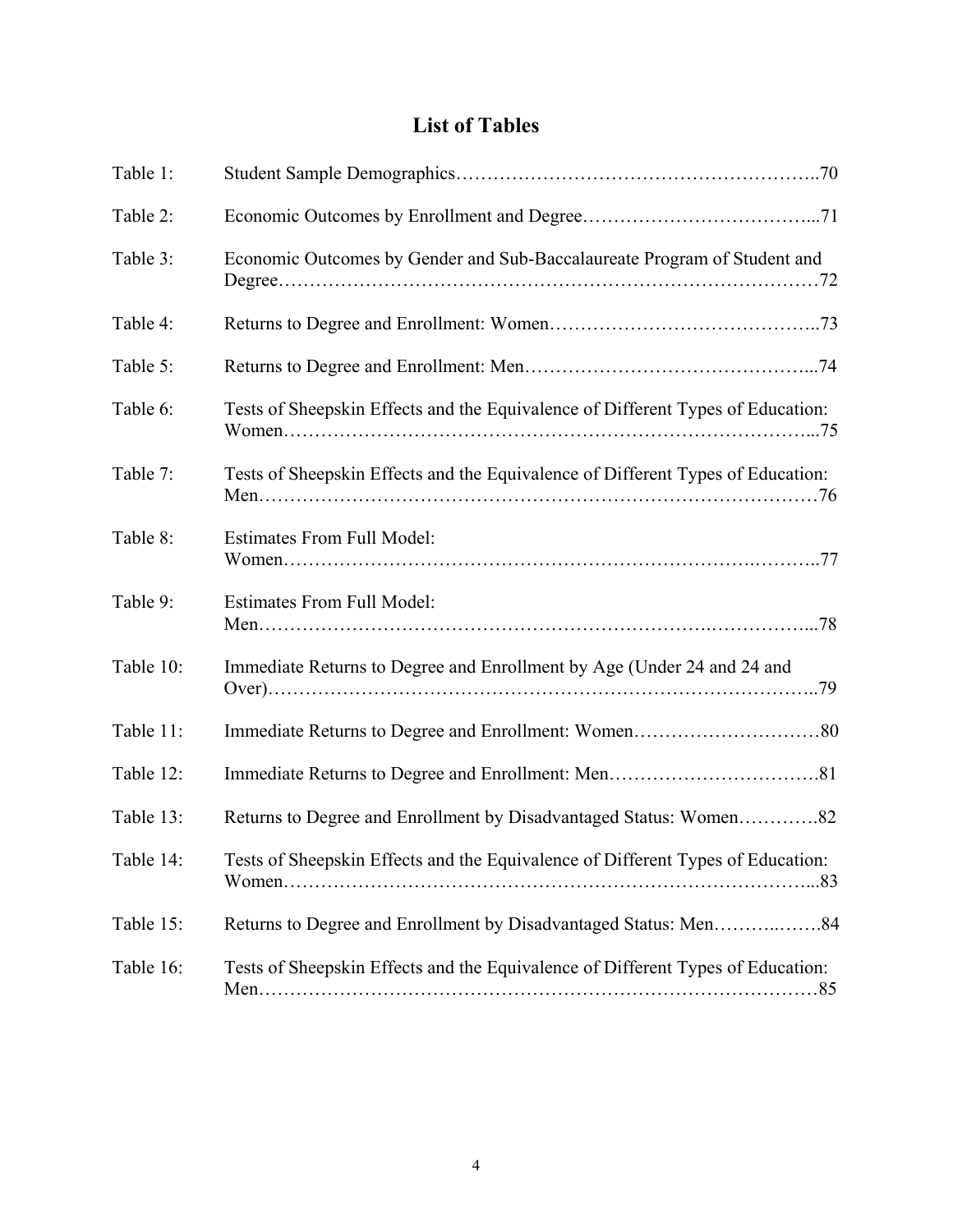## **Executive Summary**

Over the last 20 years, technological changes in the workplace have placed considerable pressure on the U.S. educational system to adequately prepare students for occupations that increasingly require specific skills. As evidenced by the growing wage gap between high school and college graduates, employers reward new hires for having the skills or credentials needed for their jobs, thus underscoring the importance of having either the requisite "tools in your toolbox" or at least some basic academic preparation to continue on into postsecondary education. However, certain educators and policy-makers have raised the question of whether vocational education at the high school level, with its focus on immediately entering the workforce after high school, adequately prepares students for college. At the postsecondary level, the debate has centered on whether vocational education restricts access to a four-year college, which may hamper future earnings because students who begin in occupational programs are less likely to obtain a bachelor's degree. A small number of studies have examined the economic payoff for students who enroll in postsecondary occupational programs compared with high school graduates, but few have investigated whether the earnings of occupational students are statistically different than those of students in other types of postsecondary programs. Some of the criticism about vocational education could be allayed if the economic benefits are equal to or greater than those of other types of education.

This report, therefore, estimates the returns to a sub-baccalaureate education. The analyses emphasize the effect of a student's program of study (occupational or academic), the amount of schooling accumulated with and without attaining a degree, and the type of credential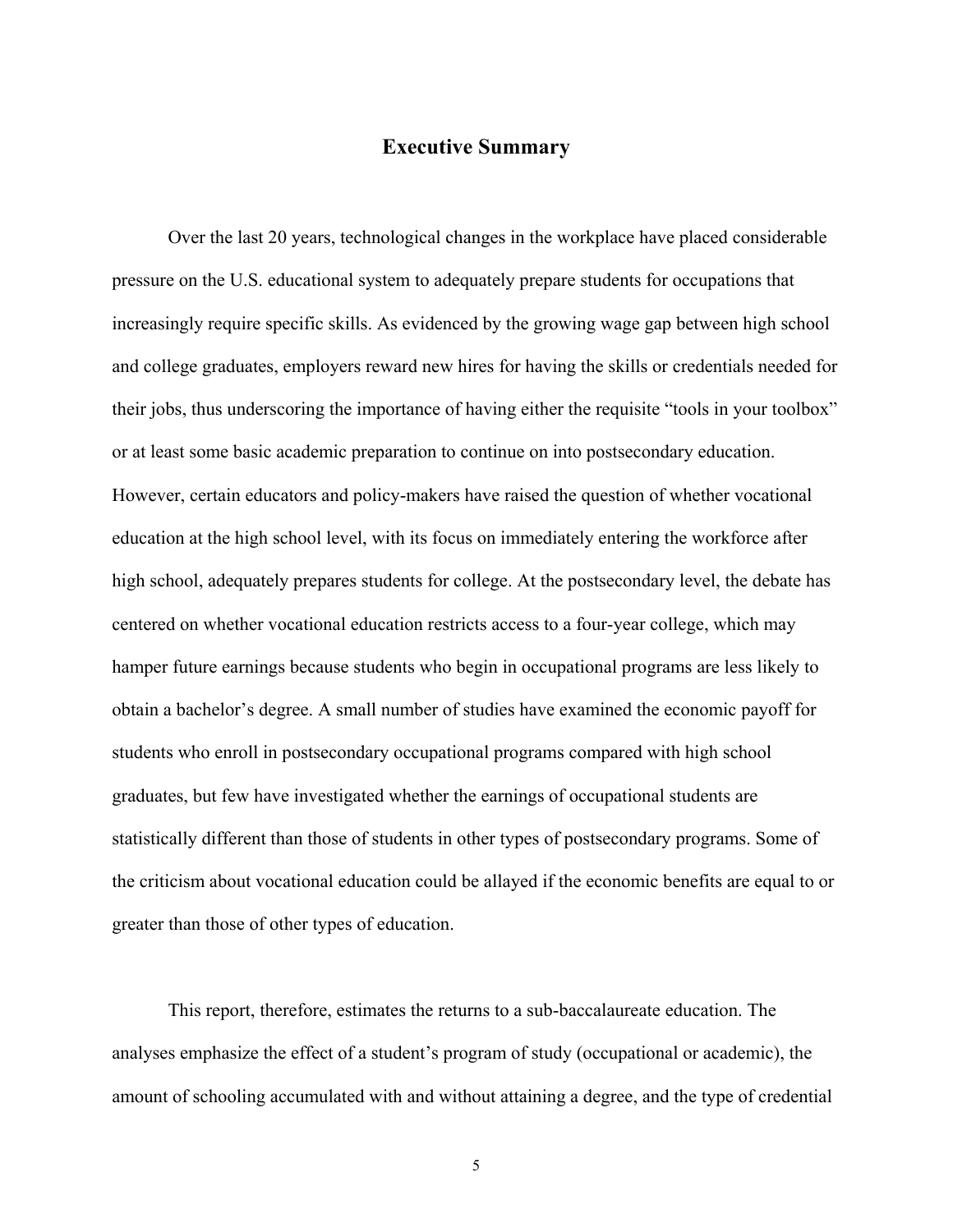earned. We test whether the earnings of degree attainers are significantly larger than those of similar students with the same amount of postsecondary education but no credential. This difference is commonly referred to as the *sheepskin effect*. We also examine whether economic gains from occupational education are realized not only for students who concentrated on vocational education in high school but also for special subpopulations such as older students, racial-ethnic minorities, and academically or economically disadvantaged students.

The findings in this report are based on three nationally representative samples of young adults in each of the last two decades, namely, the Beginning Postsecondary Students Longitudinal Study (BPS89), High School and Beyond (HS&B), and the National Education Longitudinal Study of 1988 (NELS). BPS89 allows us to examine the immediate economic outcomes of sub-baccalaureate students approximately one to two years after college, while HS&B and NELS extend that period to roughly five to seven years. We measure the benefits to postsecondary education and degrees using the annual income (in log form) of all individuals from the last observable year of each study: 1993 in BPS89; <sup>1</sup> 1991 in HS&B; and 1999 in NELS. For BPS89 and HS&B, postsecondary enrollment is based on student self-reported monthly enrollment, which we converted to a full-time equivalent (FTE) enrollment measure. However, enrollment information with this level of detail was not available in the last six years of NELS (from 1994 to 2000). Instead, students were asked to report their highest degree. Those who had not completed a degree were asked to estimate the total FTE years of postsecondary education

l

<sup>&</sup>lt;sup>1</sup> We caution the reader when examining the economic returns analysis using BPS89. To allow for at least one year of work experience after leaving college, we restricted the BPS89 sample to those who completed or left college after six semesters. Although this period is sufficient time for most sub-baccalaureate students to earn a credential, it is two semesters fewer than what is typically needed for a bachelor's degree. Thus, our economic outcome results for baccalaureate students in BPS89 are weak.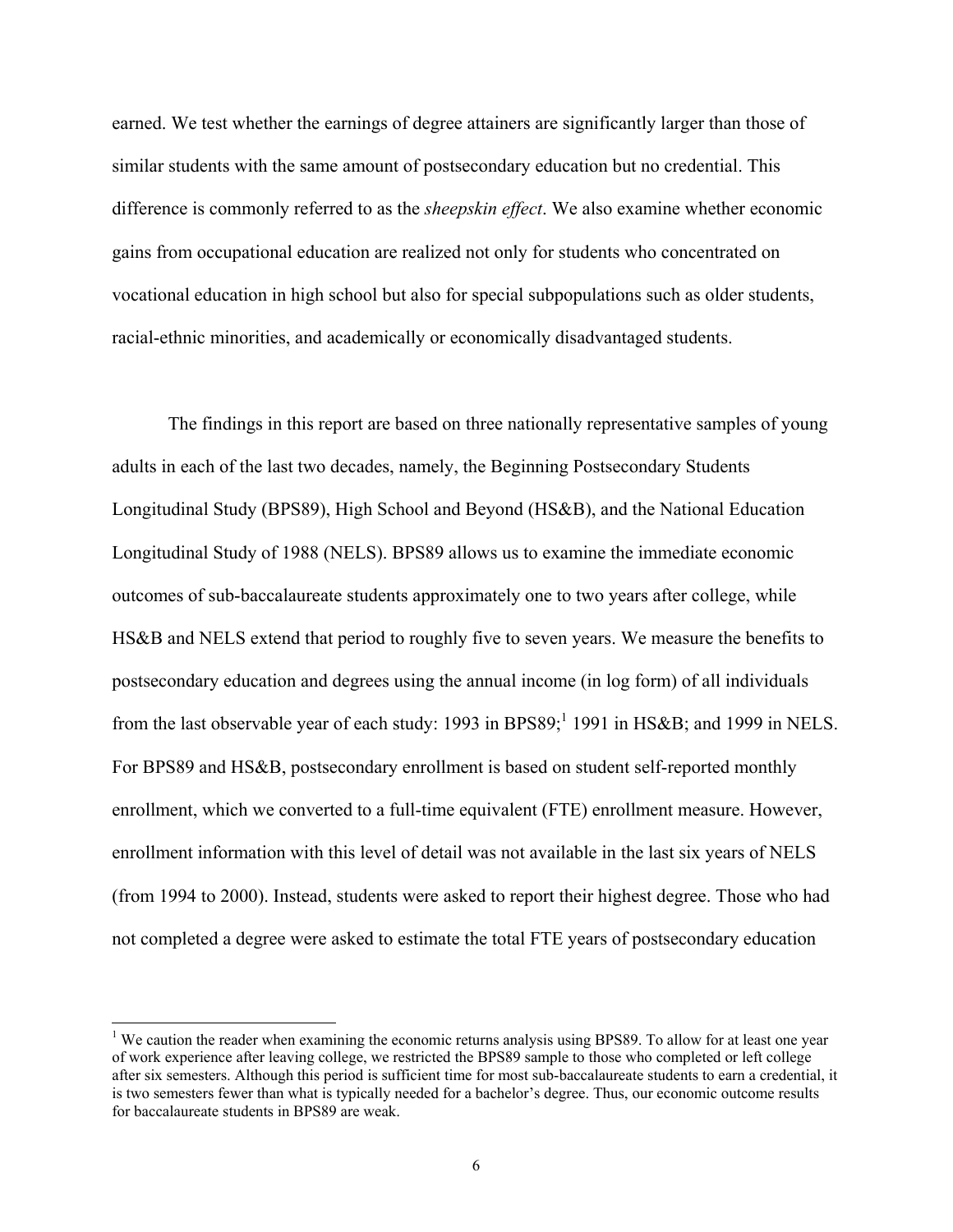completed, but this figure is capped at three years. Nevertheless, our NELS estimates are robust and consistent with previous studies.

The findings from our analysis of economic outcomes are summarized as follows.

- (1) *Higher levels of education are associated with more stable and economically sustaining employment outcomes*. The pattern is unmistakable: Employment outcomes improve as individuals complete more years of education. For example, sub-baccalaureate students are more likely to be employed, work full-time, and have higher pay rates than high school graduates. However, at similar levels of education, men enjoy a clear advantage over women. At the sub-baccalaureate level, nearly 97 percent of men are currently employed whereas 85 percent of women are. In terms of pay rate, sub-baccalaureate men earn \$3 more per hour than women. Nevertheless, the difference in employment outcomes between men and women diminishes as education increases.
- (2) *Completing a certificate increases women's earnings, but it provides no statistically significant economic benefit for men.* In the 1990s, women who complete a certificate earn between 15 and 16 percent more than the average female high school graduate, but the economic gains are not statistically greater than those of similar women who complete a year of postsecondary education but do not attain a degree. In other words, there is no certificate sheepskin effect for women. In comparison, men who attain a certificate do not earn significantly more than high school graduates.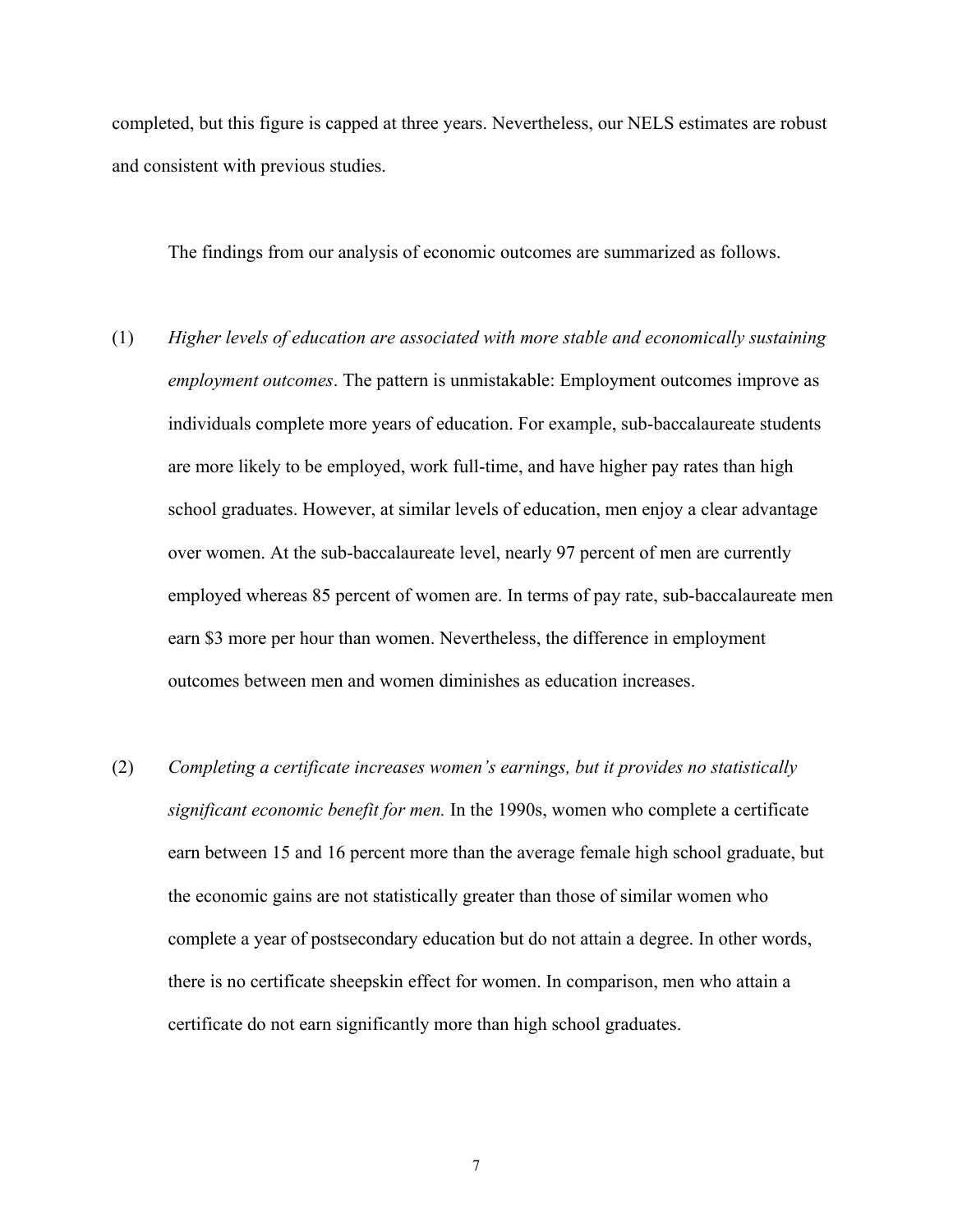- (3) *Attaining an associate degree is highly beneficial for both women and men, and this benefit is higher for occupational students than it is for academic students*. Women who enroll in occupational programs and earn an associate degree enjoy a substantial premium (39 percent), compared with women who have no postsecondary education. Evidence also indicates a significantly positive sheepskin effect associated with an associate degree for female occupational students. The overall return to an associate degree for men during the same time period was 16 percent. Men in occupational programs who attained an associate degree earned more than those with no postsecondary education. However, the difference in earnings between men with an associate degree and those with two years of postsecondary education and no degree are not significant, indicating little evidence of the existence of a sheepskin effect for men.
- (4) *Substantial returns to a bachelor's degree for both genders.* Our analysis shows that the economic benefit to bachelor's degrees in the 1990s is quite substantial, between 66 and 67 percent higher for women than similar high school graduates and 37 percent greater for men, *ceteris paribus*. For both men and women, the returns to a bachelor's degree is more than four times the return to a year of postsecondary education for a baccalaureate student without a degree. However, despite the high returns to the bachelor's degree, the data do not support the presence of a sheepskin effect.
- (5) *Students who took postsecondary course work without earning a credential experienced some economic benefit from their education.* Women who are in baccalaureate programs but who do not attain a degree still earn 14 to 15 percent more than women without any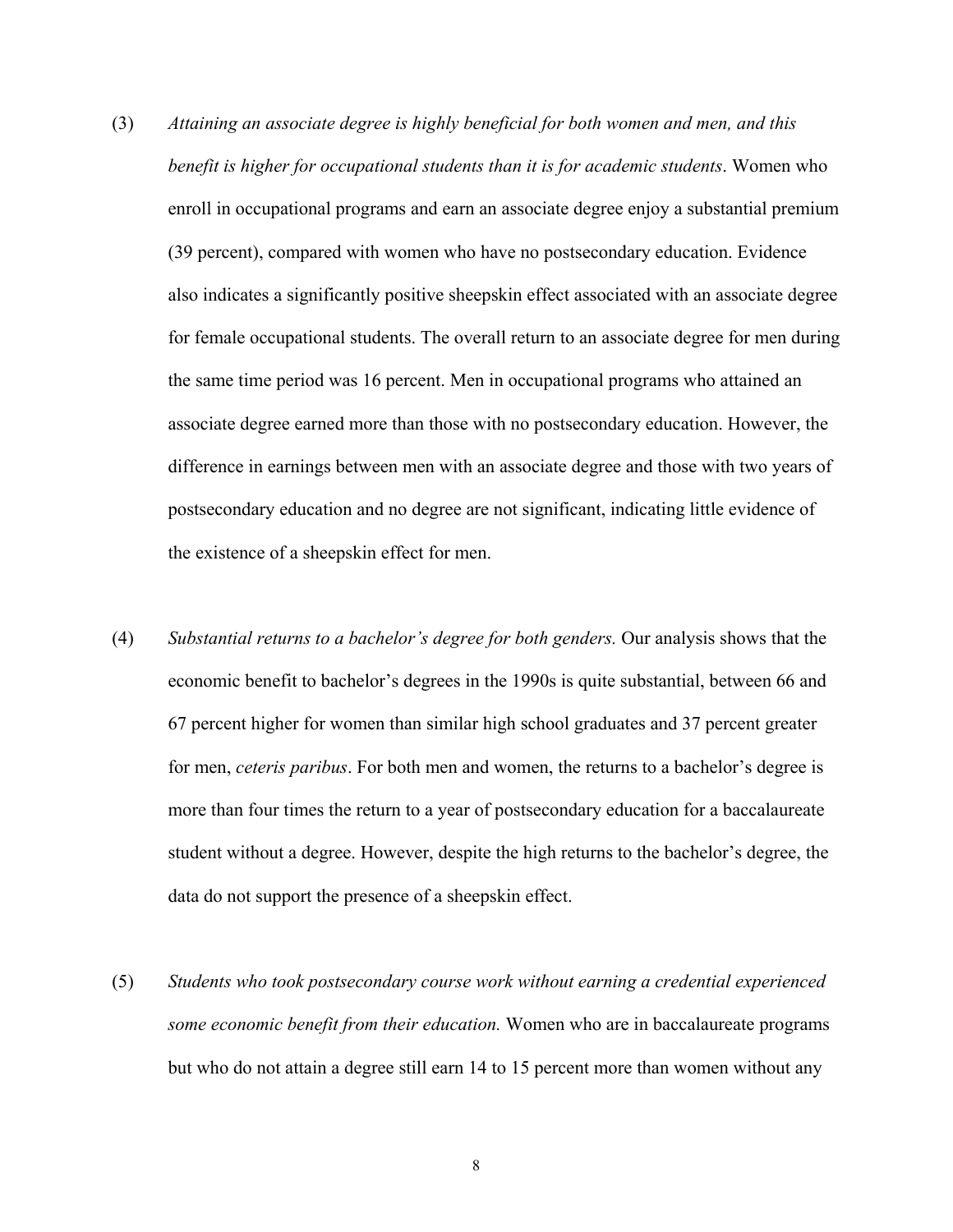postsecondary education in the 1990s. Women in sub-baccalaureate programs who do not attain a credential have lower returns to a year of course work than similar baccalaureate women, but their economic outcomes are still 10 percent higher than of those without any postsecondary education. Men who do not earn a credential in postsecondary education also experience economic benefit, but the returns are not as large as they are for women. Specifically, the economic value of a year of baccalaureate postsecondary education for men is 10 percent whereas the return to a year of sub-baccalaureate education for a similar population is 6 percent.

- (6) *Among sub-baccalaureate occupational students who do not earn a credential, women experience little economic benefit from their postsecondary course work while men have modest benefits.* Women who are in occupational sub-baccalaureate programs but who do not earn a degree or credential have significantly lower returns to a year of course work than do similar academic women (5 percent compared with 15 percent). In contrast, men who are in occupational programs but who do not attain a degree or credential earn 8 percent more than men without any postsecondary education and 4 percent more than those in academic programs.
- (7) *Occupational sub-baccalaureate students who had a vocational curriculum in high school earn no more than those without high school vocational preparation*. The one exception to this finding is for women who earn associate degrees. Women who had vocational high school curricula who complete any associate degree experienced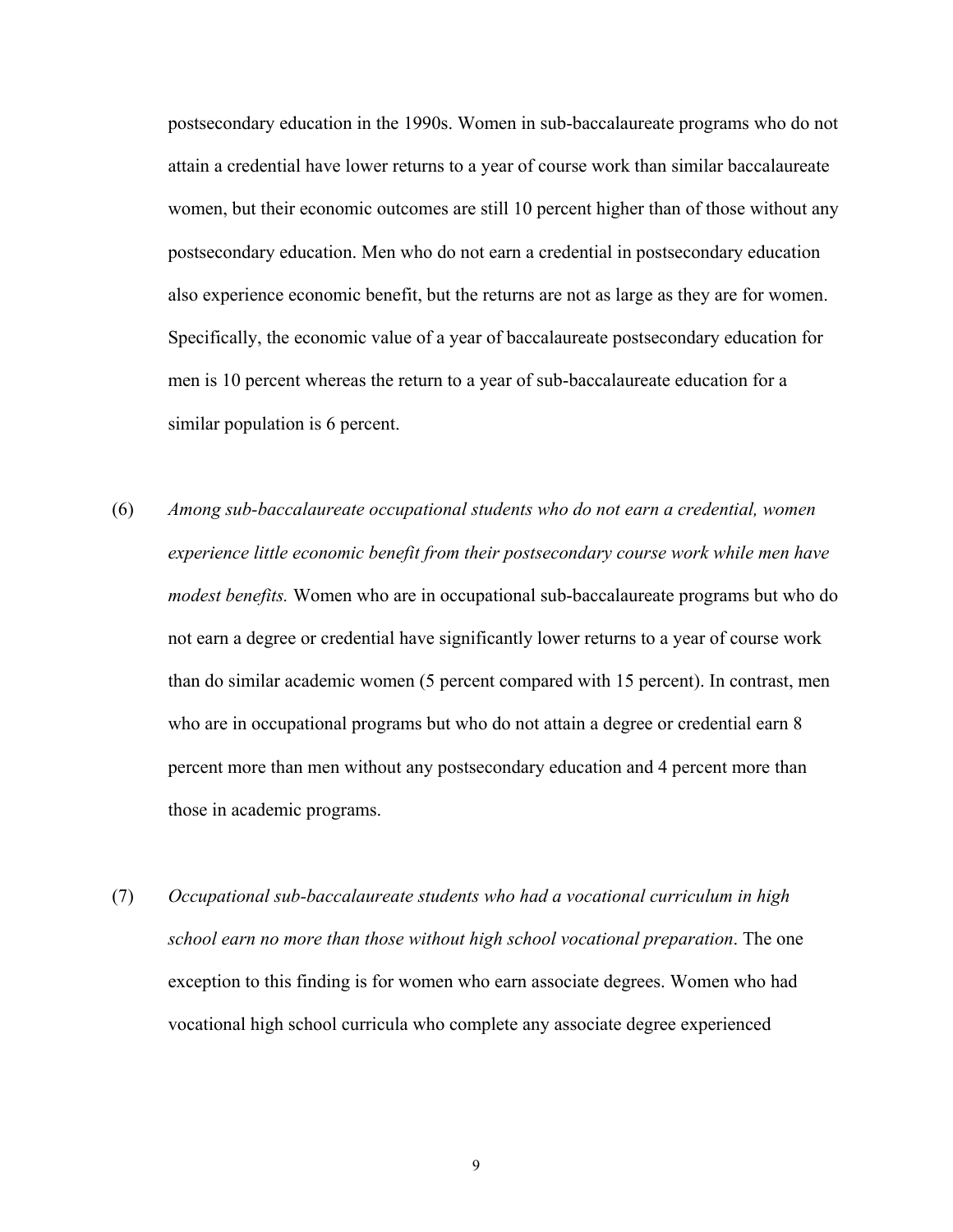significantly higher earnings than those without high school vocational curricula. However, small cell sizes raise some doubt as to the robustness of this finding.

- (8) *Younger students (under 24 years old) generally experience economic benefits to postsecondary education while those for older students are negligible*. 2 The economic outcomes of older men and women with postsecondary education were no different (and, in some cases, worse) than those of similar-aged individuals with no college. Moreover, some evidence indicates that attaining a certificate lowers earnings for older students. In contrast, the returns for younger students who earn a credential are generally positive. Young occupational women who earn an associate degree get 37 percent higher economic returns than those without postsecondary education. The return coefficients are positive for young men with certificate and associate degrees, but they are not statistically different from the returns of high school graduates.
- (9) *Black men earn less than white men with similar levels of education, but the difference is insignificant for black (and Hispanic) women when compared with white women*. Black men earn on average 38 percent less than white men irrespective of level of education.<sup>3</sup> However, for women, immediate economic outcomes were not statistically different along lines of race and ethnicity.

<sup>&</sup>lt;sup>2</sup> Small sample sizes for older students in BPS89 may make the accuracy of these findings problematic.

<sup>&</sup>lt;sup>3</sup> The sample sizes in the BPS89 and NELS datasets do not allow us to distinguish between occupational and academic students among different racial-ethnic groups.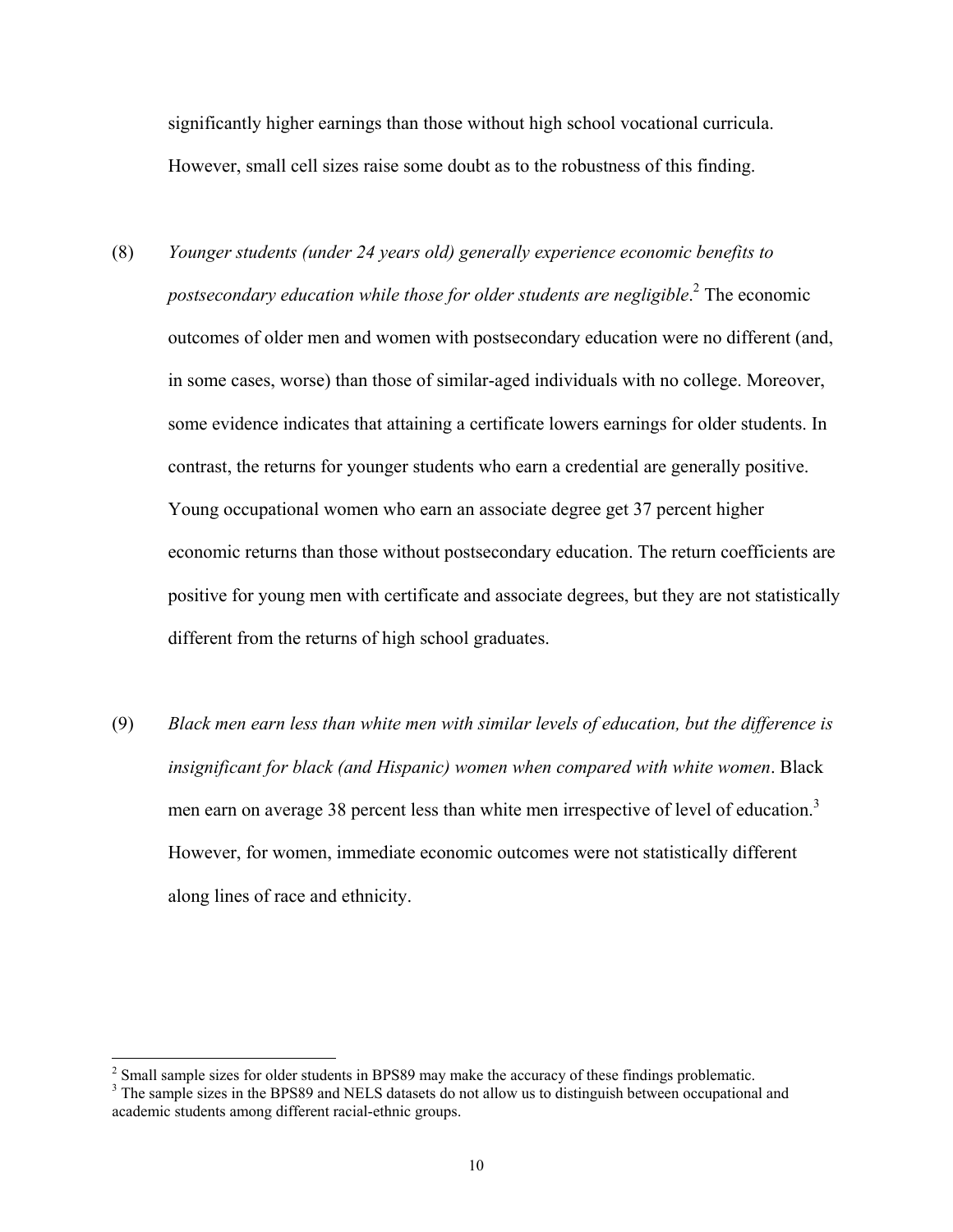- (10) *For students who are academically challenged, sub-baccalaureate occupational education can lead to positive earnings outcomes*. 4 The average economic returns for academically challenged women who attain an associate degree are large and significant, roughly 44 percent greater than those without any postsecondary education. However, women who are academically challenged and who fail to earn any postsecondary credential earn no more (or less) than high school graduates. Academically challenged men experience economic gains from both earning an associate degree and occupational course work not leading to a credential. This finding suggests an incentive for academically challenged women in occupational programs to persist and attain a subbaccalaureate degree whereas, for academically challenged men, no such incentive exists because economic benefits accrue for them with just postsecondary course work.
- (11) *Economically disadvantaged students gain economic benefit from sub-baccalaureate occupational education, though the effects are different by gender*. 5 There is a positive and significant effect on earnings for economically disadvantaged, occupational females who attain an associate degree, yet they get no significant benefit from occupational course work without a credential. Conversely, men in this category experience sizeable returns to occupational course work without a credential, but those who attain an associate degree realize no significant additional gains. As with academically challenged students, women who are in occupational programs and who are economically

l

<sup>&</sup>lt;sup>4</sup> For the purposes of this study, we define "academically challenged" as any postsecondary student ranked in the lower two quartiles of those taking the standardized reading and math tests administered in 12th grade as part of the NELS survey.

 $<sup>5</sup>$  For the purposes of this study, we define "economically disadvantaged" as any postsecondary student whose total</sup> family income in the year before starting postsecondary education was less than \$20,000.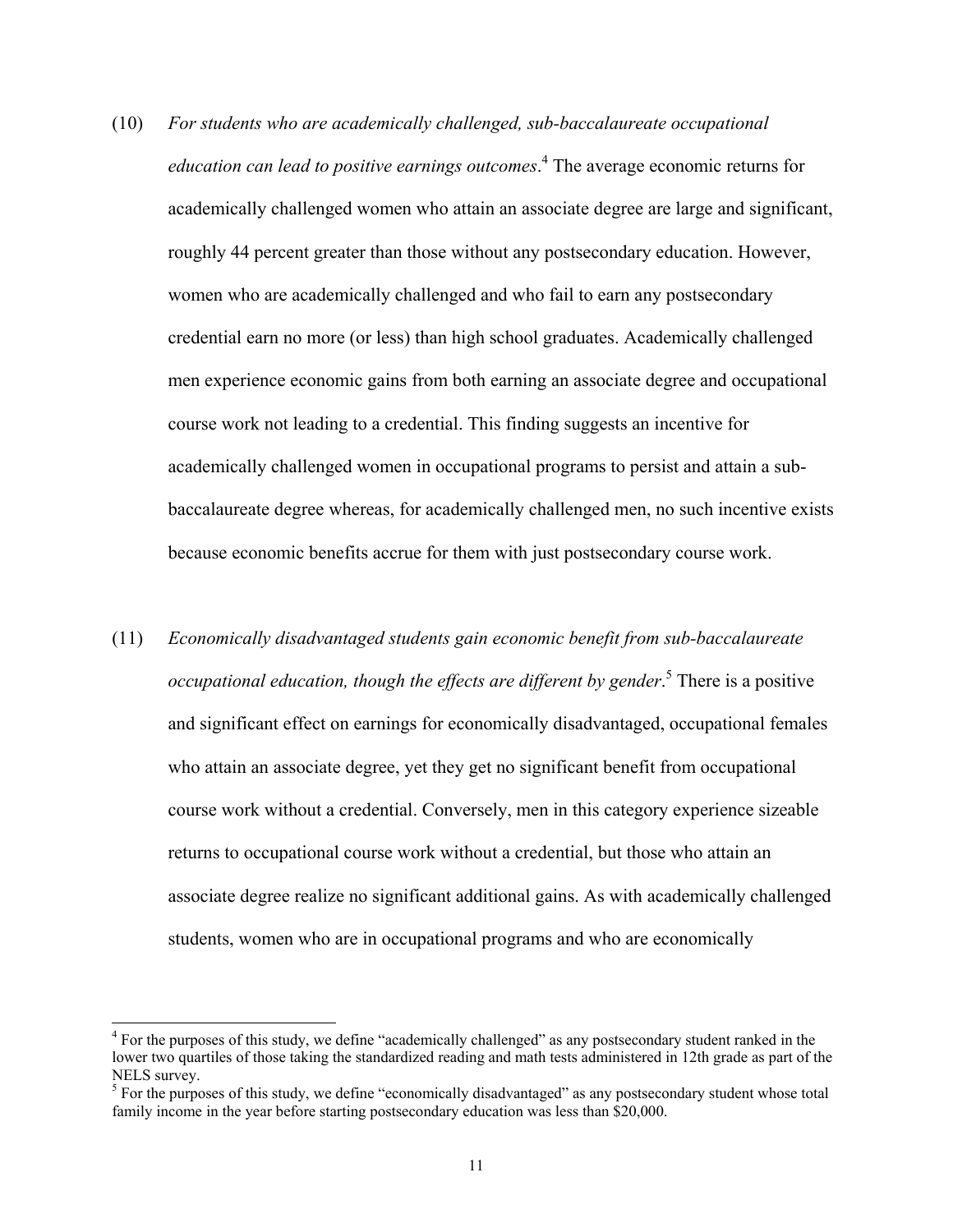disadvantaged have incentive to earn a degree whereas men in this category do not have a similar economic motivation toward completion.

In summary, our findings generally support the conclusion that students benefit from subbaccalaureate education compared with those achieving only a high school diploma. We also find that among sub-baccalaureate students, those in occupational programs do economically at least as well as, and in some cases significantly better than, students in academic programs. Moreover, those who attain certificate and associate degrees generally have significantly higher returns to education than those with similar years of postsecondary education but no credential (the sheepskin effect), but the difference is often not statistically significant. However, noticeable differences are evident in the returns to postsecondary education and degrees by gender, with women generally experiencing greater economic benefit from schooling and credentials than men.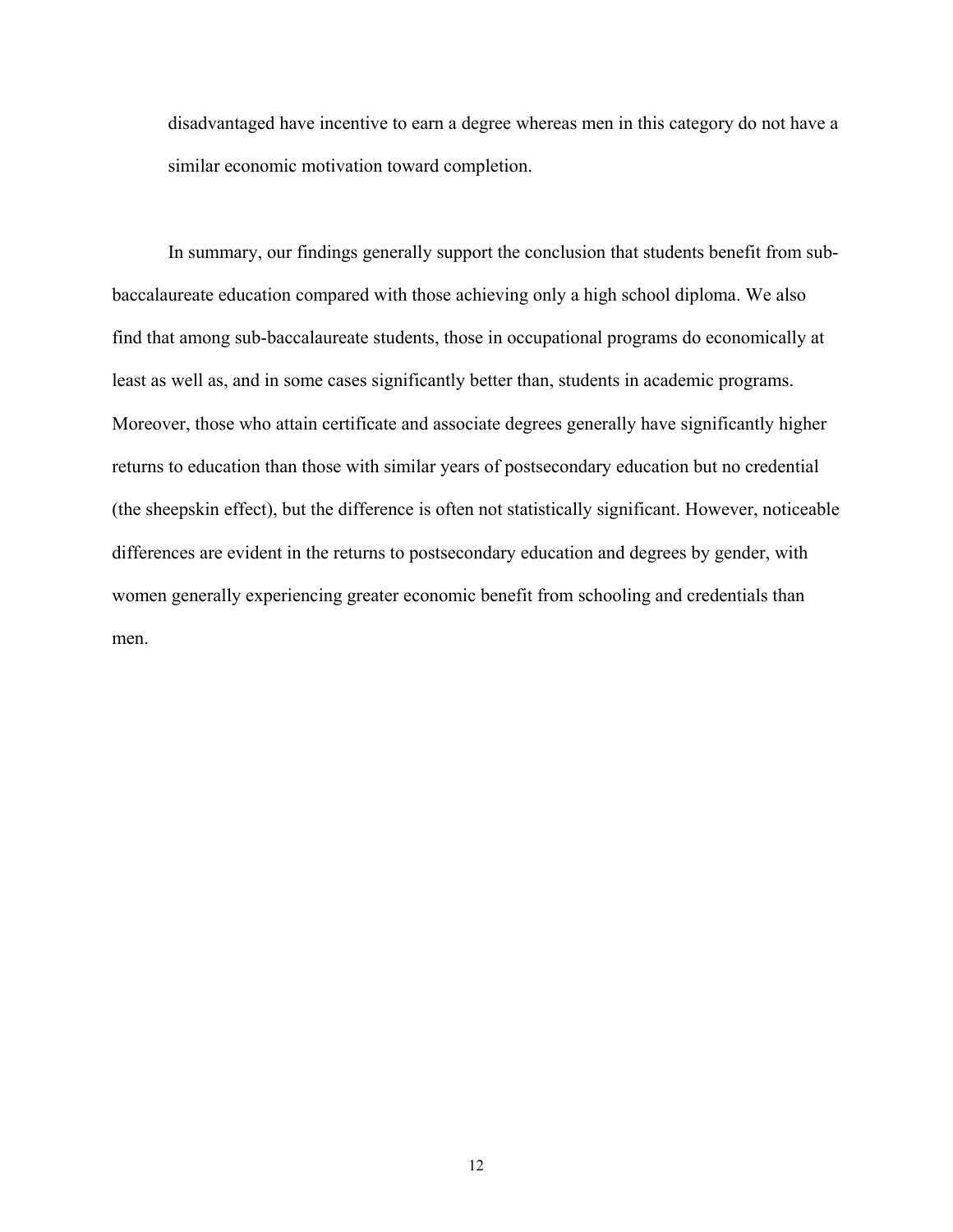## **I. Introduction**

 During the past two decades, the importance of education beyond high school in determining economic well-being has grown substantially. By the early 1990s, economists understood that, for decades, changing skill demands in the labor market have favored workers with more education.<sup>6</sup> Although the large influx of college-educated workers (created by the entrance of the Baby Boom generation into the workforce in the 1970s) temporarily suppressed the wage advantage associated with postsecondary education, by the early 1980s, the large supply shift abated, and the relative wages of workers with a college education began a dramatic and persistent increase.<sup>7</sup>

Though the technological and economic changes affecting the shift in labor demand are signs of a vibrant economy, they raise concerns about the economic reality faced by workers without any postsecondary education whose real wages have stagnated for the past 30 years. In response to these shifts, most policy-makers and analysts have focused on efforts to encourage high school students (and perhaps those already in the workforce) to enroll in postsecondary education. Unfortunately, policy and research on postsecondary education have tended to focus on education within four-year postsecondary institutions. Both in the arena of higher education policy and in the general perception of what postsecondary education means, two-year or sub-

 6 See Levy and Murnane (1992) for an early review.

 $<sup>7</sup>$  Murphy and Welch (1989, 2002) have written extensively on wage inequality, but this strand of research is beyond</sup> the scope of this study.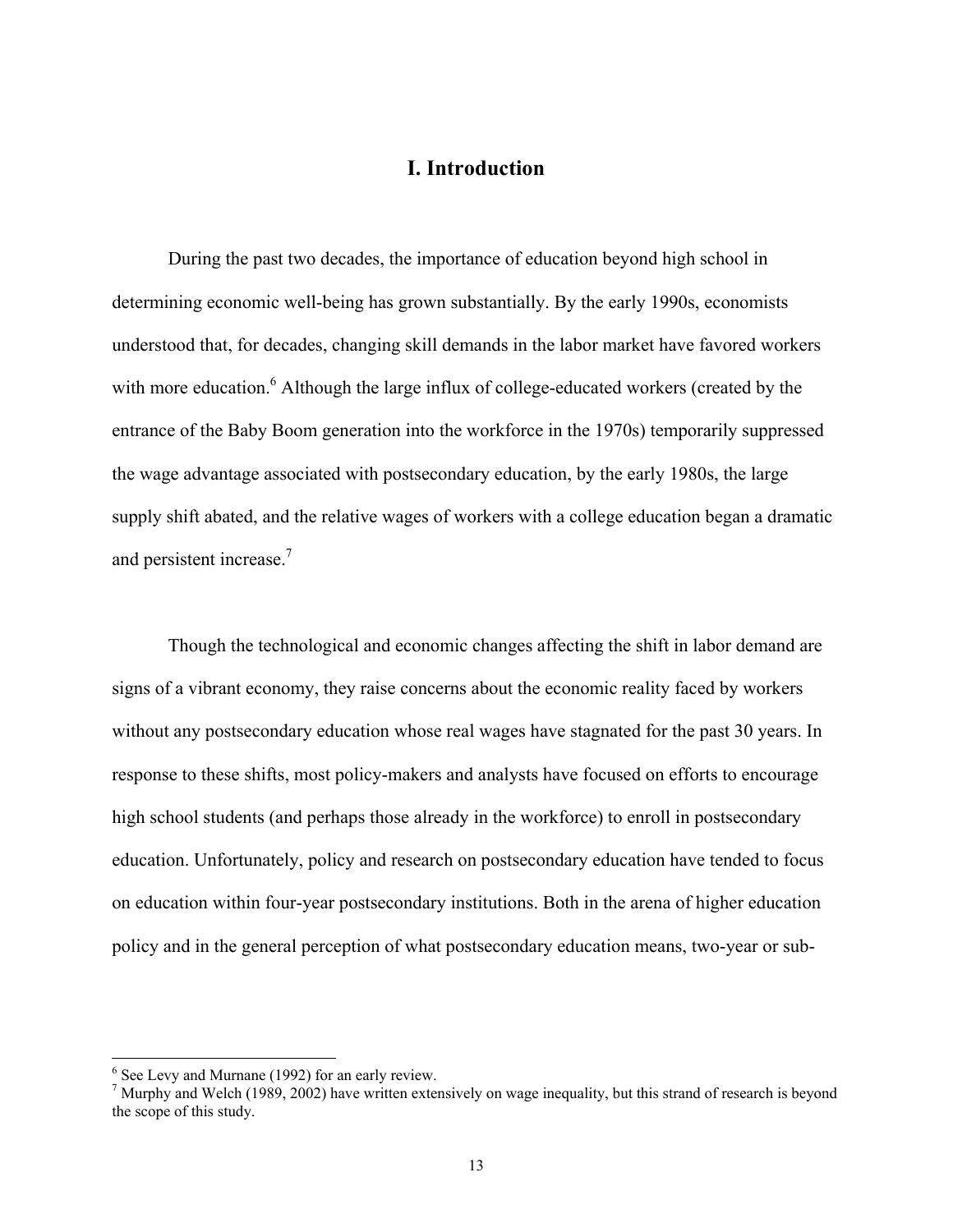baccalaureate education receives little attention, and even less attention has been paid to occupationally oriented education.8

At the bachelor's degree level over the last two decades, the number of college students majoring in liberal arts or academic subjects such as English, sociology or chemistry has declined both in absolute numbers and relatively while applied fields such as health, business, and education have increased. In fact, occupational fields now account for a majority of subbaccalaureate enrollments (Bailey, Leinbach et al. forthcoming; National Center for Education Statistics 2002). What are the implications of this trend? Do occupational fields at the subbaccalaureate level offer students good opportunities or do they lead them into educational pathways and occupations that limit their options and provide more restricted earnings potential?

 Because this report is part of the National Assessment of Vocational Education (NAVE), we have a particular interest in the economic returns to occupational education. Occupational programs prepare students more or less directly for work while academic programs presumably provide a broader education. Many employers want to be able to hire workers who can start work without initial extensive training. Thus, one hypothesis might be that sub-baccalaureate students who pursue a more academic program might be more easily trained whereas those in an occupational program would need less training to be immediately productive. In evaluating occupational education, we would like to know what employers pay for workers with these different types of education. If employers value the specific preparation of an occupational program, are they, at least in the relative short run, willing to pay extra? An academic education

<sup>&</sup>lt;sup>8</sup> Community colleges are two-year postsecondary institutions that primarily award associate degrees. This category includes junior colleges but not vocational-technical institutes and many proprietary schools.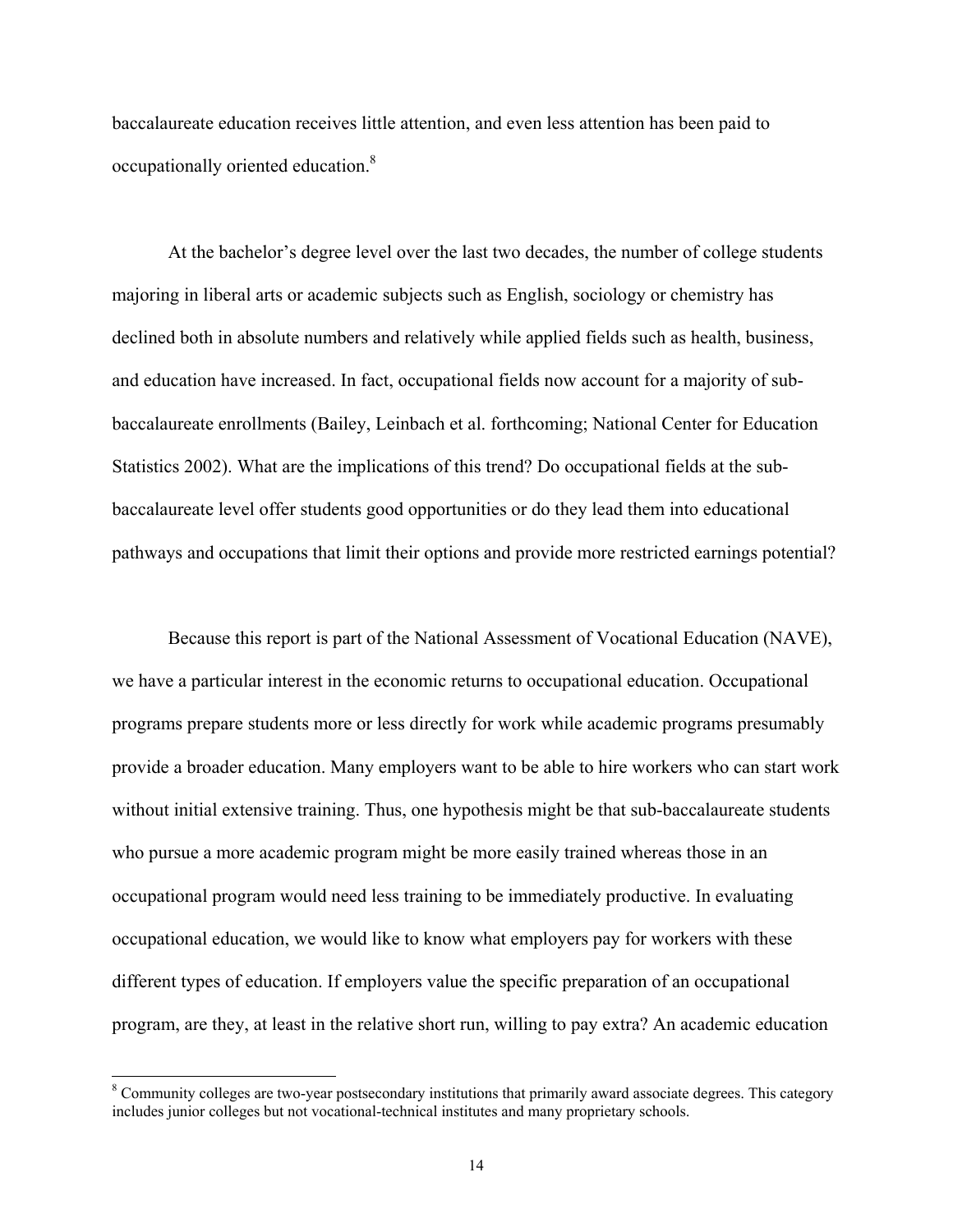at the sub-baccalaureate level may be useful but only as preparation for completing a bachelor's degree. A wage premium for an occupational education would suggest that it would make sense for students to pursue an occupational course of study if they were not going to go beyond an associate degree.

 Data are available to address many of these questions, yet higher education researchers and labor economists who analyze the returns to various levels of education have paid little attention to a sub-baccalaureate education in general and even less to an occupational subbaccalaureate education. Many studies of the earnings effect of education simply use an "undifferentiated years of schooling" variable or categorize any person without a bachelor's degree but with education beyond high school as having "some college." Only a handful of studies have sought to estimate the economic effect of a two-year or sub-baccalaureate education, with or without a certificate or degree, and even fewer have attempted to estimate the returns for occupational students. Moreover, those few analysts who have addressed these questions have used data from the 1970s and 1980s. The higher education system, the community college role within that system, the demographics of the student population and labor force, the nature of the labor market, and the technological characteristics of jobs have all changed in the last 30 years, casting doubt on the conclusions implied by these studies.

 This report presents an analysis of the economic returns to postsecondary education. It adds to the current knowledge in this area both by focusing on the returns to occupational subbaccalaureate education and by using a newly released dataset, the National Education Longitudinal Survey of 1988 (NELS). NELS comprises a nationally represented sample of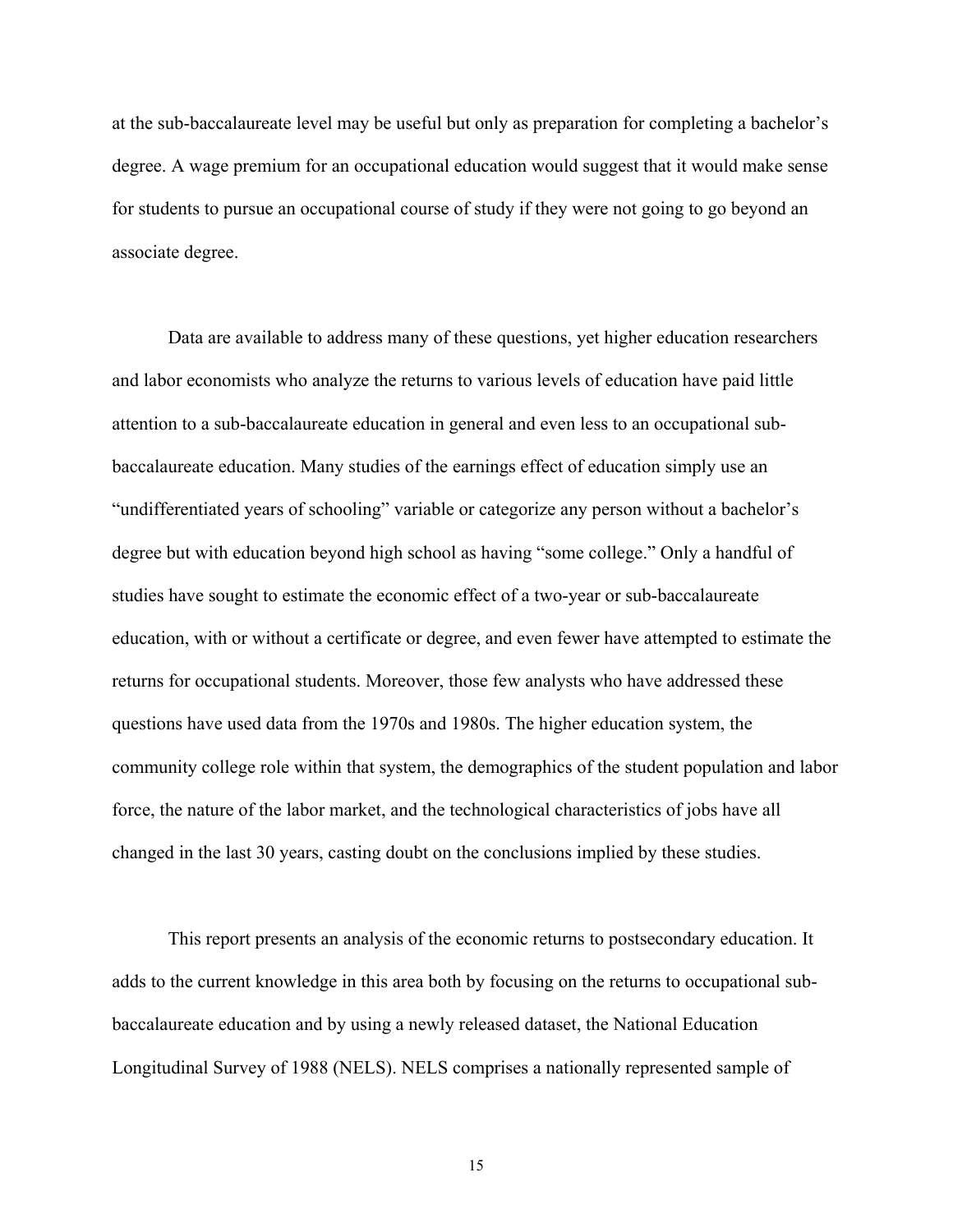eighth grade students in 1988. To get some understanding of trends, we also conducted a similar analysis of the High School and Beyond (HS&B) dataset that is composed of students who were high school sophomores in 1980. HS&B follows this cohort of young adults until 1992, when most were in their late 20s. Both of these datasets provide detailed information with respect to investments in postsecondary education and economic outcomes from a representative sample of more than 7,000 men and women who finished high school in the early 1980s and 1990s. Our analysis is based on data on annual earnings collected eight years (NELS) and 10 years (HS&B) after scheduled high school graduation.

We also used the Beginning Postsecondary Students Longitudinal Survey (BPS89) dataset, which tracks a cohort of first-time beginning students in the 1989–90 academic year for four years. With BPS89, short-term (one to two years after college) returns to education are estimated, but there are several caveats that will be explained in the following discussion. Unlike NELS and HS&B, a major advantage of this dataset is that education and work experiences of older students can be observed (27 percent of the sample are age 24 and older). However, to allow for at least one year of work experience after leaving college, we had to restrict the sample to those who completed or left college after six semesters, which is two semesters fewer than what is typically needed for a bachelor's degree. We recognize that the estimates from the restricted sample do not necessarily represent those of all first-time beginners in BPS89. Therefore, caution must be taken when reading the returns from this analysis.

In this report, we present findings from our analyses of economic benefits using the HS&B and NELS data and briefly discuss our analysis of immediate economic outcomes of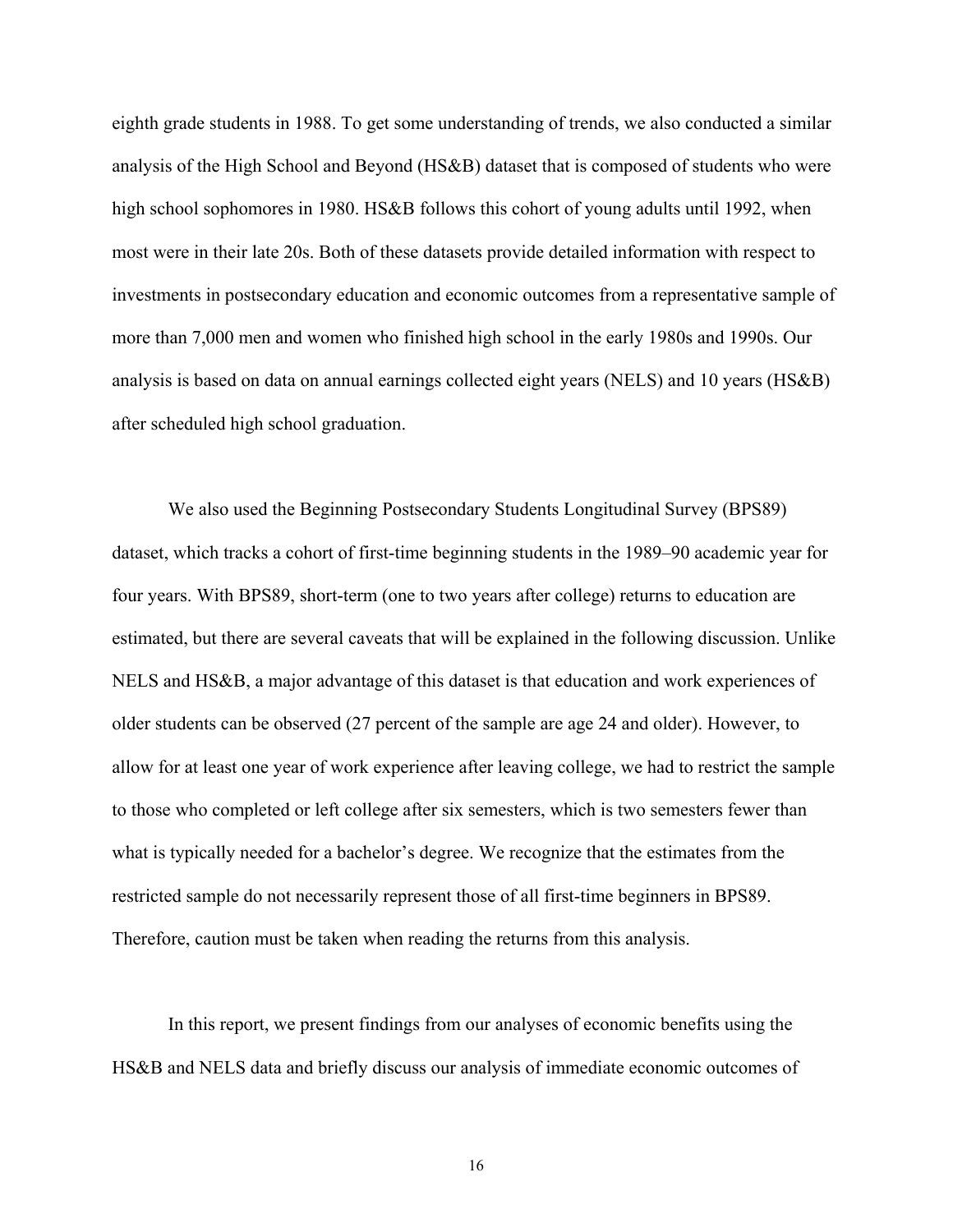special populations using BPS89. Our analyses have been designed to answer the following questions:

- (1) What are the average earnings benefits associated with sub-baccalaureate degrees?
- (2) How do the earnings of sub-baccalaureate students (those who complete degrees and those who do not) compare with the earnings of individuals who have no more than a high school diploma?
- (3) Do occupational students who earn degrees earn more than those who complete an equivalent amount of education but do not earn degrees (referred to as the sheepskin, or program, effect)?
- (4) Is the sheepskin effect stronger or weaker for occupational students than it is for academic students?
- (5) What is the effect of enrollment in a high school vocational track on the subsequent earnings of sub-baccalaureate students, and does the high school track have a different effect on the earnings of academic and occupational sub-baccalaureate students?
- (6) Is occupational education beneficial for subpopulation groups such as students who are older, students who belong to a racial-ethnic minority, or students who are academically or economically disadvantaged?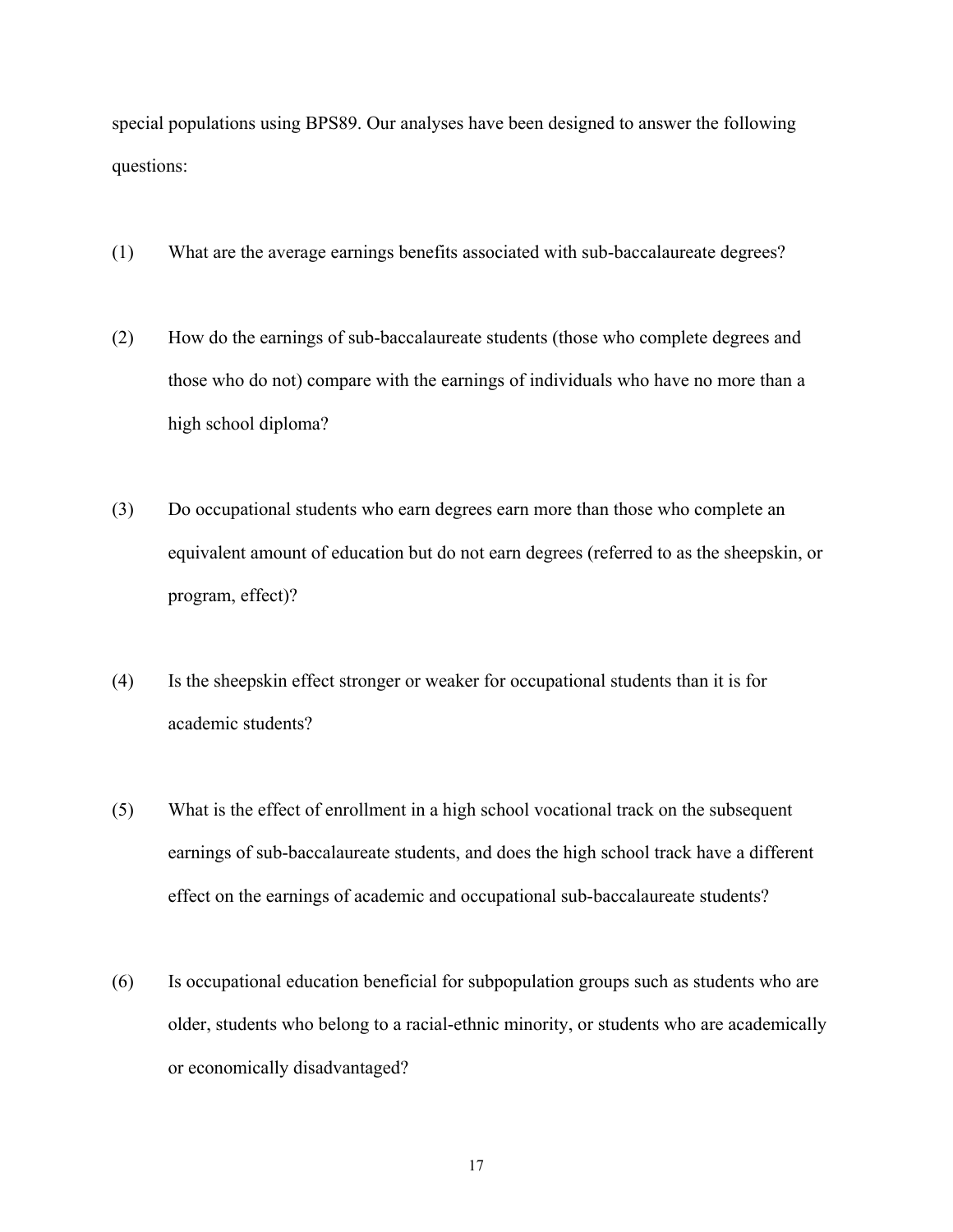This report is structured as follows. First, we provide a brief review of the literature, with a specific focus on the returns to different aspects of occupational education. Second, we describe the datasets and the samples studied here, highlighting both educational experiences and economic outcomes. Next, we describe average earnings and employment differences among students in the NELS, HS&B and BPS89 samples who engaged in various forms of postsecondary study. Finally, we present results from a variety of multivariate models estimated to identify returns to enrollment and credentials from sub-baccalaureate programs and to answer the questions posed above.

 To maintain terminological coherence with the other reports we have done on this subject,<sup>9</sup> *sub-baccalaureate* refers to those students who began at a two-year college or those who had a less-than-bachelor's degree goal at their initial postsecondary institution. In all analyses, a college student can be either a *baccalaureate* (attending a four-year college) or a *subbaccalaureate*. Sub-baccalaureate students are further divided into *occupational* and *academic*, based on their initial program of study.10 Students who did not declare a major at their first postsecondary institution are retained in the sample and identified as such. Throughout this report, when we refer to a *high school graduate*, we mean a student who graduated from high school but who has no postsecondary education. In most of our analyses, high school graduates are the reference category; therefore, the coefficients on educational variables can be interpreted

 $\overline{\phantom{a}}$ 

 $9$  Bailey, T., M. Alfonso, M. Scott, D. T. Leinbach, G. Kienzl, B. Kennedy, and D. Marcotte (Forthcoming); Bailey, T., D. T. Leinbach, M. Scott, M. Alfonso, G. Kienzl, B. Kennedy, and D. Marcotte (Forthcoming).  $^{10}$  Our classification of majors is based on Choy and Horn (1992) and further discussed in Bailey, T., D. T. Leinbach, M. Scott, M. Alfonso, G. Kienzl, B. Kennedy, and D. Marcotte (Forthcoming).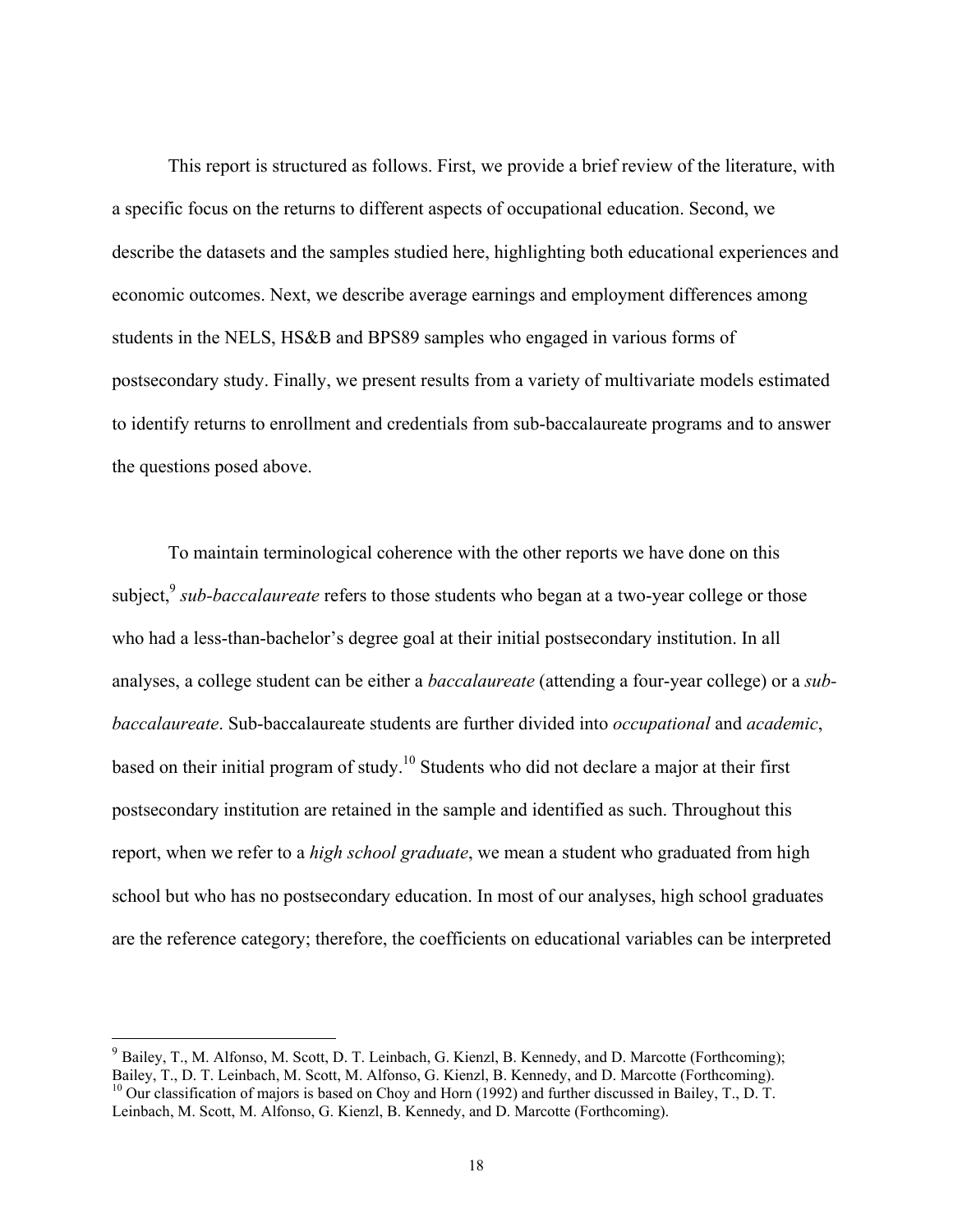as the earnings difference between whatever group the variable represents (say, those who completed an associate degree) and high school graduates with no postsecondary education.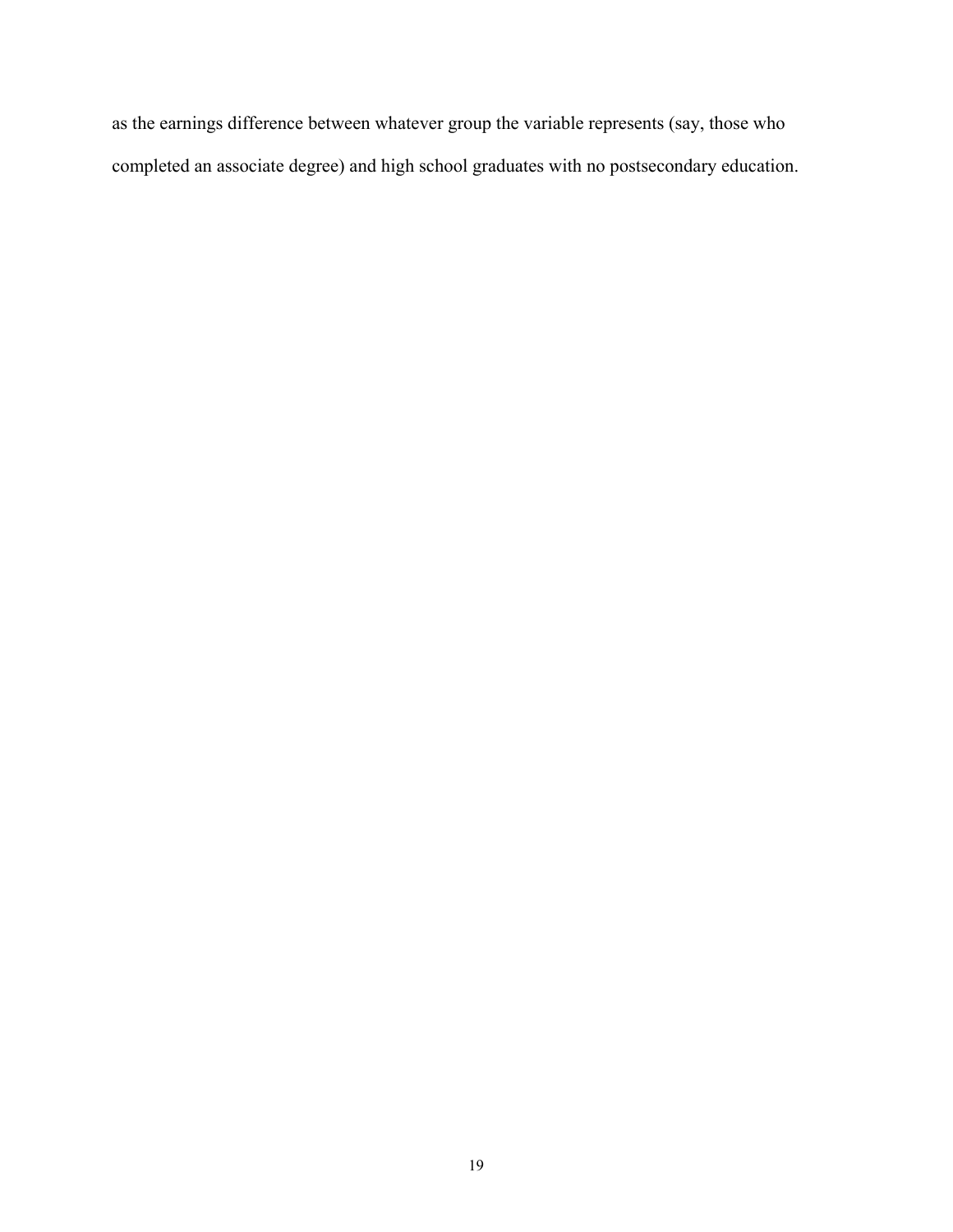## **II. Literature Review**

 **Research on the impact on students of enrolling in sub-baccalaureate educational programs has principally focused on two issues. First, researchers have examined the role of sub-baccalaureate programs on educational attainment. Evidence and debate have centered around whether sub-baccalaureate programs have (or should) facilitate transfer to four year institutions and degrees. Particularly important here has been the distinction between vocational and academic sub-baccalaureate programs. A second major focus of research has been on identifying the ultimate employment and wage outcomes of subbaccalaureate education. An important issue here has been identifying causal effects from non-experimental data. We turn to each of these major research foci, in turn.** 

#### **Postsecondary Education Options**

l

 Over the last 20 years, certain educators and policy-makers have challenged the wisdom of high school vocational education, arguing that high school studies should be focused on basic academic skills that provide the foundation for subsequent education.<sup>11</sup> This argument is based on the notion, reinforced by the evidence on the growing wage gap between high school and college graduates, that some education beyond high school is now necessary to gain access to the types of jobs that generate enough income to support a family. Thus, high school vocational

 $11$  See Eaton (1993) and Dougherty (1994) for comprehensive reviews.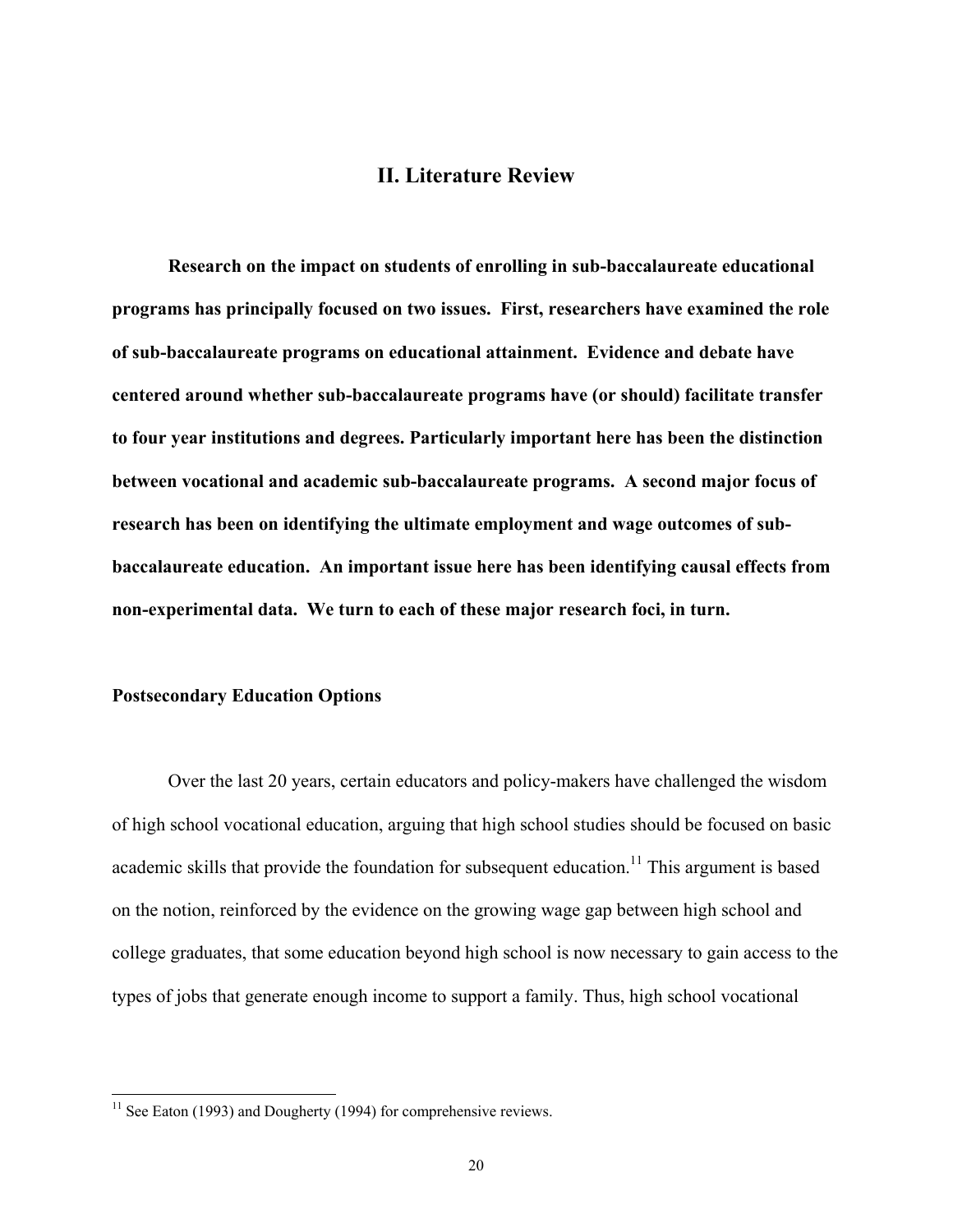programs that prepare students for work immediately after high school rather than prepare them for college restrict the potential earnings of students who enroll in them.

 The same critique has been leveled against sub-baccalaureate education and, in particular, occupational programs at the postsecondary level. Some critics have challenged the economic value of an associate degree, arguing that these degrees confer little benefit beyond the value of a high school education (Brint and Karabel 1989; Dougherty 1994). According to this perspective, community colleges are most effective when they lead to transfer to a four-year program and, eventually, to a bachelor's degree. This view would suggest that community college students would be best served by enrolling in a program oriented toward transfer. Thus, although occupational programs in community colleges can lead to a transfer, academic programs are explicitly designed to prepare students for upper division studies in a bachelor's program, so students should be encouraged to pursue academic rather than occupational studies in community colleges.

 In contrast, community college advocates suggest that this perspective is a distorted view of the role of community colleges. Although the transfer function is one important role of the community colleges, many students can benefit from a sub-baccalaureate education that does not lead to a bachelor's degree. According to this view, associate degrees prepare students for a growing number of technical and technician-level jobs that play key roles in the economy. While in these jobs, workers do not earn as much on average as bachelor's degree holders, but they do earn more than high school graduates, and the education also takes less time and money. Many community college faculty and administrators will even argue that students can benefit from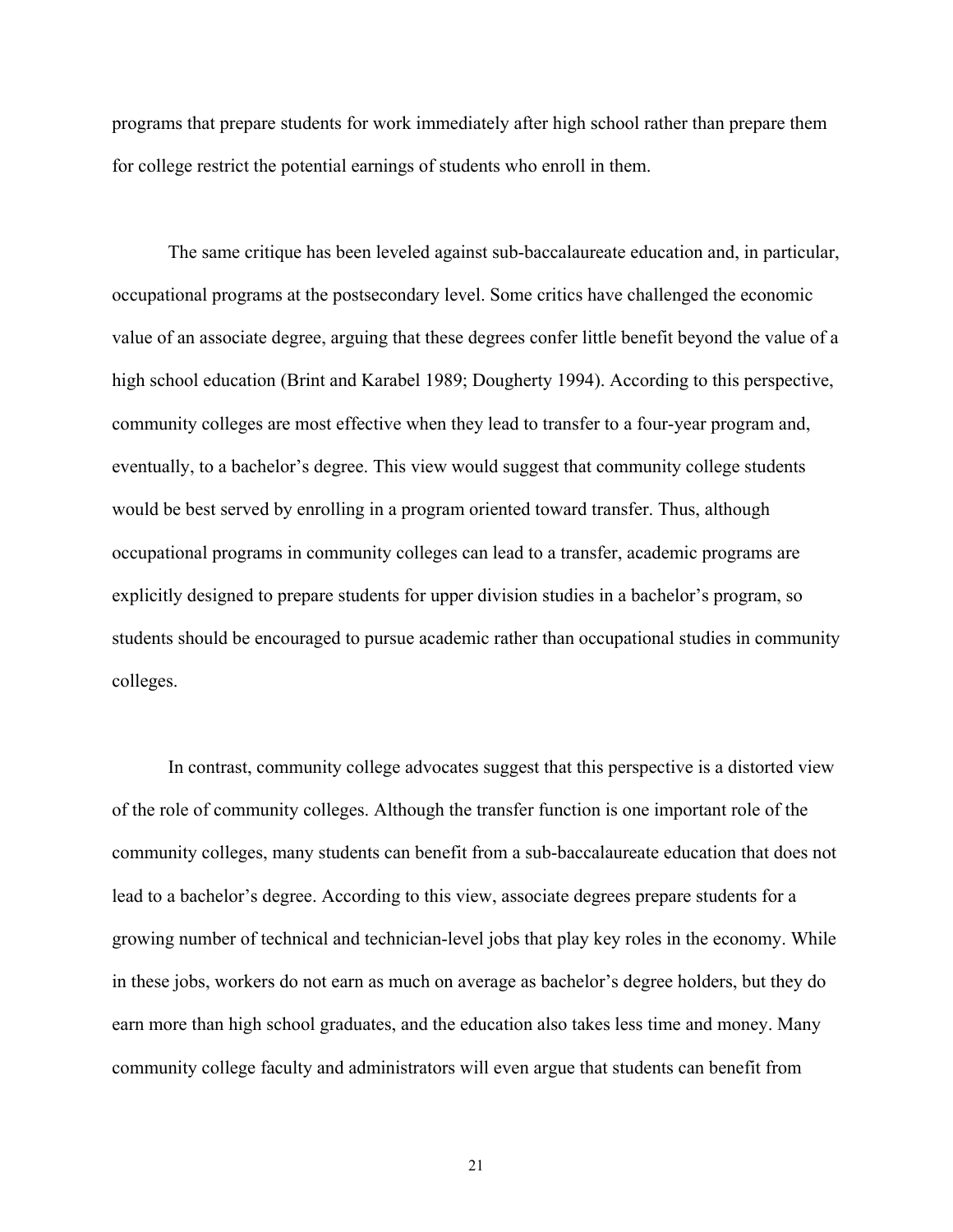education that does not result in an associate degree. Many students enroll in certificate programs that take one year or less and others simply enroll in courses with the objective of learning some specific targeted skills. For students with these types of well-defined goals, completing all of the requirements for a degree may not be efficient, leading them to spend time and money on extra courses that do not serve their needs.

 The resolutions of these controversies have profound implications for the design of our educational system. In another of our reports (see Bailey, Leinbach et al. forthcoming), we show that millions of students enroll in community colleges every year and, of those, most are enrolled in occupational programs. However, a majority of these students neither transfer nor graduate with associate degrees. We have also shown that some evidence indicates that, among subbaccalaureates, occupational students are less likely than academic students either to earn an associate degree or to transfer, although that difference is stronger with respect to transfer than to degree completion (Bailey, Alfonso et al. forthcoming).

 Are these observations an indication of a massive misallocation of resources? Should community colleges focus on academic transfer-oriented programs and redouble their efforts to retain students? Or are these varied outcomes an indication of an efficient allocation of resources that provides many different levels of education corresponding to the varied needs of students and the economy? Although students might earn more by completing their programs of study or by seeking ever-higher degrees, they would also need to spend more time and resources to achieve those higher levels of education. This perspective would also view sub-baccalaureate occupational education in a much more favorable light. Focused occupational programs would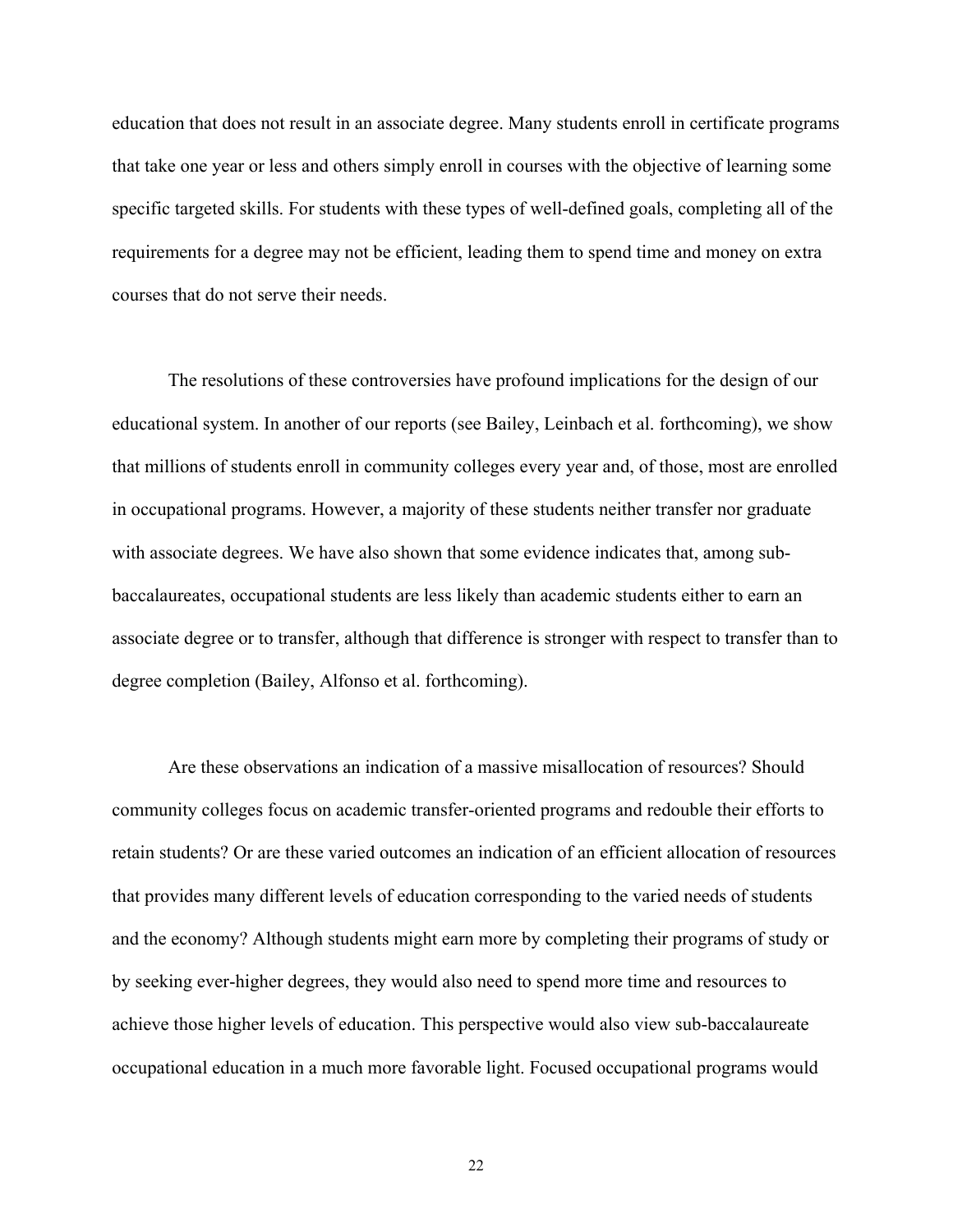seem to be better suited for students expecting to work (rather than transfer) after achieving an associate degree or for those who seek specific skills through either some collection of courses or short-term certificate programs. Indeed, the large majority of certificate students are in occupational areas.

## **Returns to a Sub-Baccalaureate Education**

 $\overline{\phantom{a}}$ 

 A great deal of empirical research has been conducted over the years to determine the causal effect of postsecondary education on earnings. The evidence supports the view that college is a profitable investment: More schooling leads to higher earnings.<sup>12</sup> Young people have responded to those incentives, enrolling in college after high school in increasing numbers.<sup>13</sup> But most of the research on the economic returns to college has focused on the four-year level, even though more than half of the students who attend college soon after high school enroll in a community college (National Center for Education Statistics 2002). Moreover, a majority of students at community colleges enroll in occupational program of study, but little empirical research has been conducted to determine whether students benefit economically from these kinds of programs.

 Kane and Rouse (1995) wrote one of the most influential articles on the returns to a subbaccalaureate education and, subsequently, wrote a similar piece for a broader audience (Kane and Rouse 1999). According to their research, students who attain a baccalaureate degree

<sup>&</sup>lt;sup>12</sup> Schultz (1961), Becker (1964) and Mincer (1974) are considered to be the forefathers of the early empirical work. For a more recent review of the literature, see Card (1999) and Grubb (2002). Grubb (2002) offers a thorough review of recent studies conducted on the return to a sub-baccalaureate education.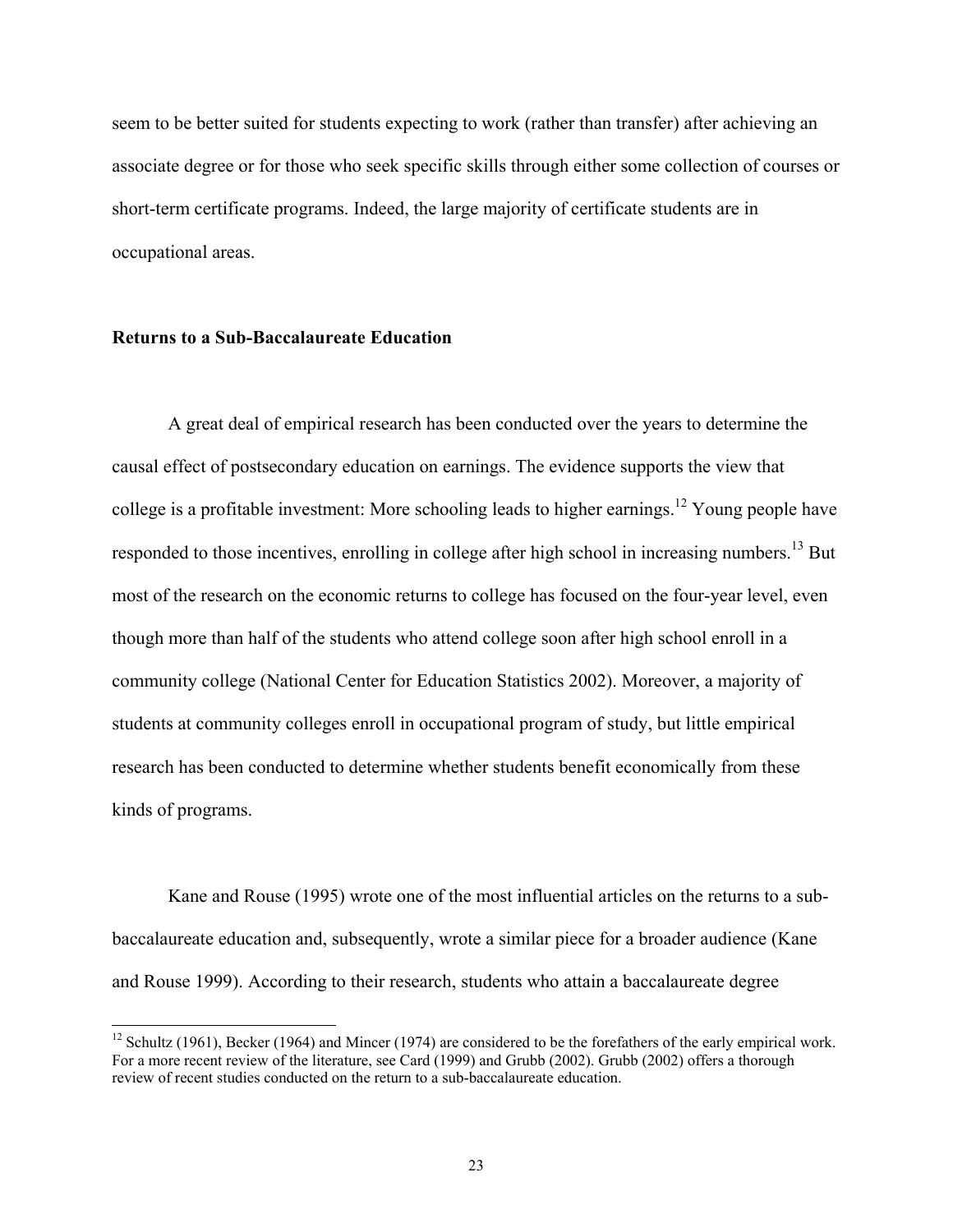experience a 10 to 20 percent increase in earnings compared with an associate degree holder. In addition, the economic returns to a sub-baccalaureate degree are roughly 15 to 25 percent higher than a high school diploma. The authors also argue that the return to a year of course work at a community college is the same as the return to a year at a four-year college: approximately 5 to 8 percent.<sup>14</sup> Although some variation exists in the estimated return to postsecondary education, one commonality is the existence of a wage premium for those who complete a degree (otherwise known as the sheepskin effect) compared with those who have completed similar years of postsecondary schooling but who have not gotten the credential.<sup>15</sup> In fact, some have even suggested that attaining a postsecondary credential appears to matter more than acquiring workrelated skills while in college.<sup>16</sup>

 Grubb (2002) provides a comprehensive review of the research on not only the returns to sub-baccalaureate credentials but also course work without degrees. He reports that most analyses find that individuals who complete associate degrees earn about 20 to 30 percent more than high school graduates, with estimates for men at the lower end of that range (and sometimes below the range) and those for women at the higher end of the range (and sometimes above it). He also concludes that a single year of course work (without completing a degree) at either a two- or a four-year school increases earnings by about 5 to 10 percent. Returns to certificates are varied and often not measurable, but this occurrence may be because of small sample sizes and

 $13$  In 1972, about half (49 percent) of all high school completers between the ages 16 to 24 enrolled in a two- or fouryear college immediately after high school. A generation later, the proportion of young adults in college increased to 63 percent (U.S. Department of Commerce 2001).

 $14$  Of course, the quality of two- and four-year institutions may lead to measurable differences in earnings, but this point is beyond the scope of this report.

<sup>&</sup>lt;sup>15</sup> Kane and Rouse (1995) do find a positive sheepskin effect but argue that there are still benefits to accumulating credits without a degree. Heineman and Sussna (1977); Blair, Finn and Stevenson (1981); and Jaeger and Page (1996) also find sheepskin effects.

 $^{16}$  See Card (1999) for a discussion.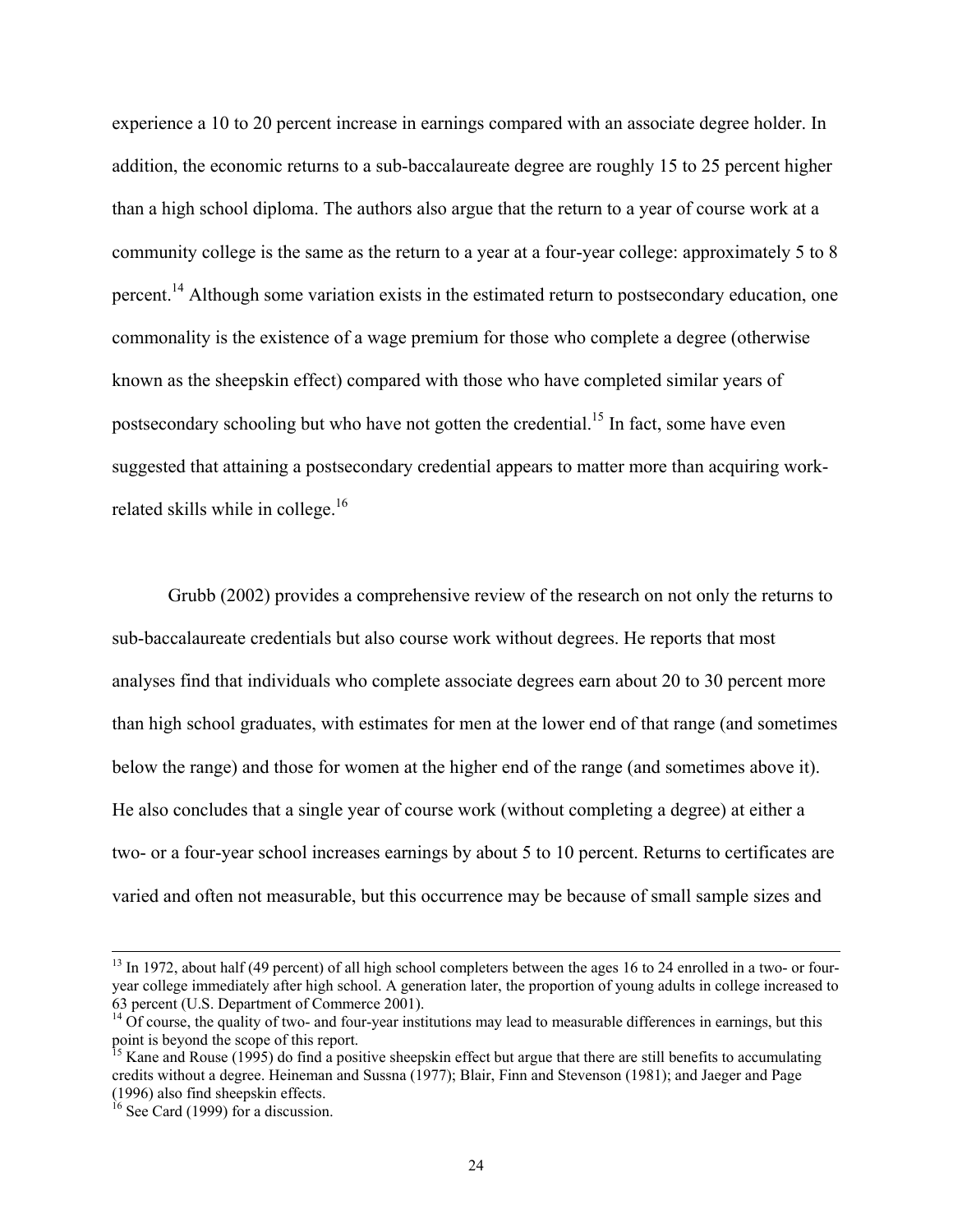the small amount of education that the certificate represents. Grubb's (2002) work is unusual in that it focuses on different fields of study at the sub-baccalaureate level. In general, he finds varied returns to different occupational fields but concludes that academic associate degrees have little value. Although he does not present estimates that differentiate between the aggregated academic and occupational fields, the implication is that the positive benefits that are found for associate degrees are the result of positive returns to occupational degrees. Thus, if the overall estimates of the returns to associate degree are in the 20 to 30 percent range, then the returns to occupational degrees could be even higher.

 Another purpose of this study is to examine whether the effect of education differs for certain subpopulations such as students who are older, who belong to a racial-ethnic minority, or who are economically or educationally disadvantaged. As shown by Bailey, Leinbach et al. (forthcoming), a disproportionate number of these students attend community colleges, and they are also overrepresented in occupational programs. These groups are largely forgotten in the literature on returns to education, but in the past few years, three noteworthy studies have been published,17 and their findings are summarized in the following discussion.

Leigh and Gill (1997) estimate the returns for a cohort of older students—those between the ages 28 and 35. On the one hand, they found that older female students who earned subbaccalaureate degrees did not earn significantly more than those without a credential. On the other hand, the value of a bachelor's degree to older students over a high school diploma ranged from 46 percent to 73 percent increases in earnings, which is quite substantial. Finally, they reported the value of attending a community college without receiving a credential was higher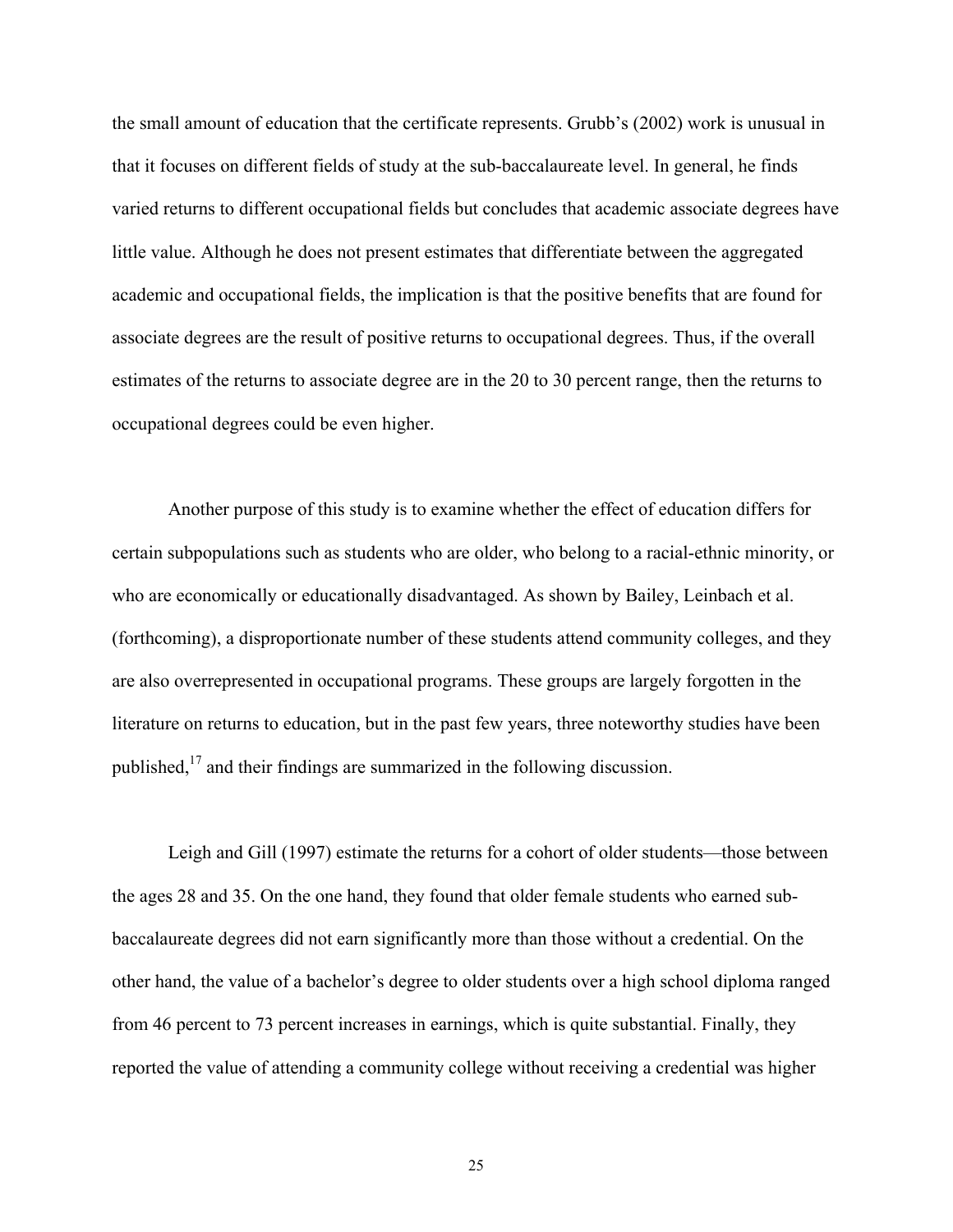for older men than for younger men, which Leigh and Gill (1997) suggest is because older men are more likely to enroll for specific, employment-related purposes. Our findings differ slightly from Leigh and Gill (1997), which may be contributed to the different samples or may signal a temporal shift in the returns to education for older students.

 Education is widely viewed as a means to reduce the inequality in earnings between racial-ethnic minorities and whites. Given that black and Hispanic students make up a disproportionately larger share of community college enrollment, pressure is mounting on subbaccalaureate and occupational education to erase the existing disparity. However, although Averett and D'Allesandro (2001) indicate few statistically significant differences in the returns to education between black and white students (which they attribute to small sample sizes), they identified a consistent pattern in the data: The returns to an associate degree for blacks are generally higher than returns for whites. The authors point out that the slightly higher returns for blacks are offset by lower completion rates, which is a finding supported by Bailey, Leinbach et al. (forthcoming) using different data.

 On final subgroup of interest consists of those who are academically or economically disadvantaged. With respect to economically disadvantaged students, Jacobson, LaLonde and Sullivan (1997) estimated the effects of community college programs in their study of displaced (and hence, unemployed) workers in Pittsburgh in the early 1980s and in Washington State in the early 1990s. Most had completed 26 to 30 credits, but slight gains in earnings resulted. Yet these overall effects masked substantial differences among fields of study, with sizeable positive

<sup>&</sup>lt;sup>17</sup> See Leigh and Gill (1997); Averett and D'Allesandro (2001); Jacobson, LaLonde and Sullivan (1997).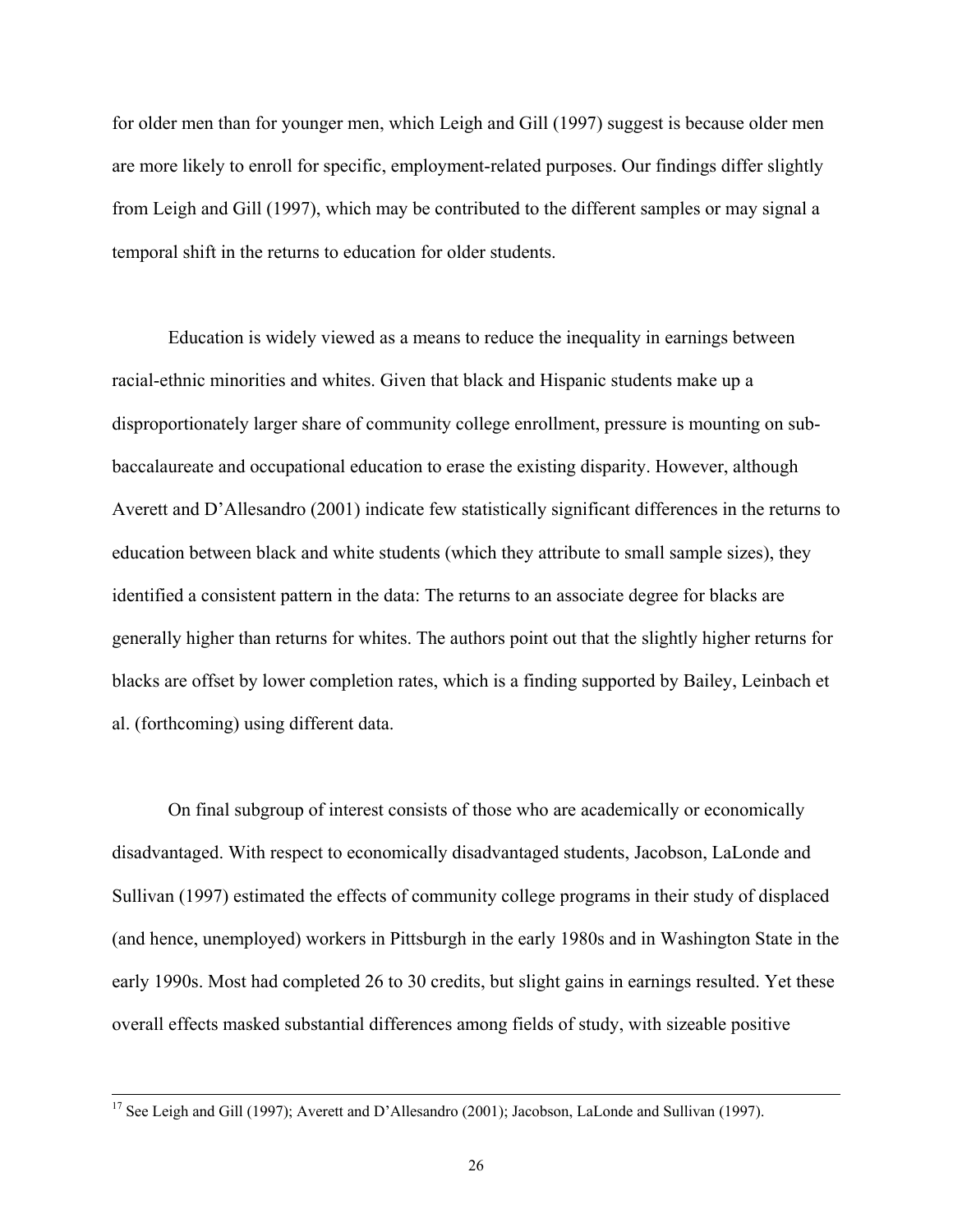returns to health-related credits and negative effects to basic or remediation education as well as to the humanities.

 Thus, our project extends the research on the returns to sub-baccalaureate education in three important ways. First, we build on the work of Grubb and others by focusing on subbaccalaureate and, specifically, on occupational education. Second, we examine the differences in the returns to education for nontraditional, or special, populations. Finally, although most of the research so far has been based on data from the 1980s or earlier, this report makes use of the latest national data, which report information on education in the mid- and late-1990s.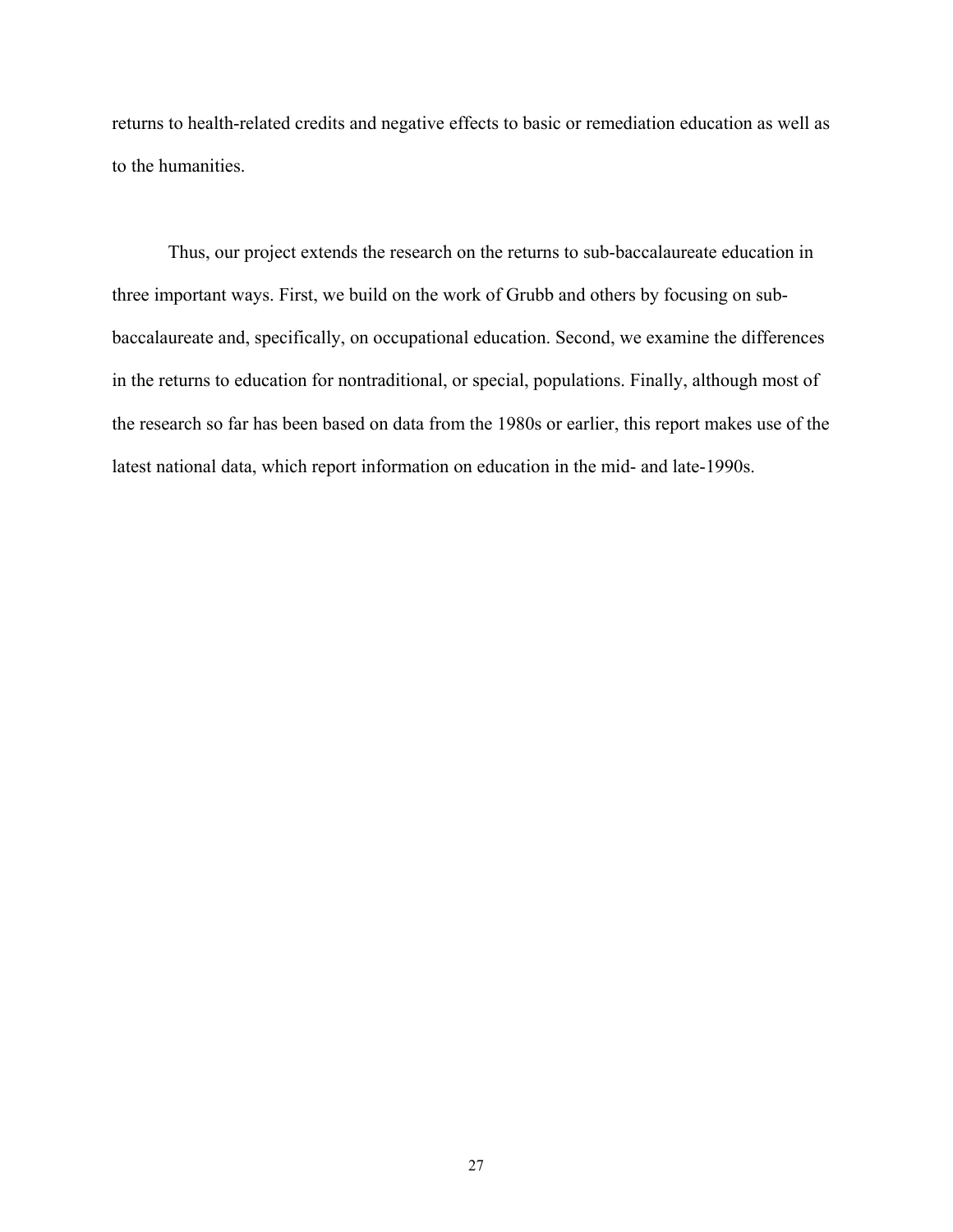## **III. Data**

To study the employment and earnings impacts of sub-baccalaureate education in the United States, we examine data from three nationally representative samples of young adults in each of the last two decades. We make use of data from the National Education Longitudinal Study of 1988 (NELS) High School and Beyond (HS&B), and the Beginning Postsecondary Students Longitudinal Study (BPS89). The BPS89 allows us to examine the immediate economic outcomes of sub-baccalaureate students approximately one to two years after college, while HS&B and NELS extend that period to roughly five to seven years. Each of these data sets has its own strengths. Collectively they can enable us to develop a richer, more informed assessment of the economic impacts of sub-baccalaureate education on the lives of students. We describe each of these datasets, and how they were used in our analyses below.

#### **National Education Longitudinal Study**

The National Education Longitudinal Study of 1988 (NELS) presents data that track a nationally representative sample of eighth grade students in 1988 for 12 years. The National Center for Education Statistics (NCES) conducted follow-up interviews in 1990, 1992, 1994 and 2000. The information on postsecondary education and labor market experiences was collected in the spring of 2000, and annual earnings data for 1999 were used in the NCES analysis. Our analysis of this dataset represents a compromise between using the most recent data on postsecondary schooling and being able to track students' employment for a reasonable number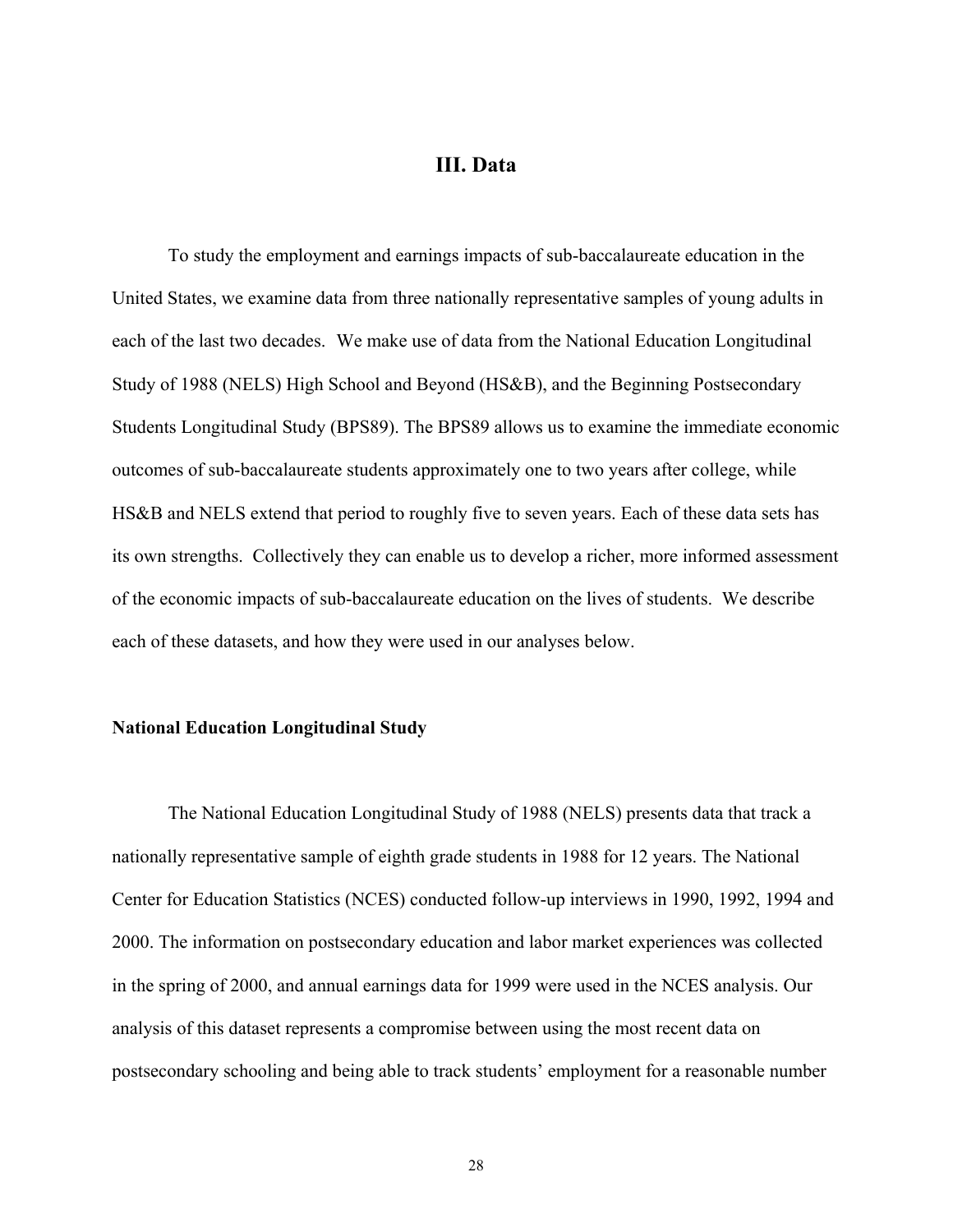of years. We wanted to observe earnings many years after graduation because it may take young people some time to settle into their long-term careers that would, thus, best reflect their earnings potential. But as the time series lengthens, the data on the students' educational experiences become out of date. Thus, most of the recent analysis of the outcomes of postsecondary education has been based on education that took place during the 1980s or earlier. In the case of NELS, we have data on education during the mid-1990s, and we have earnings data up to eight years after scheduled high school graduation and six years after scheduled graduation from a two-year program.

 The NELS data are particularly useful in assessing early outcomes from schooling because NELS provides detailed information about (a) student educational tracks, including the highest degree earned, whether or not the student began at a community college, the type of track (vocational or academic) chosen in high school and the type of college enrollment and (b) whether the student attended full time, worked or transferred. This level of detail in a dataset permits extensive analysis of the returns to a wide variety of schooling experiences.

 Although the NELS data do provide rich information on economic behavior and early educational investments, the data have an important limitation. The survey did collect information on degrees received, types of educational institutions where respondents enrolled and FTE credit hours. However, the information collected after 1994 is not as extensive as what was collected between 1992 and 1994.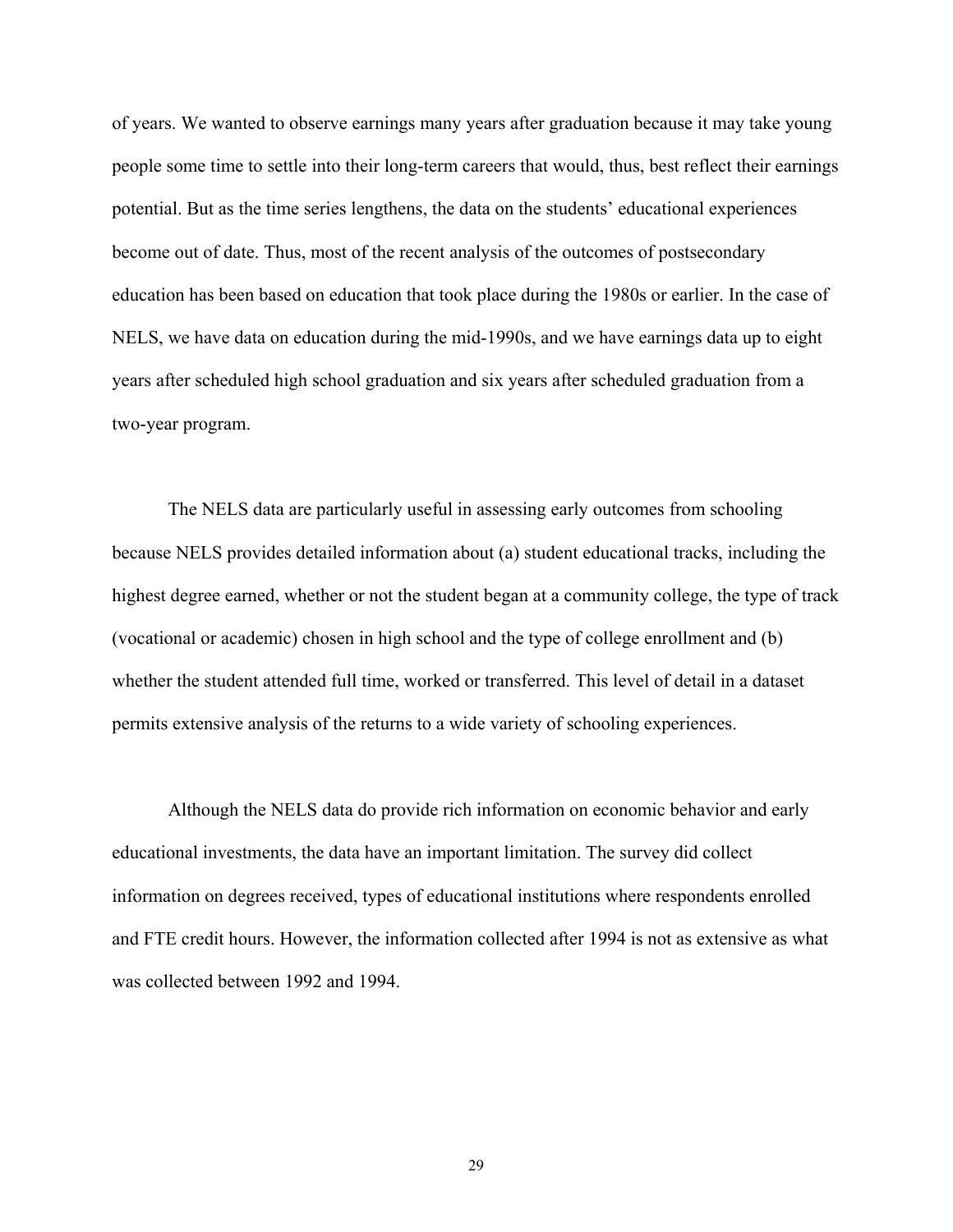Between 1992 and 1994 (the period during which most sample students had just finished high school and either had begun working or had enrolled in postsecondary education), much more extensive information about the type, intensity and persistence of college enrollment was collected. We made use of this information to construct variables characterizing the educational experiences of the sample. The variables include measures of whether the student's first enrollment was at the sub-baccalaureate level and whether the program was occupational or academic. The survey did not ask students to report in detail on their enrollments after August 1994. Rather, in 2000, they were asked to report on their highest degree. Those students who had not completed a degree were asked to estimate the total FTE years of postsecondary enrollment completed, which was capped at three years. In other words, all students in NELS who had spent more than three FTE years in college without earning a degree were recorded as having spent the same amount of time in college.

 An additional limitation of the NELS data is that respondents were not asked about their total work experience in the years after high school. Work experience is known to affect observed labor market outcomes. Because students with no postsecondary education are likely to have more work experience in the early years after high school graduation, we anticipated that the failure to control for work experience would result in underestimates of the true returns to postsecondary schooling.

To limit this problem, we made use of other information collected in the NELS survey. We divided the years between 1992 and 2000 into two distinct periods: time in school and time out of school. For the period when a student was not in school, we assumed he or she worked the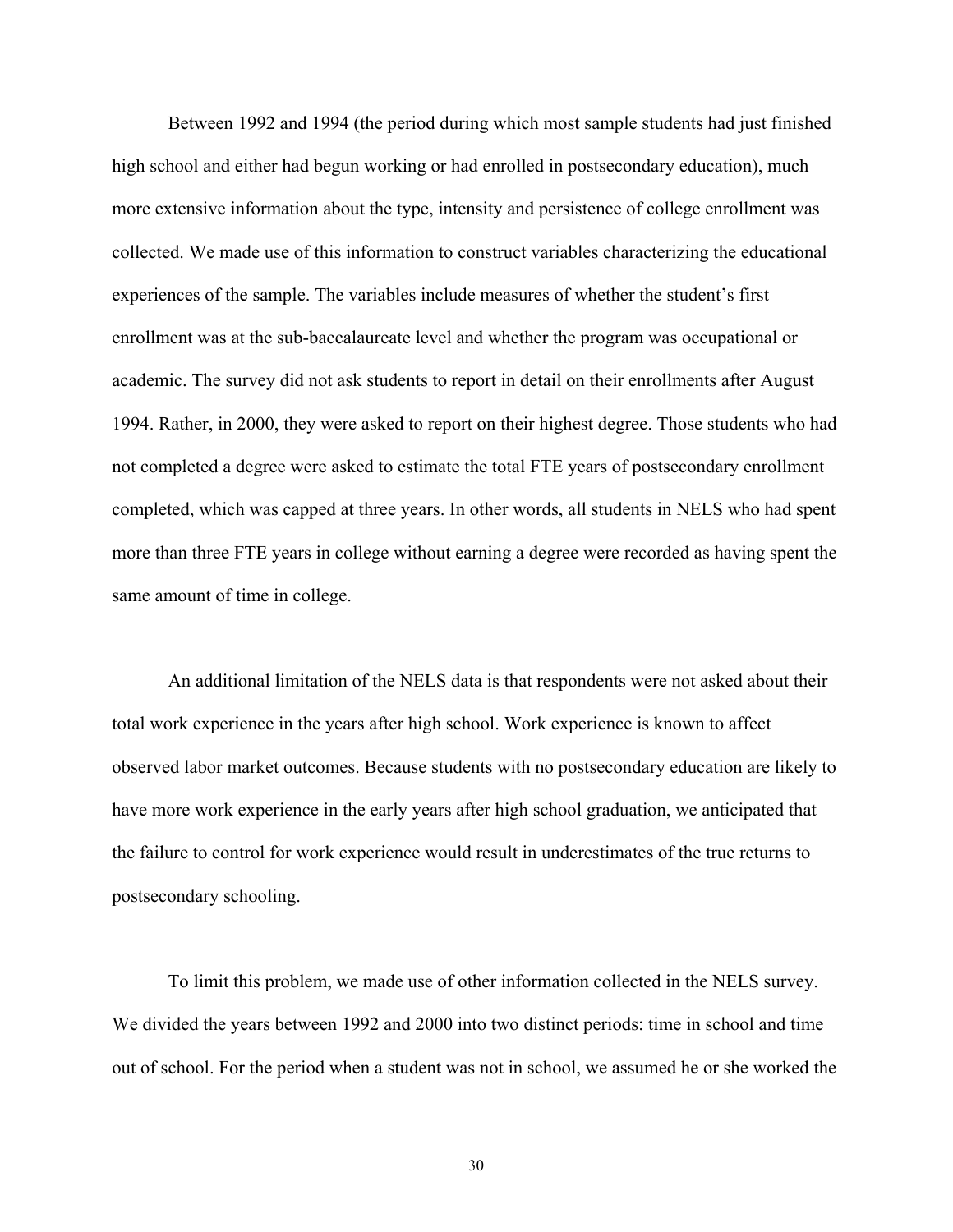same number of hours that was reported during 1999, the most recent year for which detailed employment information is available. To estimate the work experience of a student during the years enrolled in school, we made use of the detailed employment information collected at the third follow-up interview in 1994. At the third follow-up, information on the monthly employment status of each respondent between the 1992 and 1994 interviews was collected. For those enrolled, we observed the number of months worked while enrolled. We then assumed that the average annual months worked during this period while enrolled was the same as the average annual months during any enrollment period after the 1994 interview. We then added the total work experience during all enrolled periods with the work experience in periods not enrolled to obtain an estimate, in months, of each sample member's total work experience. We used this measure of work experience, in quadratic form, in all earnings analyses.

Each individual in NELS was given a variety of tests to measure their aptitude in mathematics, reading, science and history. For our analyses, we used the normalized scores on the math and reading tests, expressed in quartiles, with the lowest quartile test score serving as the reference category. Other family background variables used included family income and highest parental education. Family income was measured in 13 categories of various ranges, and the midpoint value of the range was used. For parental education, we created two binary variables. The first indicates whether at least one parent had enrolled in college or completed an associate degree and the second indicates whether a parent had attained a bachelor's degree or higher.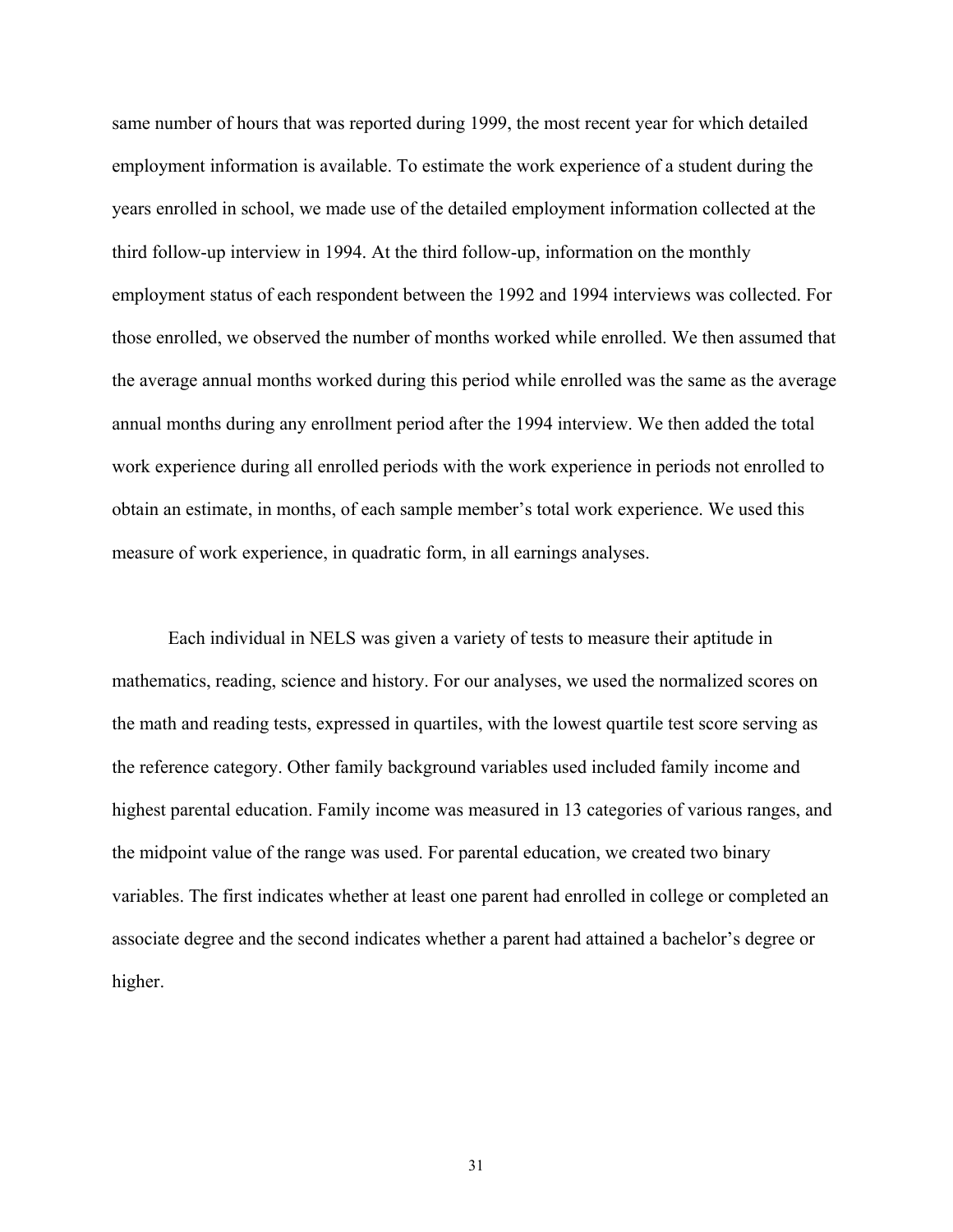## **High School and Beyond**

To develop a sense of the trends in earnings, we also conducted similar analyses using High School and Beyond (HS&B). HS&B follows a nationally representative panel of 1980 sophomores for 12 years, or approximately 10 years after their expected high school graduation. The study design provided for a highly stratified national probability sample of more than 1,100 secondary schools as the first-stage units of selection. In the second sampling stage, 36 seniors and 36 sophomores were selected from each school; overall, more than 30,000 sophomores participated in the base year (1980) survey. In high schools with fewer than 36 students in either of these groups, all eligible students were included. Longitudinal information was collected for less than half of the 1980 sophomore cohort, and no data were collected for 1980 seniors after the base year. Follow-up surveys were conducted in 1982, 1984, 1986 and 1992.

To control for social and educational backgrounds, math and reading test scores and family income were used. Highest level of parental education was also used, and the variable was coded in a way similar to NELS. Self-reported enrollment and work experience information was collected in HS&B, so the problems associated with these data in NELS are not an issue. Students provided starting and ending months for each continuous period of work with a single employer and for each continuous (excluding summers) period of enrollment. We do not have information on the intensity of the work, but we have enrollment intensity from fall 1980 to the end of the survey. Part-time enrollment was coded as one-half the intensity of full-time enrollment, and less-than-part-time enrollment was coded as one-quarter the intensity. These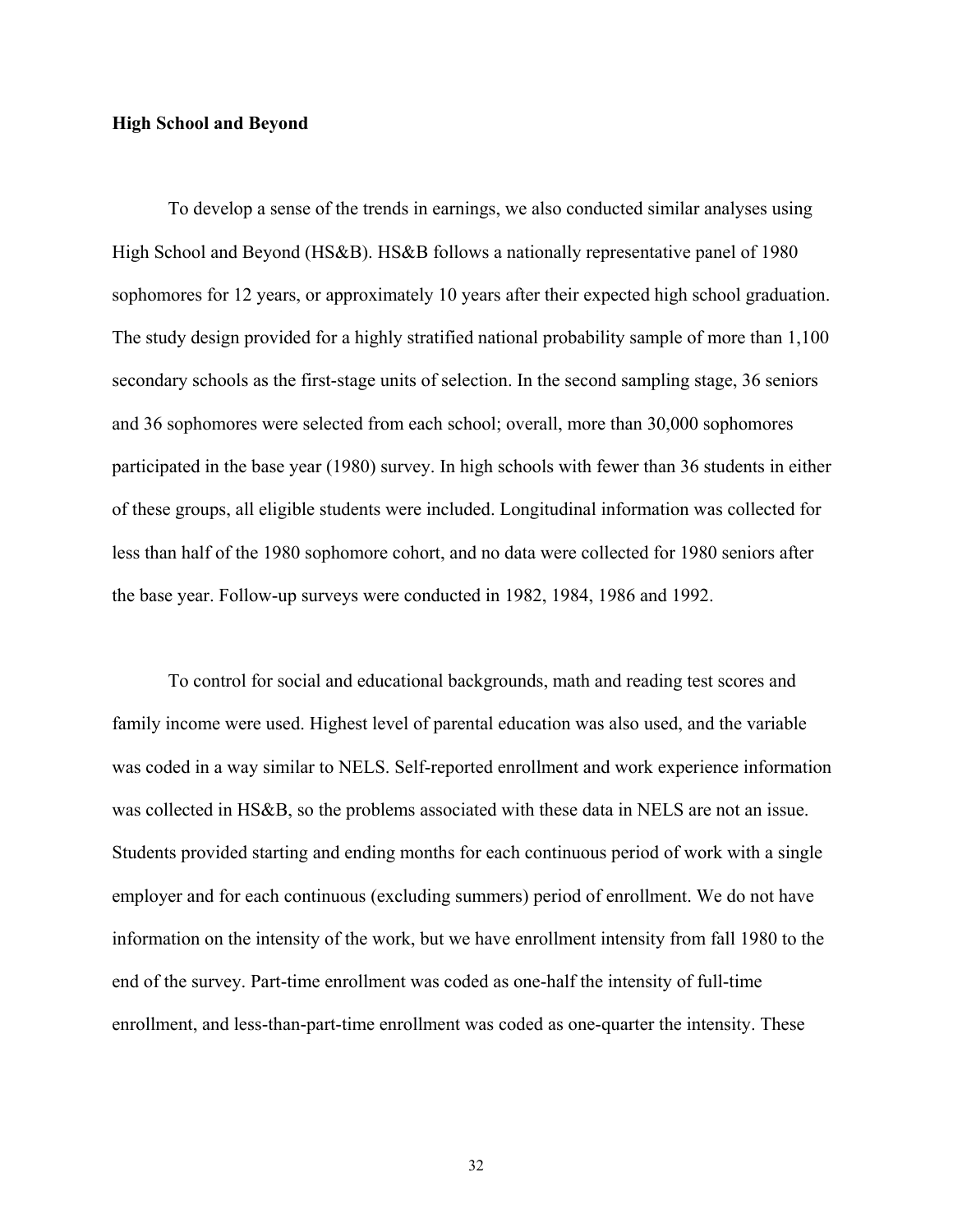weighted enrollment values were then aggregated to produce a FTE enrollment value, which is used throughout the analysis.

#### **Beginning Postsecondary Students**

To estimate the returns to education for older students, we used the Beginning Postsecondary Students Longitudinal Survey (BPS89), which consists of individuals who were first-time college beginners at any time between July 1, 1989, and June 30, 1990. On average, students in the sample have been out of school two-and-a-half to three years, which is judged to be sufficiently long enough to estimate the short-term returns to a sub-baccalaureate education. In addition to the limitations mentioned earlier, we had to modify the dataset to permit a conventional interpretation of the estimates. Because BPS89 does not contain a proper comparison group—students with a high school diploma but no postsecondary education—one was constructed for the analysis. It includes students who achieved less than three FTE months of college experience and did not obtain a formal award. All of the estimates in the full sample are in reference to this "artificial" high school graduate group. The full sample includes individuals either who attained a certificate, associate or bachelor's degree by December 1992 or who did not obtain a formal award and were no longer enrolled by the same period.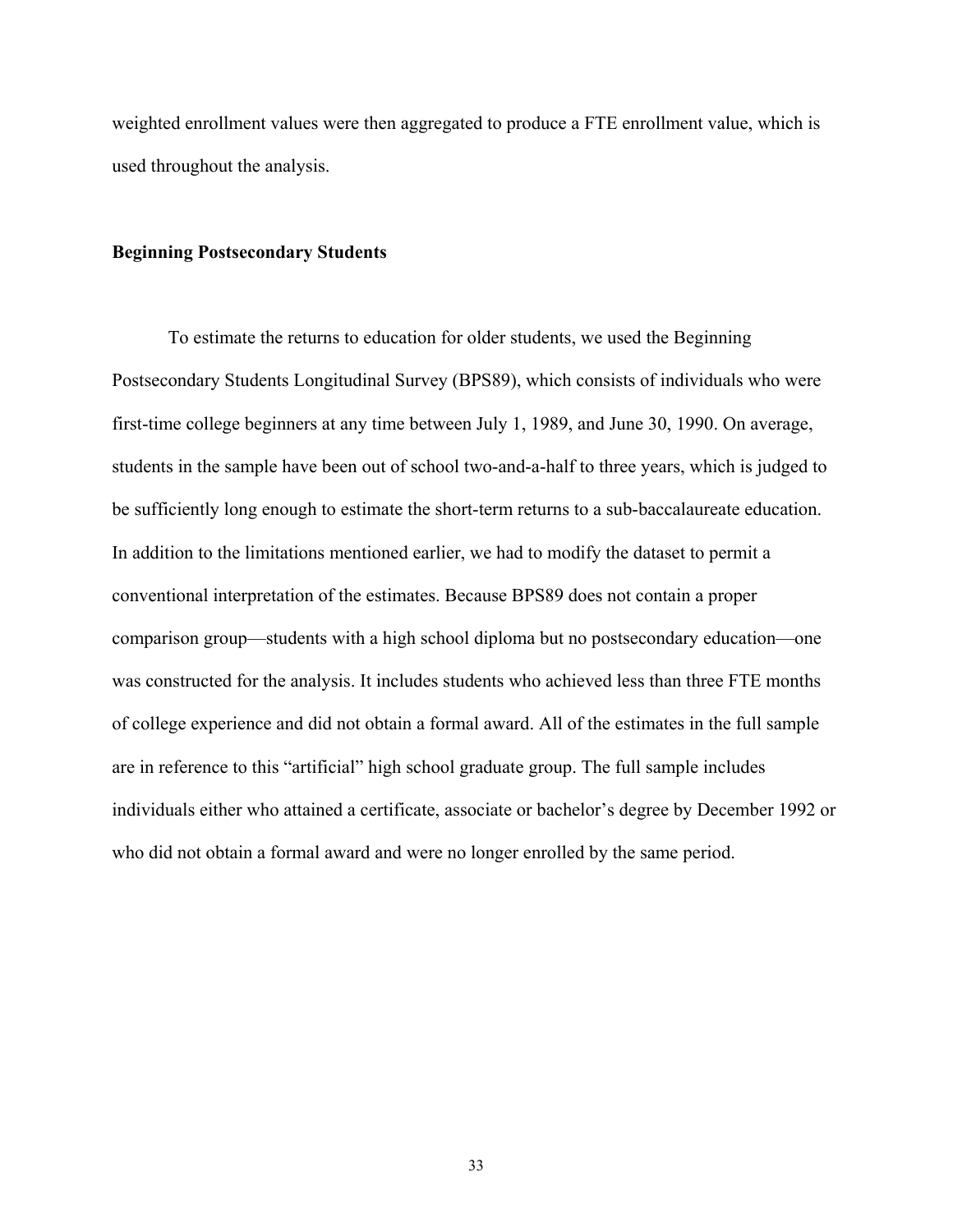## **IV. Student Sample Demographics**

 **Before considering analyses of economic outcomes from sub-baccalaureate education, it is important first to develop a sense of the characteristics of the students in each of the samples studied here. This is especially important here, because these data were collected in different decades, and reflect changes in the demographics of students enrolled in sub-baccalaureate programs. We present and discuss descriptive statistics of each sample, in turn.** 

## **National Education Longitudinal Study**

We restricted our analysis of the NELS data to respondents who, at the time of the 2000 interview, were not enrolled in a postsecondary institution. We also eliminated students who reported earning a graduate or professional degree and those whose only postsecondary enrollment occurred after 1994. This limiting was necessary because NELS provides very little information on the nature of enrollments for those who started their postsecondary education after August 1994, and thus, we were not able to determine whether these students were enrolled in occupational or academic programs. Finally, we also dropped all individuals who were still enrolled in 1999. We dropped this group for the same reason that we dropped students from HS&B who were still enrolled in 1991.

 These restrictions left us with a sample of 7,021 students. As Table 1 shows, 34 percent of the sample enrolled in a sub-baccalaureate program after high school. This percentage is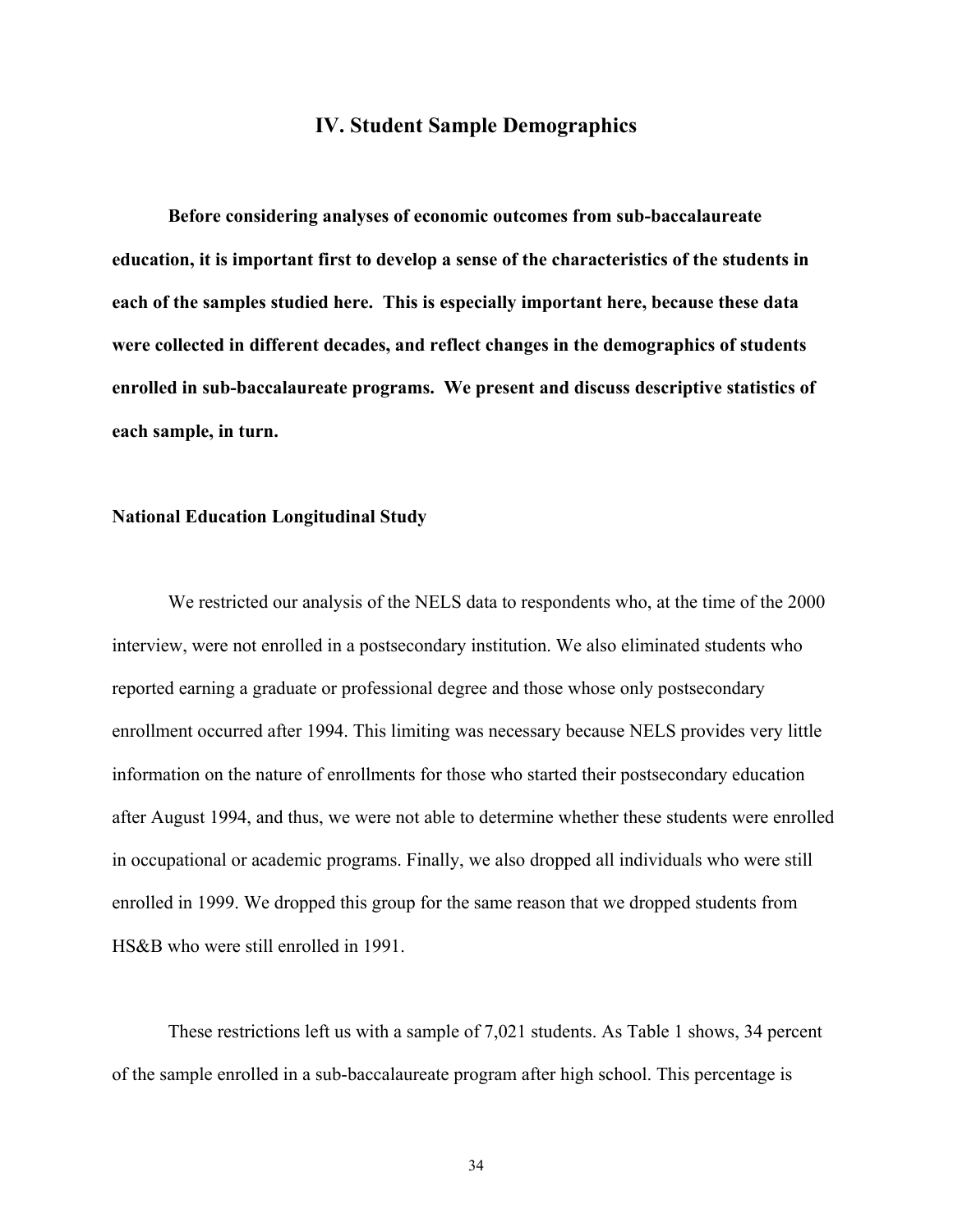comparable with the 33 percent that enrolled in a baccalaureate program. Of those in subbaccalaureate programs, most were in occupational programs (18 percent of the total).

 Although enrollment in sub-baccalaureate programs is fairly high, relatively few respondents reported their highest degree as being an associate degree or a certificate by the year 2000. Only 6 percent of the sample reported that their highest degree was an associate degree, and 6.7 percent reported a certificate as the highest degree. By 2000, 30 percent of the sample reported earning a bachelor's degree. Of those reporting a bachelor's degree as their highest degree, 21 percent of them started as students in sub-baccalaureate institutions.

## **High School and Beyond**

l

 Of the 14,825 sophomores in the HS&B dataset, 7,799 students met the criteria for selection into the sample. The criteria were that the students (a) did not attain more than a bachelor's degree, (b) started college by 1984 and (c) were no longer enrolled in college by December 1990. The first criterion is self-explanatory. The second, excluding students who delayed their college enrollment more than two years, was needed to make the sample comparable to NELS.18 Finally, students still enrolled in 1991 were also dropped because our earnings data are from 1991. A student enrolled in school during 1991 might have lower earnings because he or she was still enrolled. Moreover, a student in this sample still enrolled in 1991 probably had more years of education than average. Therefore, including these students would cause a negative bias in our estimate of the returns to a year of schooling. Table 1 presents

<sup>&</sup>lt;sup>18</sup> We made an equivalent exclusion in NELS because, for students who enrolled initially after 1994, the survey did not provide enough information for us to categorize students as academic or occupational.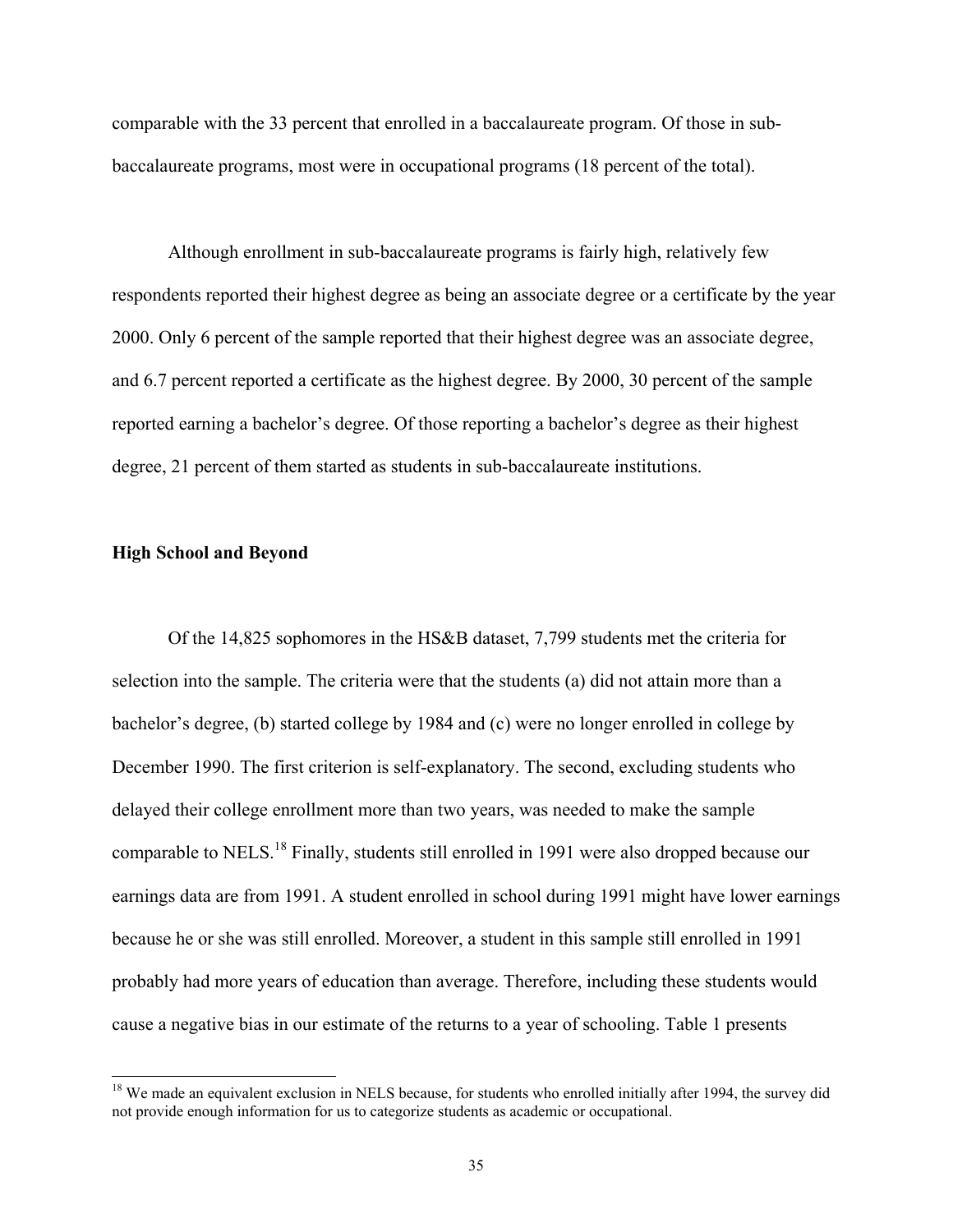descriptive statistics of the basic educational and demographic characteristics of the sample. The sample is evenly split by gender.

 Overall, high school dropouts (9 percent of the sample) were retained, along with GED recipients (7.1 percent). Of the students in the HS&B sample, 38 percent began at a two-year college or had a less-than-baccalaureate degree goal at a four-year institution, which qualified them as sub-baccalaureate under the definition applied in this study. Sub-baccalaureate students were then divided into two categories based on their initial program of study, academic or occupational. Nearly 70 percent of sub-baccalaureate students reported an occupational program of study at their first institution while 22 percent reported an academic major. The remainder of students did not report a program of study.

 Although no significant difference in race-ethnicity composition and citizenship status appears to be evident in the male and female subsamples, discernible variations exist along the schooling and employment dimensions. Males and females report similar years of schooling (males, slightly less than two FTE years, and females, slightly more), but female subbaccalaureate students were more likely to choose an occupational program of study. Degree attainment rates, however, appear to vary by gender, with males more likely to earn a bachelor's degree and females more likely to attain an associate degree or certificate. Because females are overrepresented at the sub-baccalaureate level compared with males, it is not surprising that they attain sub-baccalaureate credentials at higher rates.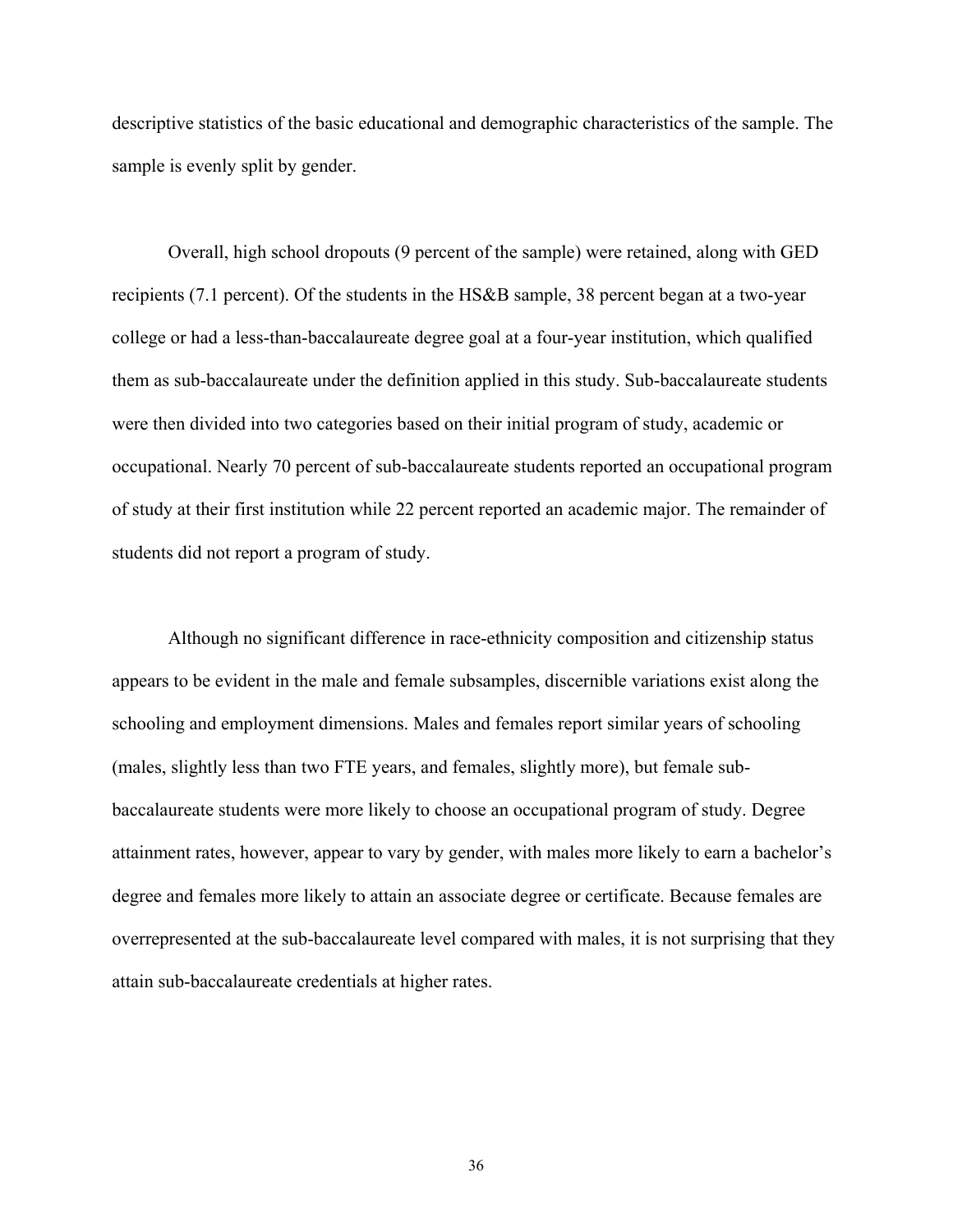# **Beginning Postsecondary Students**

In some respects, the sample of first-time beginners in BPS89 closely mirrors that of HS&B and NELS. As shown in table 1, the gender and racial-ethnic compositions and, to a lesser extent, the highest parental education levels are quite similar across the three datasets. However, the enrollment and degree information is strikingly distinct. Slightly more associate degree recipients are present in BPS89 (8.9 percent) compared with the other two datasets (5 and 8 percent in NELS and HS&B, respectively), but the most noticeable distinctions are the rates of certificate and bachelor' s degree attainment, which is to be expected given the short time frame of the BPS survey. There were three times more certificate holders and one-sixth fewer bachelor's degree attainers in BPS89 than in HS&B or NELS. Although far fewer students in the BPS89 dataset received a bachelor' s degree, when expressed as a proportion, sub-baccalaureate students made up a similar share of bachelor's degree attainers in BPS as they did in NELS.

Another difference lies in students' initial enrollment. Of the 1,302 observations, nearly 70 percent of the students in BPS89 enrolled in a sub-baccalaureate program of study, which is twice a large as the sample in NELS, yet BPS89 showed proportionately fewer occupational majors than were found in HS&B and NELS. Overall, however, BPS89 indicated nearly twice as many occupational students as were identified in the other two datasets.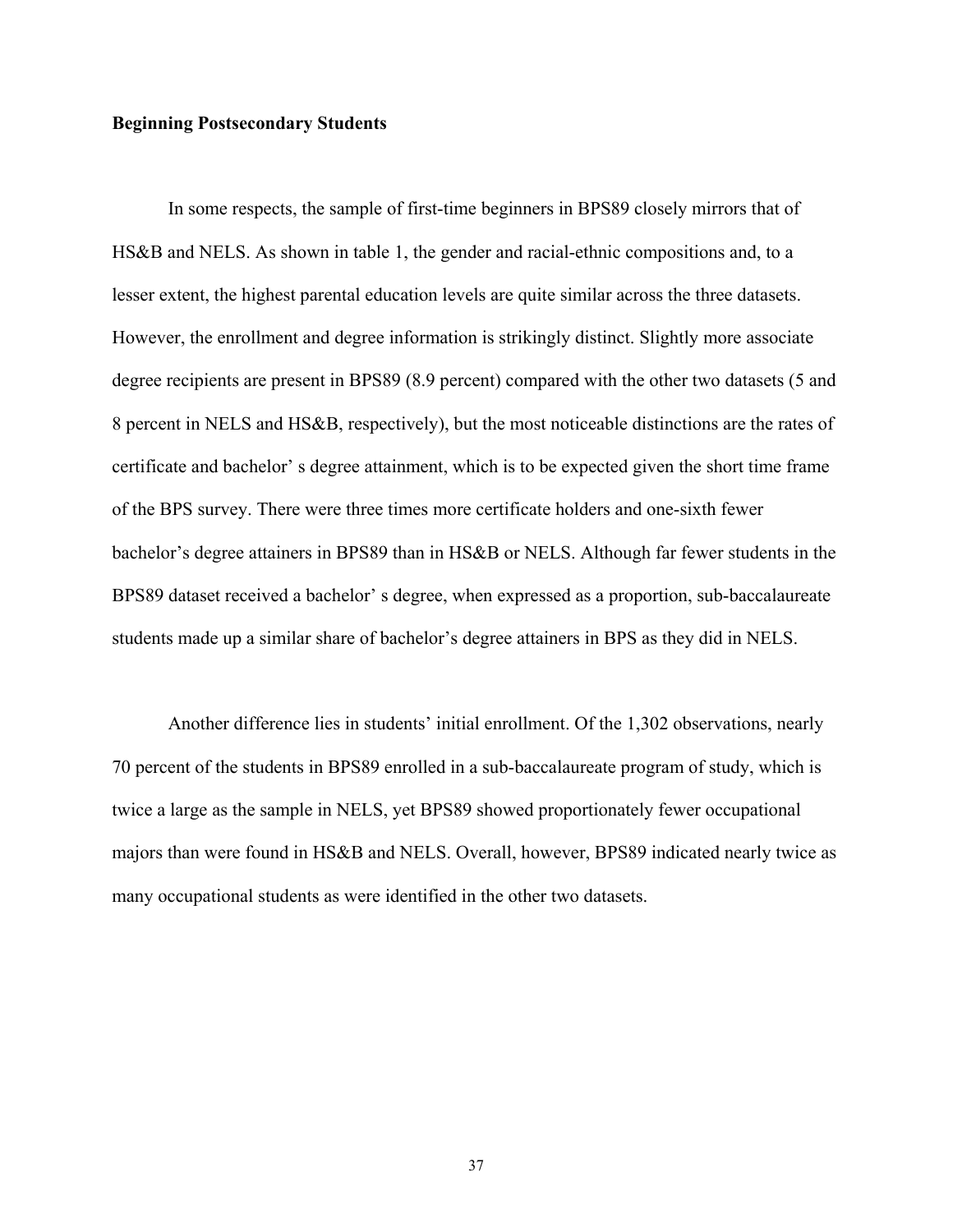# **V. Economic Outcomes**

 **Our examination of the economic impact of sub-baccalaureate education begins with an examination of employment and earnings differences between individuals who complete different levels of post-secondary education. This analysis illustrates the basic patterns of the economic value of post-secondary learning. We then turn to a more focused analysis of the economic returns to sub-baccalaureate study. We examine benefits of enrollment in sub-baccalaureate programs as well as credentials earned in such programs. We examine whether and how these benefits vary by students characteristics, and among populations of special interest.** 

# **Earnings by Level of Postsecondary Education**

 As a first attempt to understand the economic consequences of sub-baccalaureate education, we present mean wage and employment outcomes for the NELS sample as a whole as well as by postsecondary enrollment and degree. We discuss only the NELS figures because they more closely represent current economic outcomes. As shown in table 2, these figures indicate that economic outcomes improved with education in expected ways. The average wage and salary income in 1999 for the sample as a whole was \$26,028. Among high school dropouts, mean wage and salary income was \$20,295. Individuals who enrolled in a sub-baccalaureate course of study reported earnings of \$25,600, and those in a baccalaureate course of study earned \$32,804, on average. Among sub-baccalaureate students, those in occupational programs reported slightly higher earnings.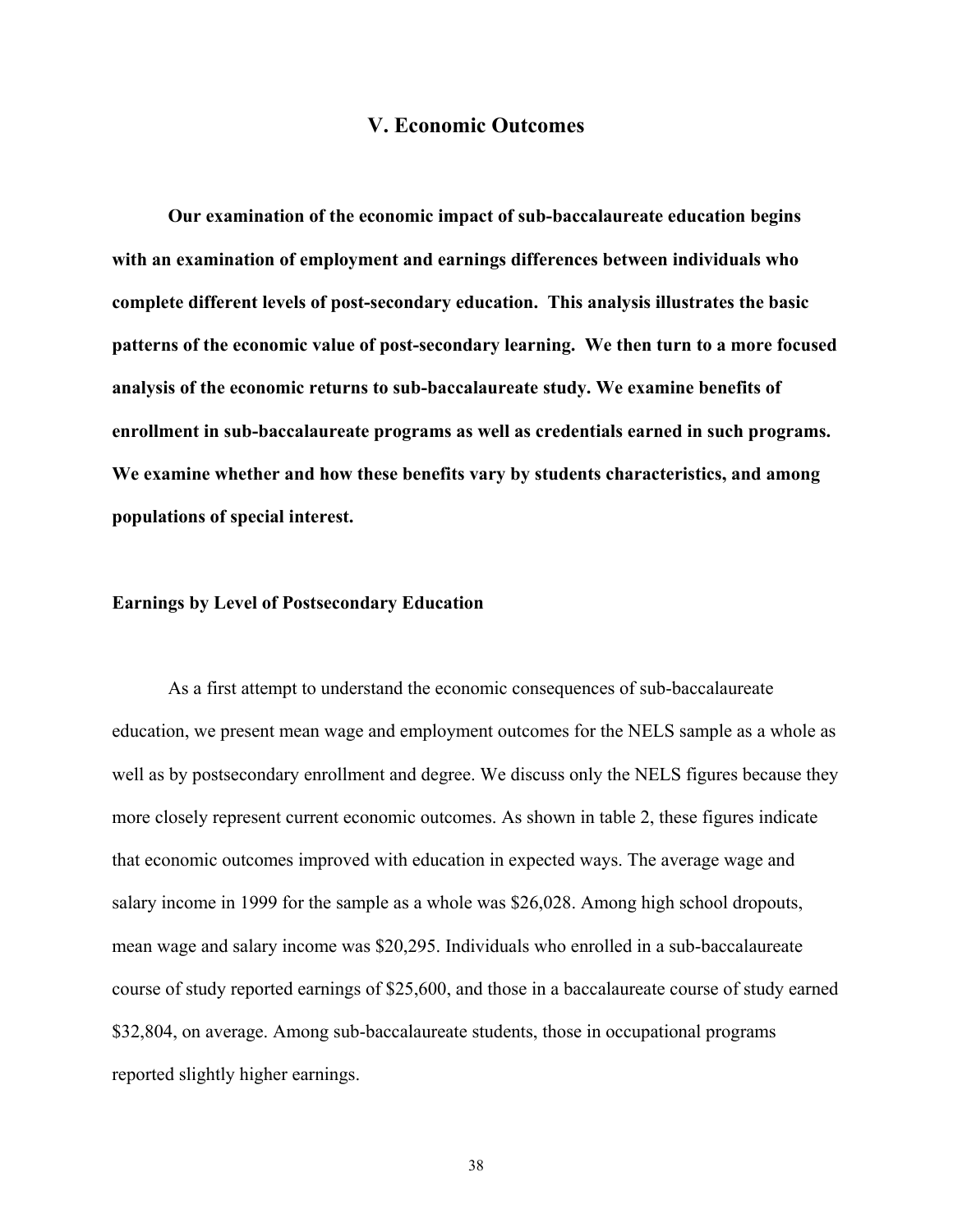Individuals who enrolled in postsecondary education were also much more likely to be employed. Ninety-one percent of initial sub-baccalaureate students and 95 percent of initial baccalaureate students were employed in 2000 whereas only 80 percent of high school dropouts were employed. Those with a postsecondary education were also more likely to be employed full-time.

 Economic outcomes are similarly higher for students with higher degrees. Individuals with a general equivalency diploma (GED) reported mean earnings in 1999 of \$20,280 whereas those with no more than a high school diploma reported mean earnings of \$23,297. Respondents who received associate degrees earned \$27,225 on average. The exception is the relatively low earnings reported by those members in the sample who received certificates. Among this group, mean earnings were \$22,426.

 Table 3 compares separately, by gender, economic outcomes among sub-baccalaureate students with outcomes among students who have no postsecondary education. On average, men without any postsecondary enrollment earned \$26,712 in 1999. Men who enrolled in subbaccalaureate education earned \$30,897; those in occupational programs earned \$32,599. More than 97 percent of men in occupational programs were employed. For women, those with no postsecondary enrollment earned \$12,508 on average, and only 67 percent were employed. Women who enrolled in sub-baccalaureate education earned \$20,367 on average, and 85 percent were employed. Unlike men, however, women in occupational programs did not fare significantly better that those in other sub-baccalaureate programs.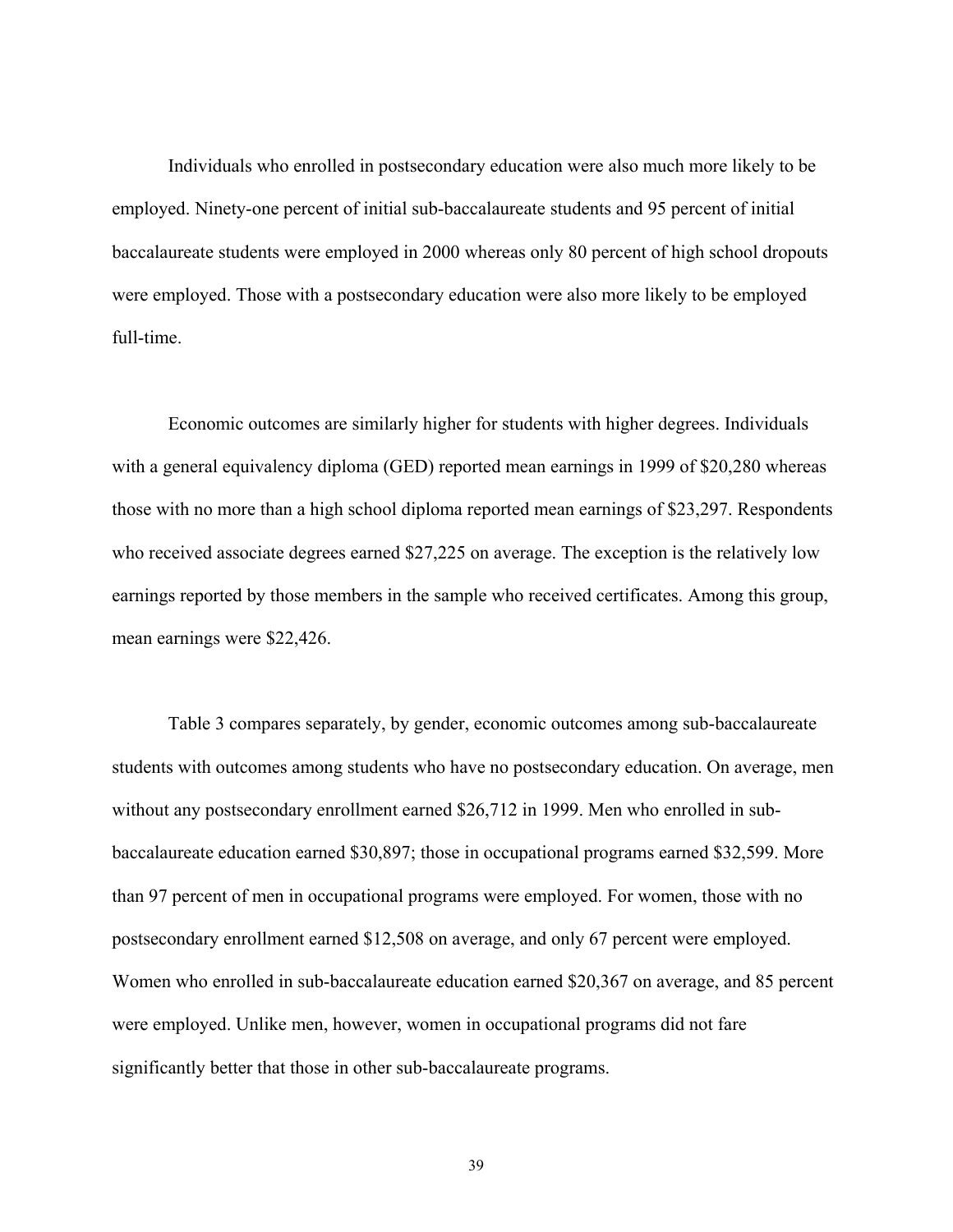#### **Returns to Sub-Baccalaureate Enrollment and Degrees**

l

To develop a more complete understanding of the economic effects of sub-baccalaureate education, we estimated a series of models to identify the returns to years of FTE postsecondary education, highest degree received, program of study and other features of students' postsecondary education. The most common model used to derive rates of return estimates is the Mincerian method using Ordinary Least Squares (OLS). As shown in equation 1, the specific econometric framework for individual, i, is

$$
log(Wi) = XiBX + SiBS + EiBE + E2iBE2 + ui
$$
 (1)

where  $log(W_i)$  is the log of observed earnings of individuals, i, who reported earnings and at least one month of work;  $X_i$  is a vector of personal and parental background characteristics;  $E_i$ represents total years of work experience;  $E^{\prime 2}$  represents total years of work experience squared;<sup>19</sup> and  $u_i$  is an error term, which is assumed to be orthogonal to the observed covariates. The coefficient  $B_s$  is commonly referred to as the rate of return to education—the percentage of increase in earnings associated with a change in years of FTE postsecondary schooling,  $S_i$ <sup>20</sup>

<sup>&</sup>lt;sup>19</sup> The standard Mincerian wage equation typically includes a quadratic term for work experience to pick up declines in productivity (or hours worked) later in the life cycle.

 $20 \text{ It}$  is common to interpret coefficients from log-linear models as percentage change. We adopted this convention here because almost all of the research on the returns to sub-baccalaureate education does so (see Grubb 2002 and Kane and Rouse 1999). It facilitates a comparison between our results and those in the literature. This comparison is only an approximation, however. More precisely, one must exponentiate coefficients and subtract one  $(e^{b} - 1)$  to obtain the effect of a one unit change in an independent variable as a percentage change in a dependent variable. This approximation is accurate for coefficients of .2 and below. Thus, a coefficient of 0.2 actually represents a return of 22 percent. But the distortion is greater for larger coefficients. For example, a coefficient of 0.5 represents a return of 65 percent. Thus, this distortion will be greatest for estimates of the returns to bachelor's, but our focus is on the returns to sub-baccalaureate education and degrees, so the problem will be less serious for those issues that are of most concern to us.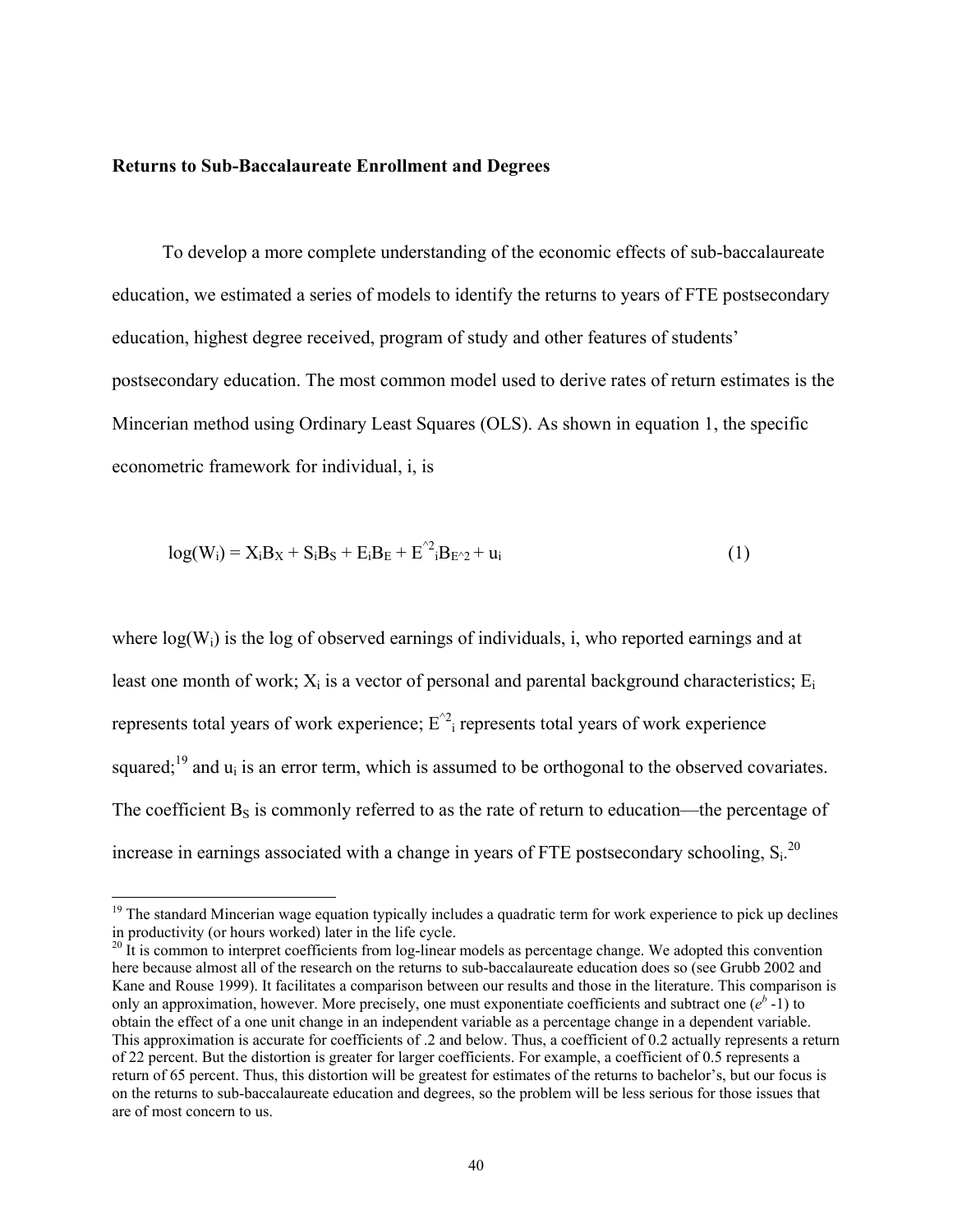We ran separate regressions for men and women because of the different influences that shape their schooling and work decisions. In all of our analyses, we also controlled for a student's race, ethnicity, nativity as well as high school preparation and diploma type. Black and Hispanic students tend to enroll in occupational programs at higher than average rates; therefore, if race or ethnicity has an effect on earnings, for example, through discrimination, then failing to control for these variables would distort the estimates of the effects of occupational education. Our controls for work experience were described earlier.

 For the primary focus of our analysis, we extended this model to distinguish between students who chose occupational programs from those who chose academic majors during their enrollment in sub-baccalaureate programs. In doing so, we examined the earnings effects of two separate features of postsecondary education. We were interested in the returns to individual years of schooling taken by baccalaureate and sub-baccalaureate students and, within the subbaccalaureate group, years of schooling taken by academic and occupational students. In addition, we measured the effects of completing a certificate, an associate and a bachelor's degree. Within the associate degree group, we also measured the returns to degrees earned by students enrolled in academic and occupational programs.

 We further tested whether a statistically significant difference exists between the returns to a year of postsecondary schooling earned by an occupational and an academic subbaccalaureate student and between the returns to an associate degree earned by these two types of students. Finally, we tested the independent value of earning a degree over and above the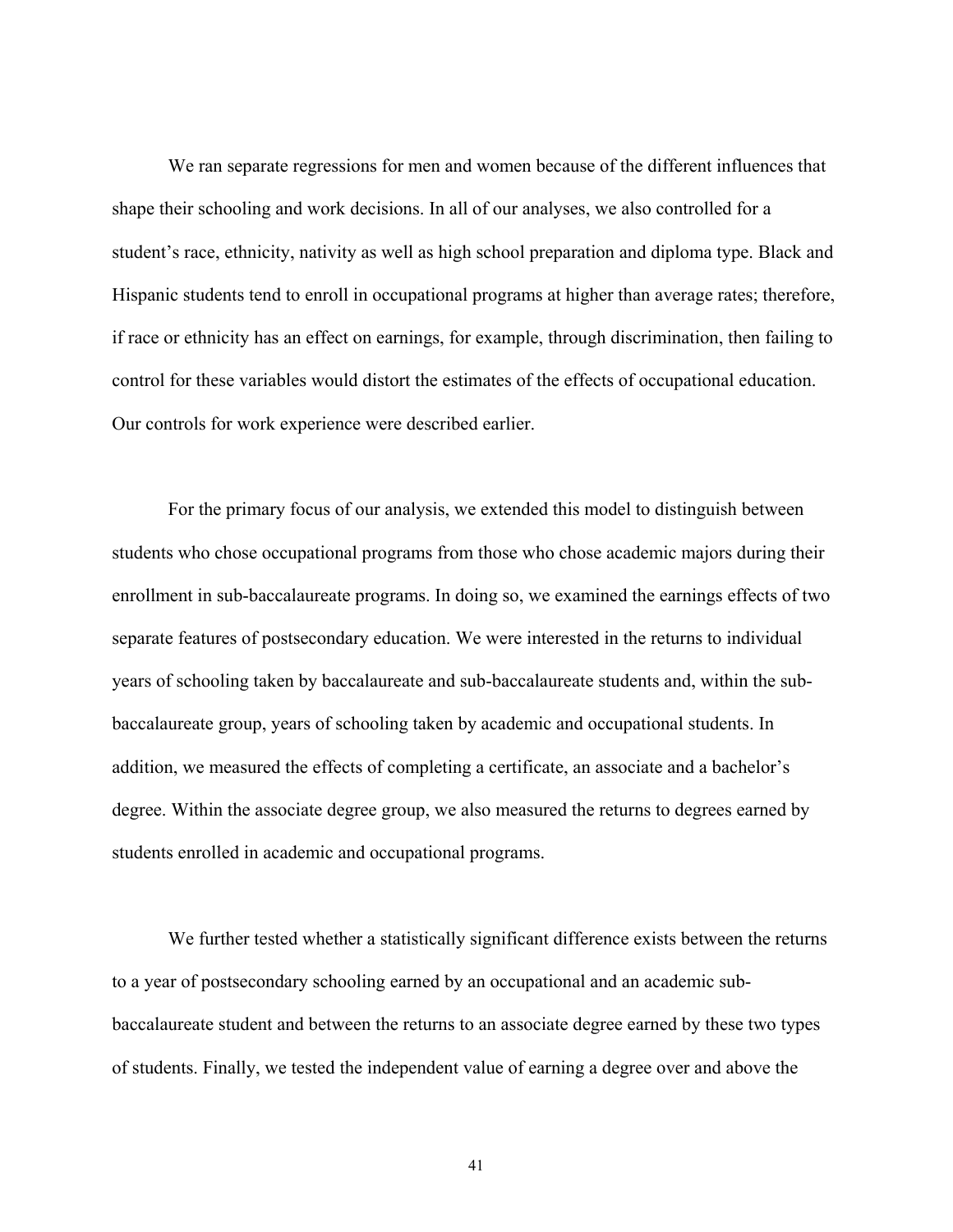value of completing the years of schooling required to earn the degree (the sheepskin effect) to determine whether a sheepskin effect exists for certificates, associate degrees and bachelor's degrees as well as for occupational and academic students.

Thus, our full specification is shown in equation (2):

$$
log(Wi) = XiBx + SbaciBS + Ssub-aciBS + Ssub-ociBS + DctiBD + Daa-aciBD + Daa-ociBD + DbaiBD
$$
  
+ E<sub>i</sub>B<sub>E</sub> + E<sup>2</sup><sub>i</sub>B<sub>E<2</sub> + u<sub>i</sub> (2)

The baseline model was extended to include four dummy variables for highest degree completion: a certificate ( $D^{ct}$ <sub>i</sub>), an associate degree for an academic student ( $D^{aa-ac}$ <sub>i</sub>), an associate degree for an occupational student  $(D^{aa-oc})$ , and a bachelor's degree  $(D^{ba})$ . The coefficients on these variables estimated the overall economic returns to completing these degrees. For some specifications, we estimate the returns to an associate degree without differentiating between academic and occupational students.

 We also extended the baseline model by changing the years-of-education variable in two ways. First, we set this variable equal to zero for every student who earned a degree. For students who did not earn a degree, we set this variable equal to the FTE years of schooling reported by the student. The coefficient on this variable is a measure of the returns to one FTE of postsecondary education for students who did not complete a degree. We could then compare this coefficient with the returns to earning a degree to determine whether a student would get a benefit from completing the degree in addition to the value of the years of schooling required to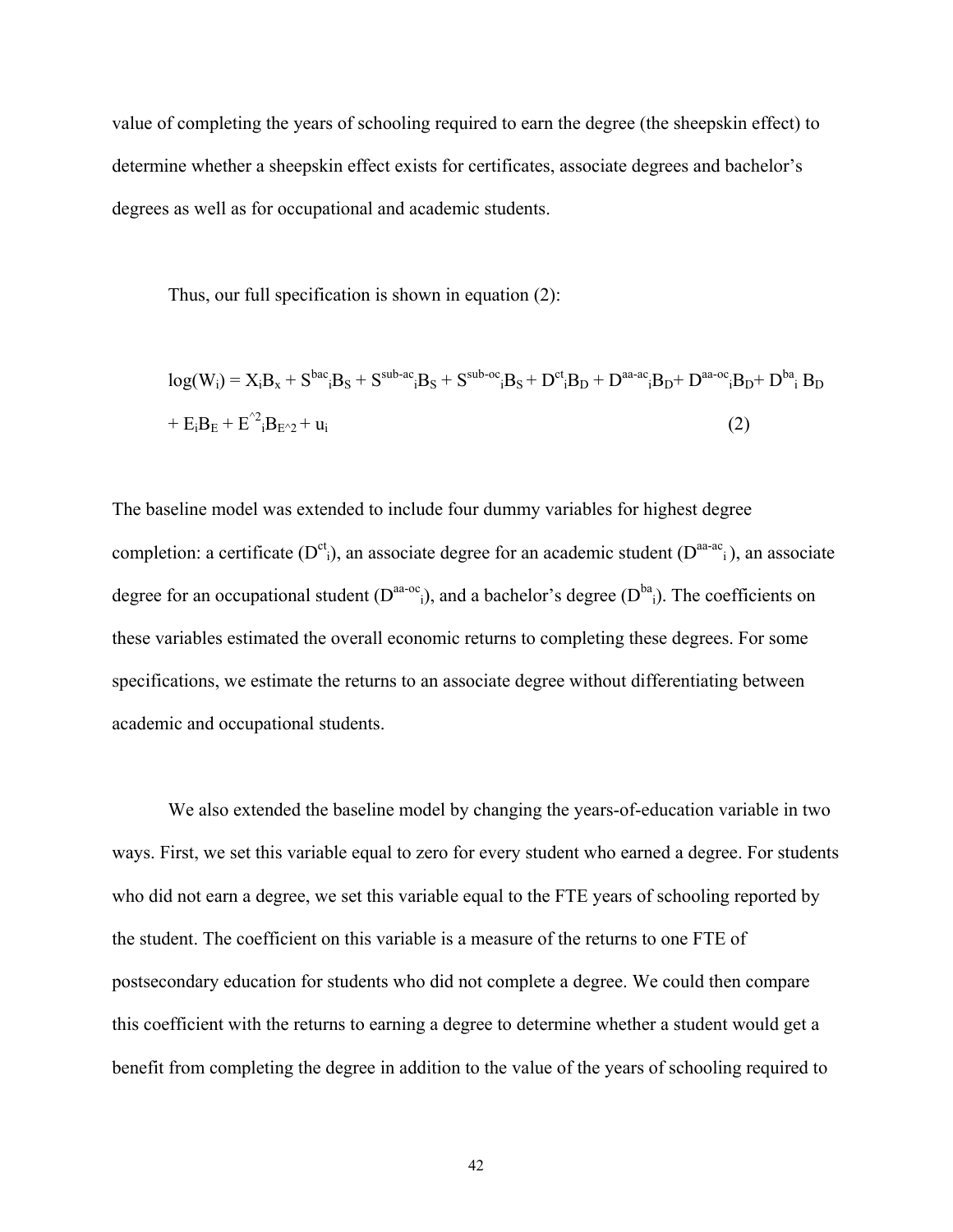earn the degree (the sheepskin effect). Note that by setting the FTE years of schooling equal to zero for degree completers, we are potentially losing some information. Some students may have completed additional years of schooling after completing their degree, and we are not taking account of this possibility. The effect of doing so inflated the value of the degrees, and, thus, the sheepskin effect since the value of any postdegree schooling will be included in the coefficient for the degrees. But we followed this strategy for two reasons. First, NELS does not report any years of schooling for students who complete degrees, so this strategy is the only option that we had. And, to make the analyses of the two datasets comparable, we also used this approach for HS&B. Second, this strategy is a commonly used approach in the literature (see Grubb 1993 and Kane and Rouse 1995), so using this specification will facilitate comparison to other studies.

We also disaggregated the FTE years of schooling variable by baccalaureate  $(S^{bac})$  and sub-baccalaureate occupational  $(S^{sub-oc}$ <sub>i</sub>) and academic  $(S^{sub-ac}$ <sub>i</sub>) students.<sup>21</sup> Thus, we could test whether occupational students benefit more from taking courses without finishing degrees than academic students. It is important to emphasize that this specification does not provide a direct test of the sheepskin effect. The coefficient on the degree variables measures the total return to the degree including the direct effects of the years of schooling and the extra effect of the degree (the sheepskin effect). To test for the sheepskin effect for an associate degree, for example, we multiplied the coefficient of the FTE years of schooling variable by 2 and compared that with the coefficient on the associate degree. If the latter was higher, then we could conclude that the student gets an extra benefit from the degree. We formally tested this hypothesis using an *F* test of the restriction that twice the coefficient for one FTE year of schooling is equal to the coefficient for an associate degree.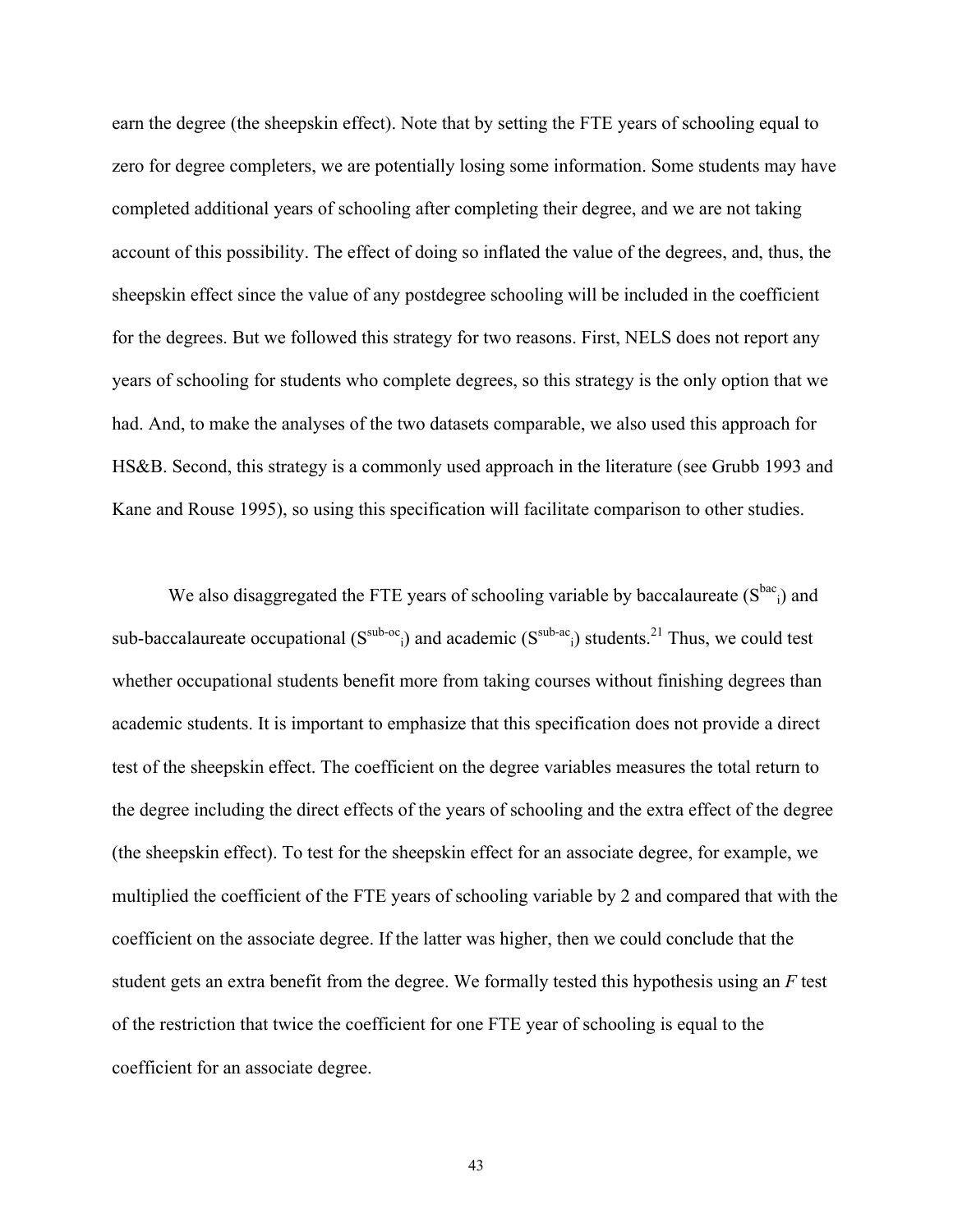The central econometric problem with all of these models is that students are not randomly distributed among the different educational programs under study. Students who choose to pursue their education beyond high school may be different from those who choose not to do so. Those who enroll in baccalaureate programs may differ from those who enroll in subbaccalaureate programs. Those in academic majors may differ from those in occupational majors, and students who complete degrees may have important differences from those who leave college with no degree. A comprehensive treatment of these issues would require a multiequation structural model with several instrumental variables. These datasets do not have enough information to analyze this complex decision process. We could, however, control for family background characteristics and test scores that reflect academic talent and pre-college academic performance. Thus, in both datasets, we have measures of family income, parental educational levels, and scores on standardized tests taken during high school. These variables can control for many of the factors that determine student allocation into these different types and levels of postsecondary education. Nevertheless, it is important to remember that some returns to degrees or FTE years of schooling may result both from the effects of the education and from unmeasured characteristics of students choosing to enroll in those different types of programs.

# *Outcomes by Gender*

The results of these models, estimated separately for women and men, are presented in tables 4 and 5. Columns (i) and (iii) of each table show the results of the basic model in which we included measures of the years of postsecondary schooling, differentiating between

 $21$  In some specifications, we aggregated all sub-baccalaureate students.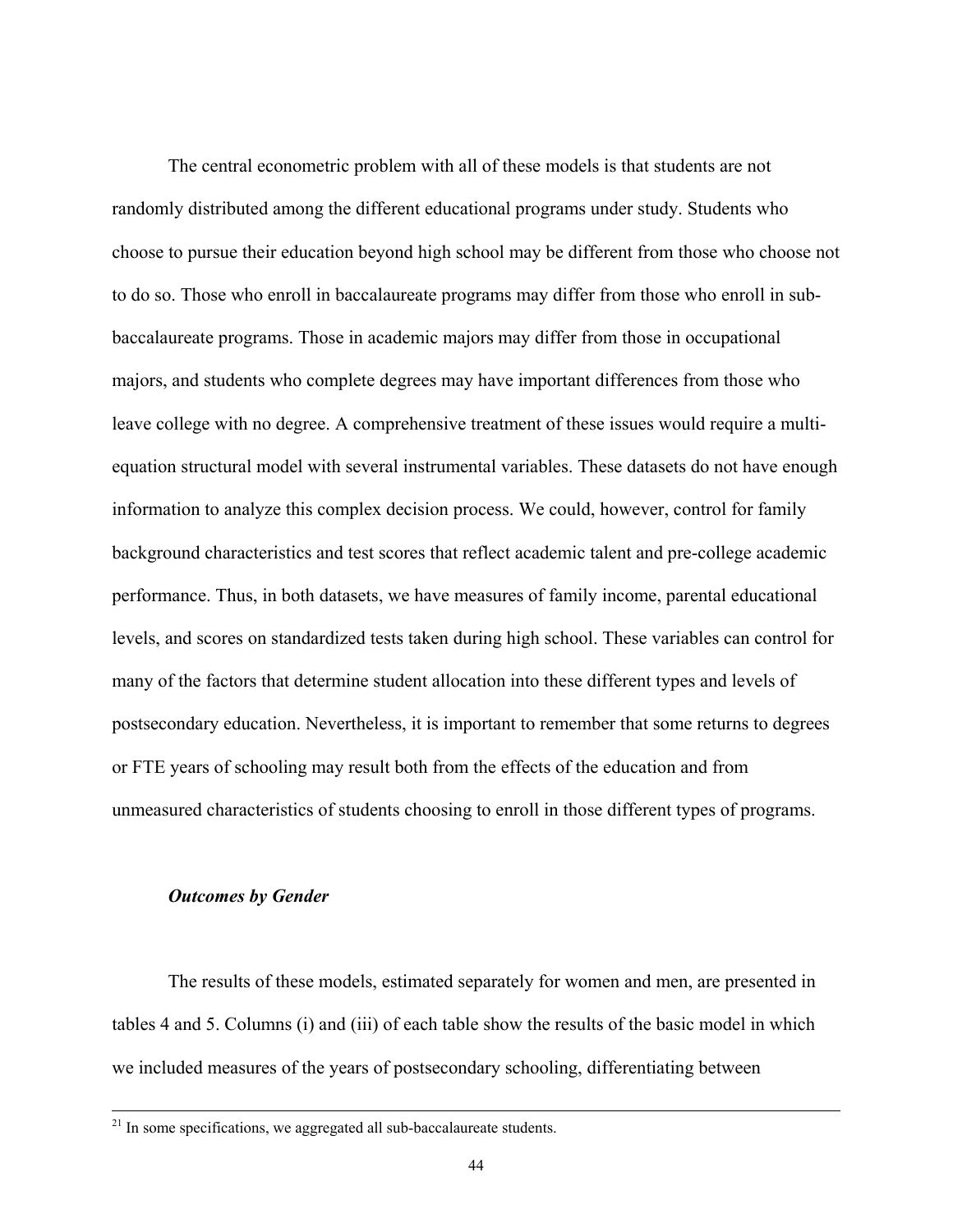baccalaureate and sub-baccalaureate students, and an indicator of the highest degree earned: certificate, associate or bachelor's. In columns (ii) and (iv), we further divide the subbaccalaureate years of schooling into those experienced by occupational students, academic students and students with no declared major. We also divided the students receiving associate degrees into those who declared occupational and academic majors and those with no declared major. Note that all specifications reported in these tables include controls for years of work experience, family socioeconomic status and test scores.

Tables 6 and 7 present results from a hypothesis test of sheepskin effects for certificates, associate degrees for academic and occupational students, and bachelor's degrees. We also tested the equivalence of the value of one year of postsecondary schooling for occupational and academic students, the value of associate degrees for academic and occupational students, and the value of a year of schooling for baccalaureate and sub-baccalaureate occupational students.

# *Outcomes for Students Who Do Not Complete a Degree*

The data presented on tables 4 through 9 provide evidence that students do benefit from postsecondary education, even when they do not complete a degree. Female students who do not complete a degree earn between 10 percent (NELS) and 14 percent (HS&B) more per year than a high school graduate. The analysis using NELS suggests that students get a larger benefit per year of schooling from enrolling in a baccalaureate program than in an occupational subbaccalaureate program, which is usually in a community college (table 6, row 1). The NELS analysis suggests that women who enroll in occupational sub-baccalaureate programs do not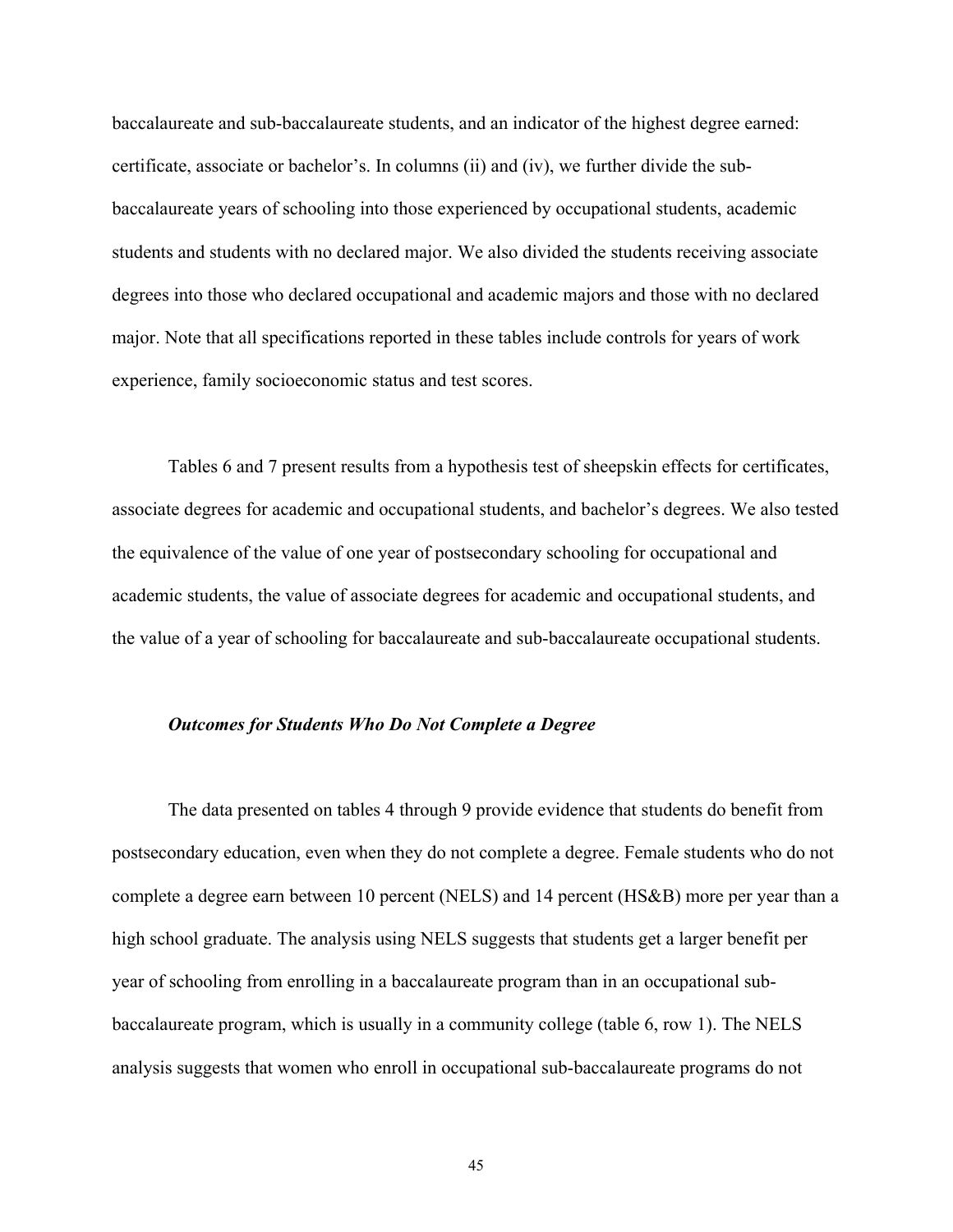benefit from years of schooling unless they complete a degree. The coefficient implies that, if a female occupational student completes one year of postsecondary schooling, she will earn 5 percent more than a high school graduate, but the coefficient is not statistically significant (table 4, column ii). In the earlier cohort (HS&B), female occupational students experienced a 12 percent return for each year of postsecondary schooling.

The results for men are mixed. For the later cohort (NELS), the value of a year of postsecondary schooling is between 6 percent and 10 percent. Once again, a year of education in a bachelor's program appears to have higher returns, although that difference is also not statistically significant. Nevertheless, the HS&B analysis shows no returns to postsecondary education without a degree, either for baccalaureate or sub-baccalaureate men.

#### *Outcomes for Students Who Earn a Certificate*

Completing a certificate has no statistically significant value for men, although it does appear to raise women's earnings. The analysis neither of NELS nor of HS&B indicates a statistically significant non-zero return to earning a certificate for men. The results presented in table 5 (column ii) indicate that a male occupational student who completes a year of schooling without completing a degree may earn more than a male student who completes a certificate, although the difference is not statistically significant (table 7, row 4). In contrast, in the NELS analysis, women who completed a certificate earned about 15 to 16 percent more than high school graduates. The analysis of the earlier cohort (HS&B) suggests an even higher return. Moreover, it appears that the certificate does raise earnings for women above the earnings of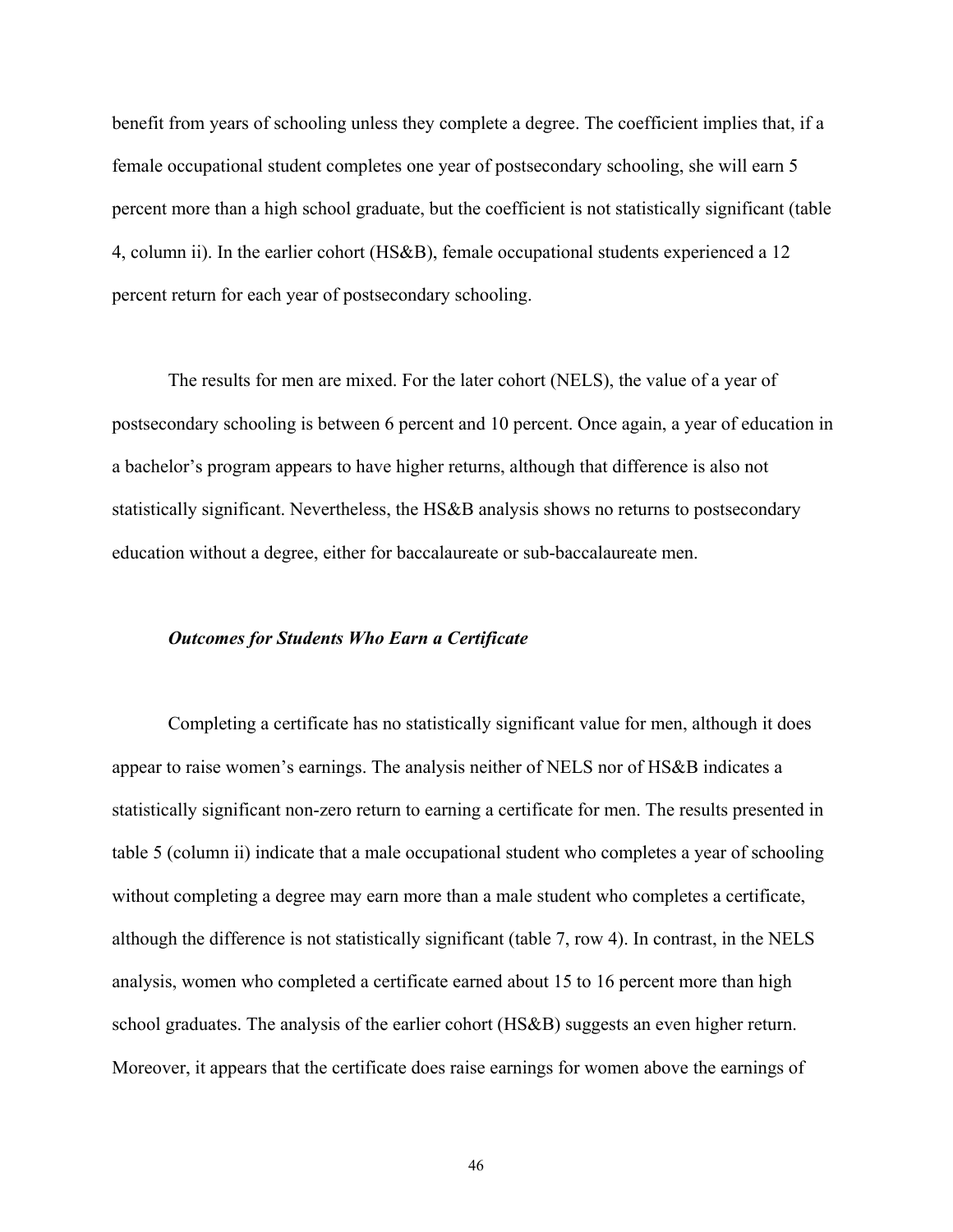female occupational students who complete a year of schooling without a degree, although this difference is not statistically significant (table 6, row 4).

#### *Outcomes for Students Who Earn an Associate Degree*

Over the past 20 years, many analysts have expressed skepticism about the economic value of a community college or sub-baccalaureate education. Our study suggests that subbaccalaureate students do indeed benefit economically from their education. We have already shown that women benefit from a sub-baccalaureate education even when they do not complete their degrees, and the analysis of NELS suggests the same for men, although this conclusion is primarily true for men in occupational programs. The results presented in tables 4 and 5 on the overall returns to associate degrees reinforce that positive conclusion. Women who complete associate degrees earn about 37 percent to 39 percent more than high school graduates (table 4, columns i and iii) whereas male associate degree graduates enjoy about a 12 percent to 16 percent earnings advantage (table 5, columns i and iii). The evidence here suggests that the associate degree is much more valuable for occupational students than it is for academic students, especially for men. Indeed, no statistically significant return to an academic associate degree for men is evident, and our hypothesis tests show that the difference between the returns to an associate degree for occupational and academic students is significant at the 10 percent level (table 7, row 3). For the later cohort, men with occupational associate degrees earned almost one quarter more than comparable high school graduates (table 5, column ii). The returns to an associate degree for a female occupational student are also higher than for an academic student, but in this case, the difference is not statistically significant.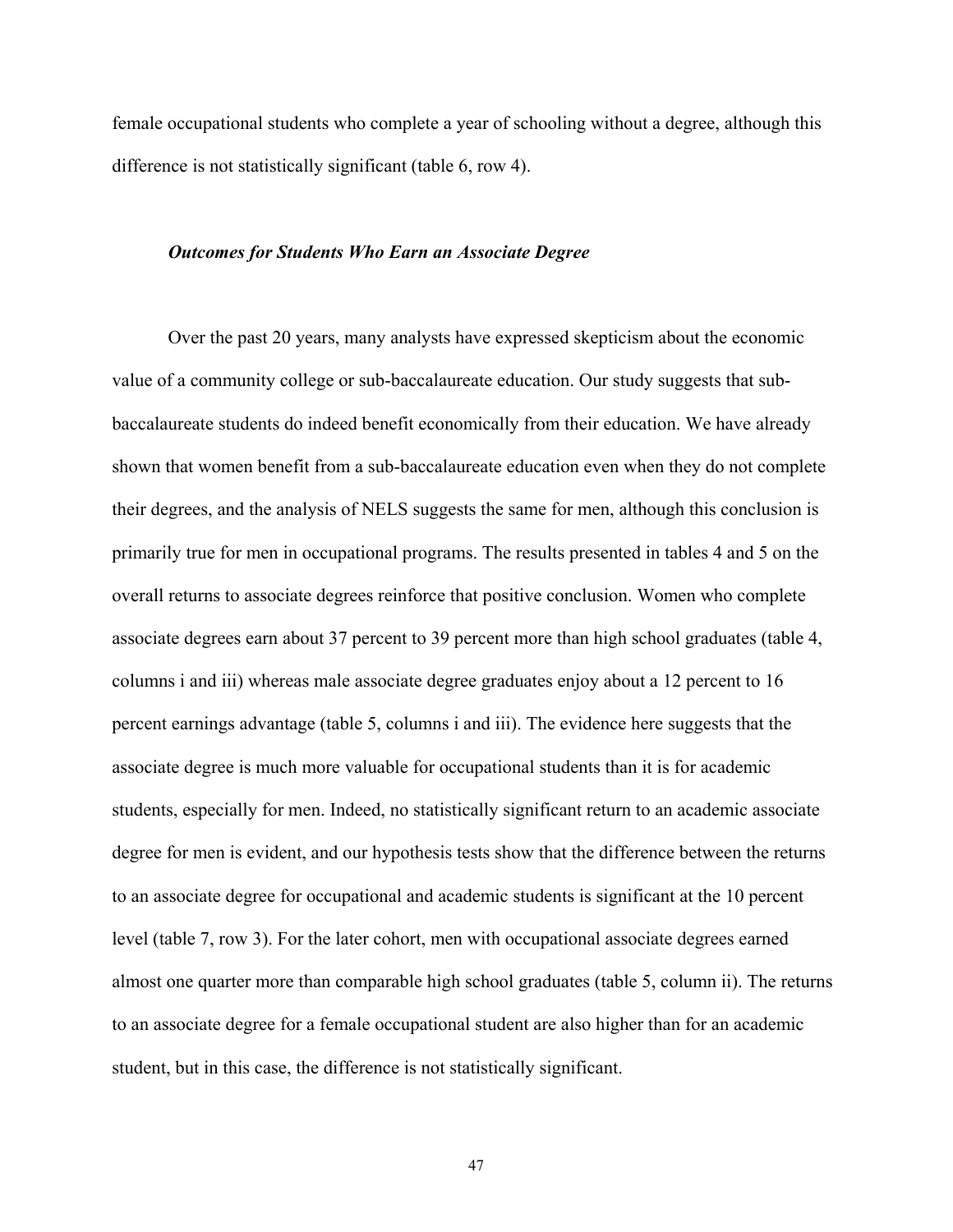There is also some evidence for a sheepskin effect associated with an associate degree for sub-baccalaureate occupational students. In the NELS analysis for women, two FTE years of sub-baccalaureate occupational education generates about an 11 percent return whereas an associate degree is worth a 39 percent return for a female occupational student. Clearly, a statistically significant sheepskin effect occurs for women in the later cohort (table 6, row 5). The same is true for women in HS&B, although here it is significant only at the 7 percent level. However, although both datasets indicate that, for male occupational students, the associate degree is worth more than twice the value of an FTE of postsecondary education not resulting in a degree, these differences are not statistically significant.

How do the returns to occupational associate degrees compare with those returns for bachelor's degrees? Because it takes twice as long to earn a bachelor's degree and it costs more than twice as much (since tuition at four-year schools is greater than it is at two-year schools), we might expect that the returns to a bachelor's degree would be at least double those for an associate degree. Indeed, for women in both cohorts and for men in the later cohort, twice the return to an associate degree for occupational students equals or exceeds the returns to the bachelor's degree (tables 6 and 7, row 8). Only in the analysis of men using HS&B do the returns to the bachelor's degree exceed twice the returns to an associate degree for occupational students, and this difference is not statistically significant.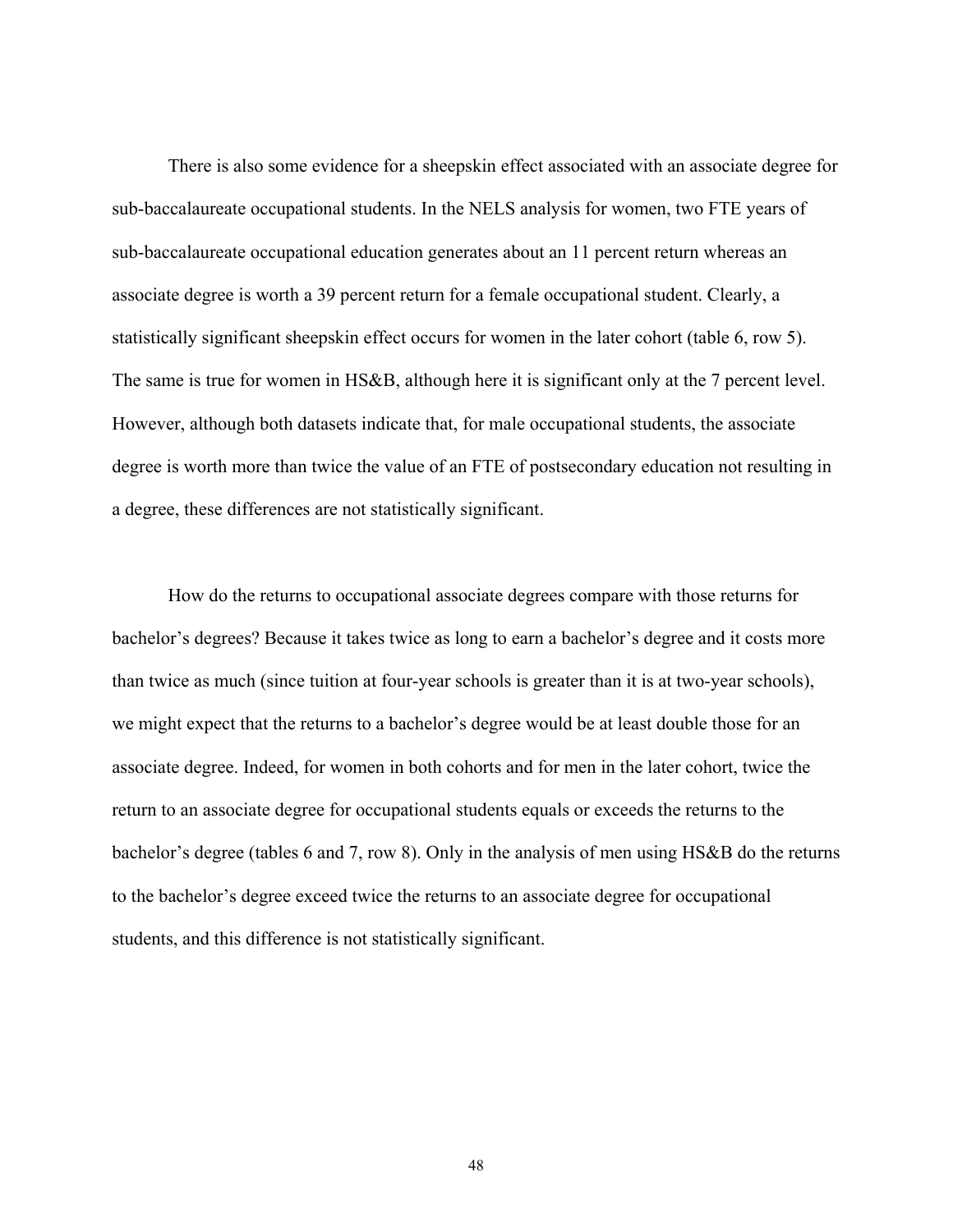# *Outcomes for Students Who Earn a Bachelor's Degree*

The data displayed in tables 4 and 5 indicate very large returns to bachelor's degrees. Indeed, according to the analysis of NELS, women who complete a bachelor's degree earn about two-thirds more than high school graduates. Moreover, these returns grew during the  $1990s$ <sup>22</sup> Although these estimates are higher than for most previous studies, other studies have also found high returns to bachelor's degrees. For example, Kane and Rouse (1995) presented estimates for returns to bachelor's degrees for women of almost 40 percent, and their data showed that men who complete a bachelor's degree earn between 35 and 40 percent more than high school graduates.

Is there a sheepskin effect associated with completing a bachelor's degree? Certainly the analysis of HS&B for men suggests that men gain a large benefit from completing their bachelor's degree (table 7, row 7). Indeed, there are no returns for FTE years of postsecondary education for baccalaureate students who do not complete their degree (table 5). Moreover, for all of the other analyses—women in NELS and HS&B and men in NELS—the returns to the bachelor's degree are more than four times the returns to a year of postsecondary education for a

l

<sup>&</sup>lt;sup>22</sup> We have previously suggested that our specification may result in an overestimate of the returns to degrees because we do not take account of any credits or time in school spent subsequent to earning the highest degree. If a student benefits from this kind of extra education, then that benefit will be reflected in the returns to the degree. However, we are interpreting the coefficients as the returns to education. As we have pointed out, these coefficients should be exponentiated to derive the returns. This process will cause the most problems when the coefficients are large; therefore, interpreting the coefficients as the percentage returns to education will cause the largest underestimation of those returns to the bachelor's.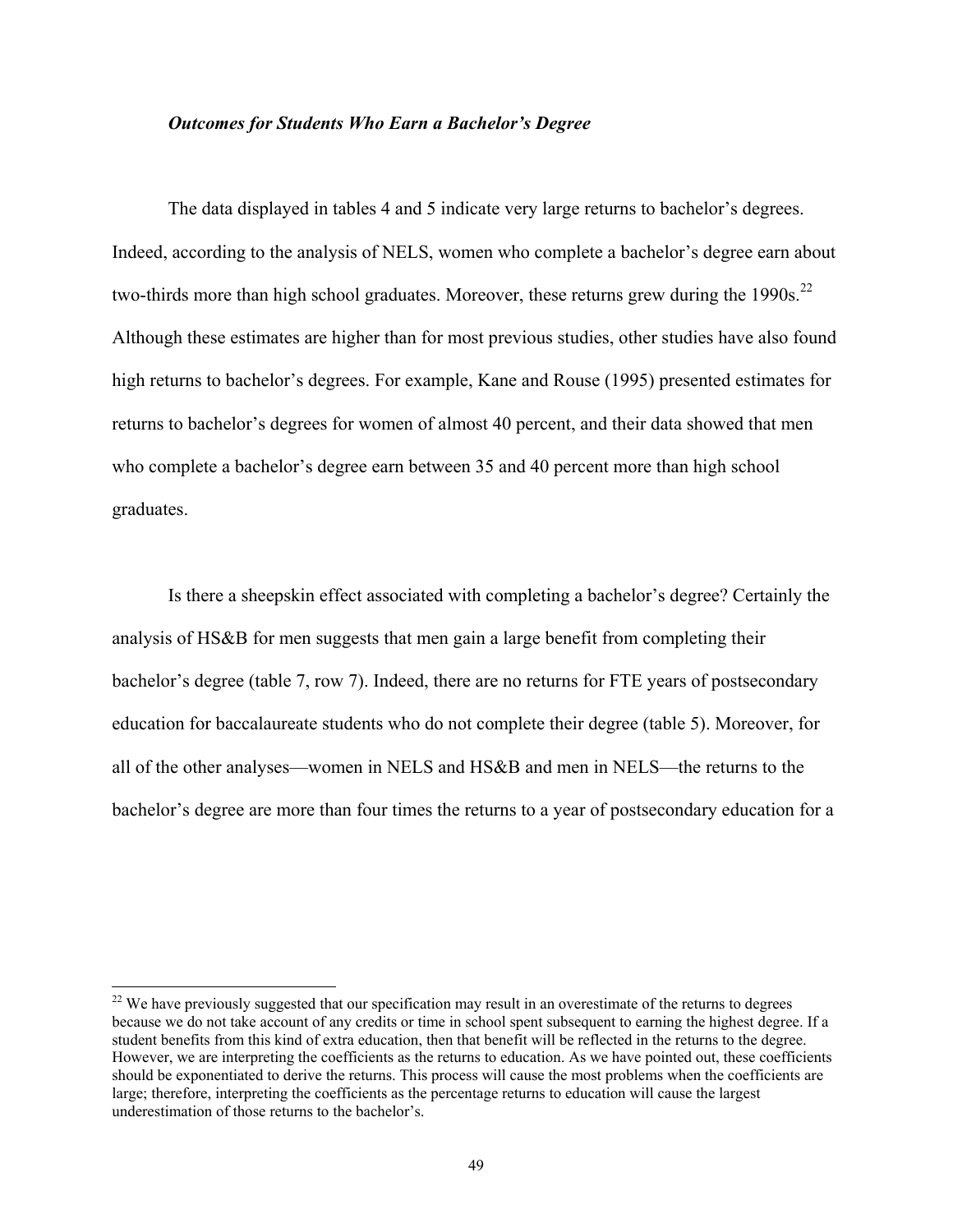bachelor's student. This finding suggests a sheepskin effect. Nevertheless, none of these differences are statistically significant (tables 6 and 7, row 7).<sup>23</sup>

#### **Effect of High School Vocational Track**

l

Next, we turn to the question of whether students who had enrolled in vocational tracks while in high school experienced higher than average earnings gains from enrolling in subbaccalaureate occupational programs. We conducted an analysis of the NELS dataset in which we included measures of high school track, based on student transcripts, as predictors of wage outcomes. We included two dummy variables: the first equal to 1if the student's high school curriculum was vocational, the second equal to 1 if the student's high school curriculum was academic. The omitted category is general curriculum, and students concentrating in general study served as our reference group.<sup>24</sup>

We first included measures of high school curriculum, by themselves, to see whether they had any direct effect on earnings outcomes. Next, we included interaction terms between high school vocational track and (a) subsequent enrollment in a sub-baccalaureate occupational program and (b) receipt of an associate degree with a major in an occupational field. These interaction terms allowed us to test whether those who study and earn degrees from sub-

<sup>&</sup>lt;sup>23</sup> Using the exponentiated coefficients for these tests is more likely to find a sheepskin effect; therefore, the estimates presented here are an underestimate of the value of completing a degree compared with accumulating an equivalent *amount* of postsecondary education.<br><sup>24</sup> Because of the transcript-derived information about high school curriculum in NELS, we are able to define high

school track only for those students who graduate from high school. Consequently, we are forced to eliminate high school dropouts and GED recipients from the analyses of the subsequent earnings effects of vocational high school study.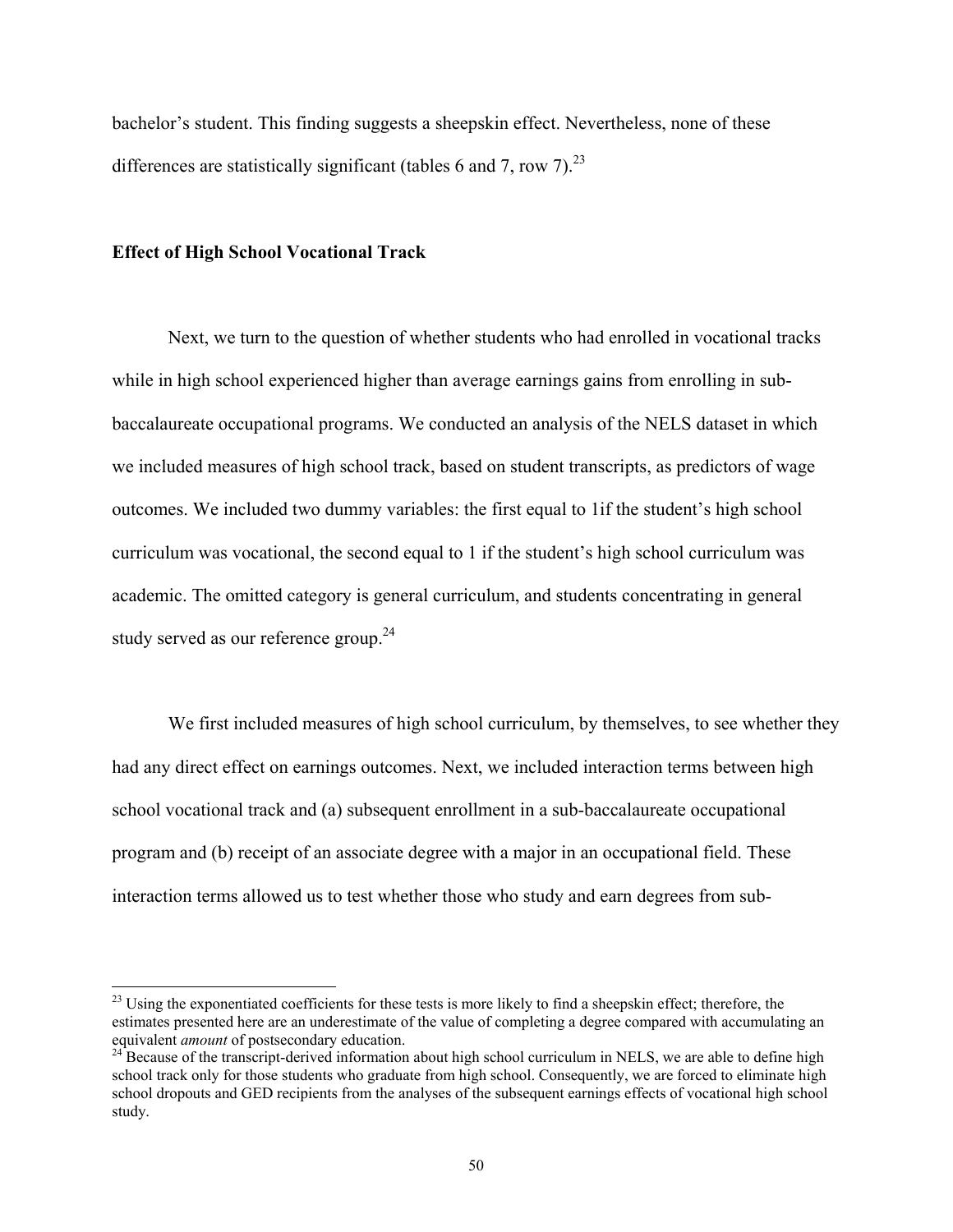baccalaureate occupational programs fare better if they had concentrated in vocational study while in high school.

The results (not shown here) indicate that, overall for women, there is no significant direct effect of a high school vocational curriculum on subsequent earnings in the NELS and HS&B cohorts. In other words, the coefficients on the measure of concentration in vocational studies in high school are small and negative, but the coefficients are dwarfed by their respective standard errors. Our estimates do suggest, however, that a female student who pursues an occupational track in high school and who completes an associate degree does benefit from her high school track.

For men, the data show no evidence of a direct effect of study in a high school vocational track on wage outcomes. Further, the data show no evidence that students who enroll in subbaccalaureate occupational programs or who earn degrees from those programs fare any better if they had studied in a vocational track while in high school. However, note that these are not very powerful statistical tests because cell sizes are somewhat small. For example, only 40 men in our sample both earned occupational associate degrees and had studied in a vocational program while in high school. Given the small sample sizes, we would expect that only very powerful effects would be picked up in these tests.

#### **Nontraditional and Special Populations**

In this section, we examine the extent to which nontraditional and special populations benefit from a sub-baccalaureate education. We use the same specification shown in equation 2,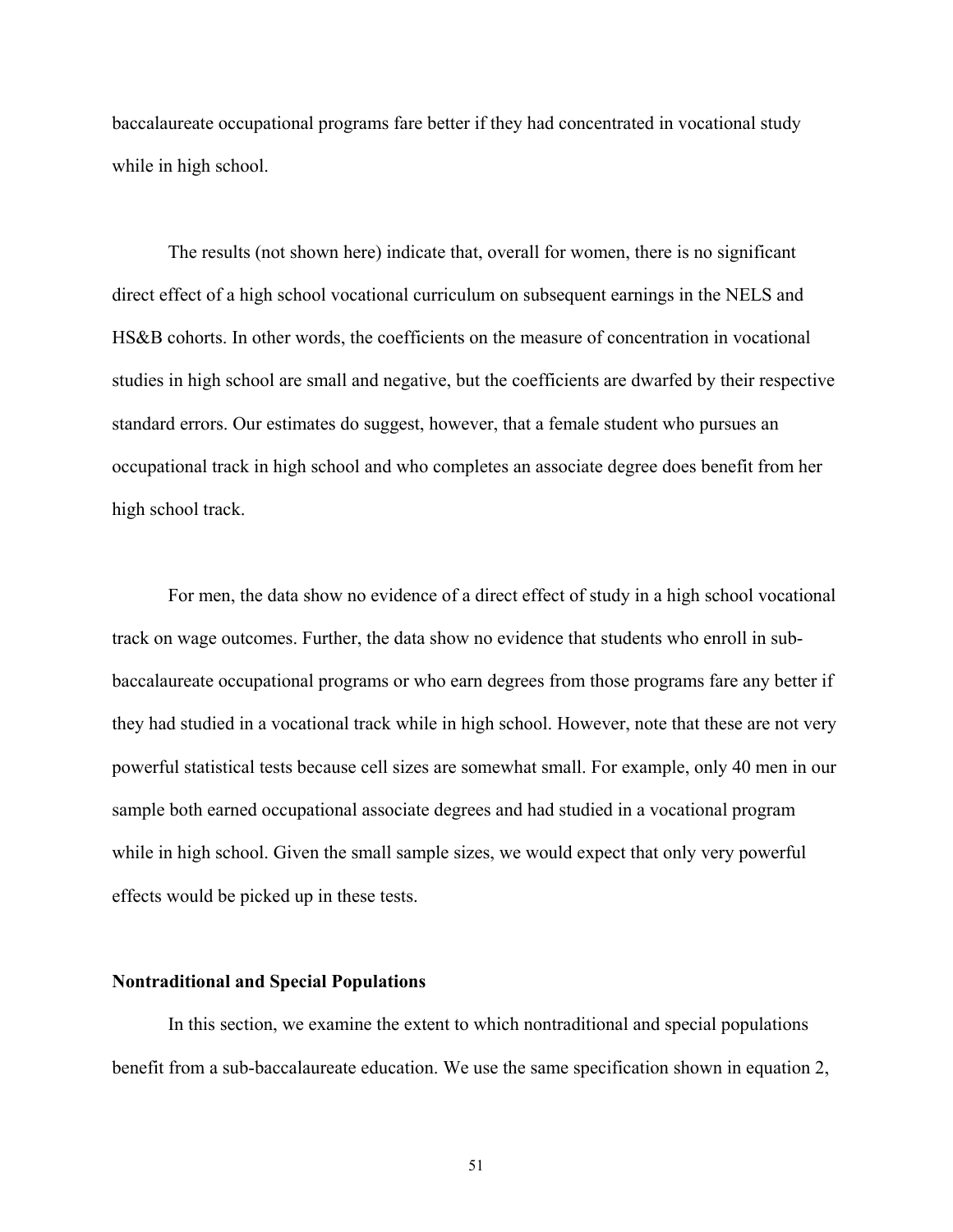but restrict the sample to the subpopulation of interest—in this case, students who are older, a racial-ethnic minority, or academically or economically disadvantaged.<sup>25</sup> Overall, the findings suggest that sub-baccalaureate and occupational education are not equally beneficial for all groups, which is generally consistent with findings in earlier studies. More important, however, they underscore the point that certain groups are still struggling economically despite having a higher education and, in some cases, despite attaining degrees.

# *Older Students*

l

We begin with an analysis of immediate earnings for older students in BPS. We use the term *immediate* to differentiate the BPS89 analysis from NELS and HS&B because, on average, the earnings in BPS89 are observed after only a year or two postcollege. Some students in NELS and HS&B could also be out of college a year, but that is more the exception than the rule. As mentioned previously, because of the way in which the sample was created, caution should be taken when reading the returns from this analysis.

As shown in table 10, the economic outcomes of older men and women were no different (and, in some cases, worse) than similar-aged individuals with no college. Moreover, some evidence indicates that attaining a certificate lowers earnings in the first several years after college. For instance, older women and men who receive a certificate earn roughly 42 percent less than high school graduates. Older men in occupational programs are significantly worse off

 $^{25}$  Note that, in some instances, the restricted samples left too few observations in certain key cells, which can compromise the reliability of the estimates. If the restricted sample was too small, we estimated the direct effect of the subgroup by adding a dummy variable to the model. We also added a series of enrollment and degree interactions to estimate the indirect effect.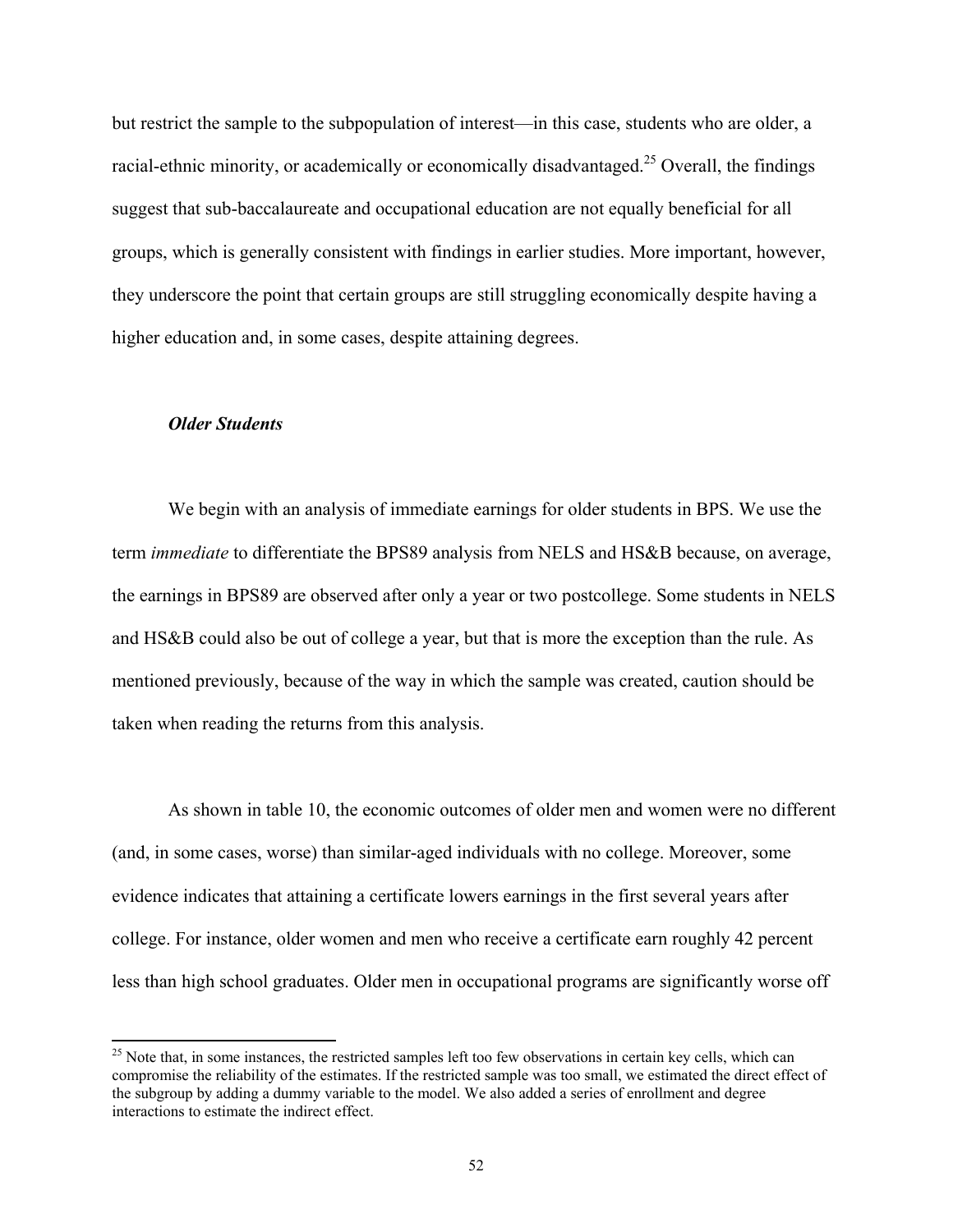if they attain an associate degree. Their earnings are nearly 78 percent lower than high school graduates. No sheepskin effect occurs for sub-baccalaureate degrees. However, note that only 84 observations occur in this analysis, so the short-term earnings effects for older students should be interpreted with care. $26$ 

Turning our attention to the immediate economic outcomes of younger (age 24 or younger) students, we find that the returns to postsecondary education are generally positive, but the key is attaining a degree. Young, occupational females earn 37 percent more than high school graduates if they attain an associate degree. This coefficient is statistically different from the return to an associate degree for academic students, which indicates that a premium, or sheepskin effect, exists for those completing occupational programs. The coefficients on certificate and associate degrees are positive for young men, but they are not statistically different from high school graduates. One possible explanation for men may be the existence of a strong labor market for workers with a high school education. Yet, as our long-term earnings analysis shows, the economic parity between male high school and college students is short-lived. Our NELS and HS&B analysis shows that, if an average male occupational student attains an associate degree, his earnings gains over a high school graduate will materialize in the long term.

 For the most part, the findings from our immediate earnings analysis agree with those of Leigh and Gill (1997). They found that older female students who attained a sub-baccalaureate degree did not earn significantly more than those without a credential. Our findings mainly

l

<sup>&</sup>lt;sup>26</sup> As stated earlier, the findings using NELS and HS&B are much more reliable than the short-term analysis, but it is still possible that our long-term economic outcomes analysis underestimates the effects of these background variables because they may influence earnings by increasing the probability that students will enroll in particular types of education. For example, we do know that students from lower-income families are more likely to enroll in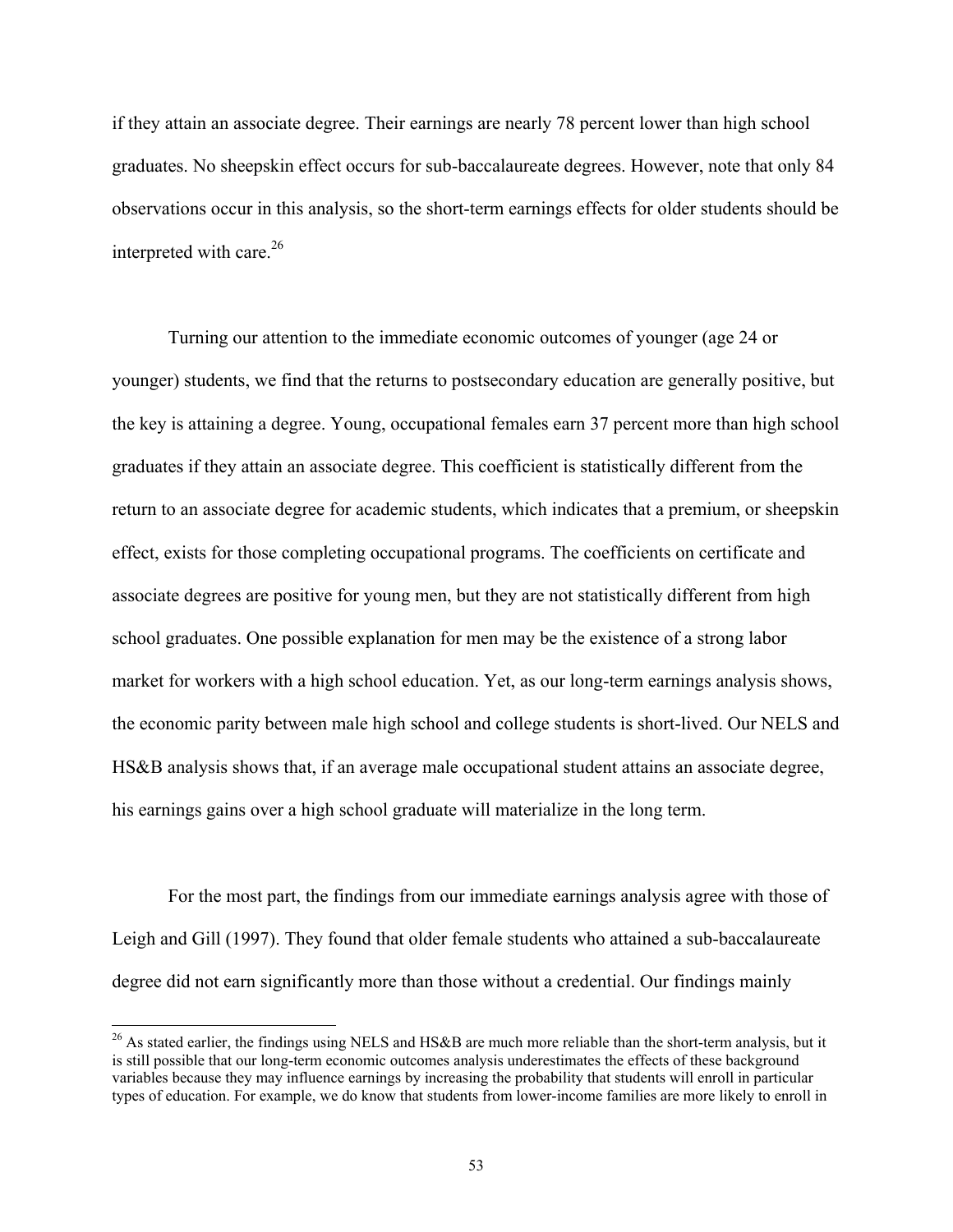support this conclusion. The one exception is that, in our analysis, females in occupational programs who attain an associate degree earn substantially more than high school graduates and other sub-baccalaureate students.

#### *Racial-Ethnic Minority Students*

l

We now turn our attention to racial-ethnic minorities, who have consistently earned less than whites with the same level of education. Some evidence indicates that this trend persists into the 1990s, especially for black men, but the results for women are generally positive (see tables 11 and 12). As shown in table 12, even after controlling for a similar set of background characteristics, black men earn almost 28 percent to 38 percent less than white men immediately after college. However, the earnings of Hispanic men are statistically indistinguishable from white men. The findings from BPS89 also indicate that being a racial-ethnic minority does not have a significant effect on the immediate earnings of women.

In our analysis of long-term economic effects (tables 4 and 5), black women do relatively well in the later cohort, and Hispanic women earn more in the earlier cohort compared with white women. But once again, black men earn substantially less than whites in both cohorts. We concur with Averett and D'Allesandro (2001), who point out that higher economic returns of racial-ethnic minorities are undermined by lower completion rates, but further analysis is needed to determine other reasons why these disparities continue to exist.

sub-baccalaureate education. Thus, the coefficients on these educational variables will absorb some of the overall effect of low socioeconomic status.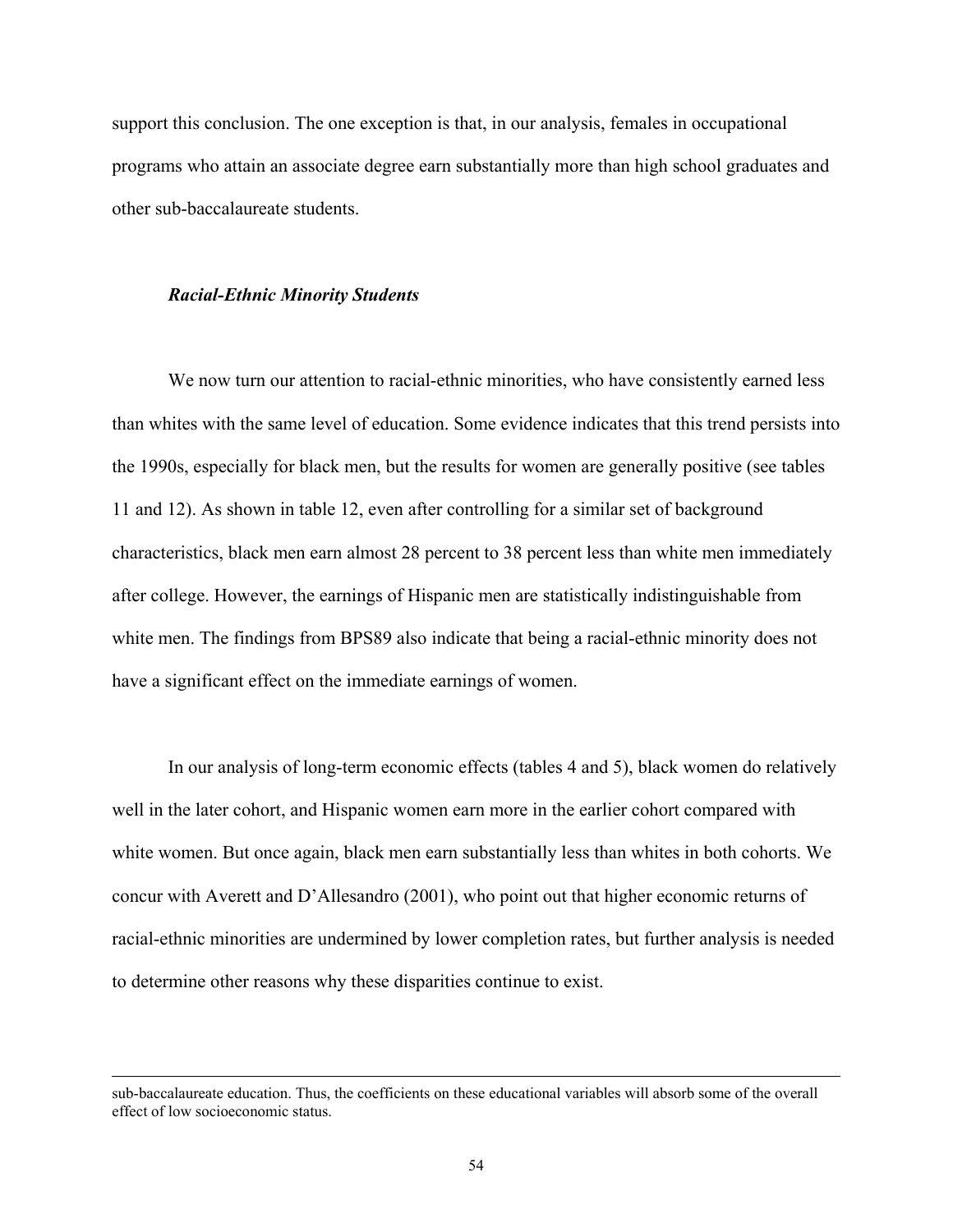# *Academically or Economically Disadvantaged Students*

Our final subpopulation analysis involves individuals who are academically or economically disadvantaged. We define academically disadvantaged students as those who scored in the lower two quartiles of a math and reading test administered in tenth grade. We define economically disadvantaged students as those who earned, or are part of a family that earned, less than \$20,000 the year before college attendance. Many of these students enroll in occupational education because of those programs' less than rigorous academic standards<sup>27</sup> or because the student can acquire an employable labor market skill quickly and at a low cost, which is highly attractive. The key question, therefore, is whether this economic strategy is beneficial in the long term.

We begin with academically disadvantaged students. We could not estimate short-term economic effects for this subpopulation, so our discussion will focus only on the long-term effects using NELS. As with many of the findings in this section, the evidence is encouraging, but not for all groups. As reported in tables 13 and 14, female occupational students who fail to attain a credential earn roughly the same as high school students. Moreover, they do not experience the same economic benefit as academic students, who earn 24 percent more than high school graduates even without attaining a credential. In fact, female occupational students could experience a strong incentive to attain at least an associate degree because the average returns are quite strong: 44 percent. However, because of small sample sizes, we are unable to determine whether occupational students are at an economic advantage compared with other program completers or to test for sheepskin effects. Academically disadvantaged men, in contrast, appear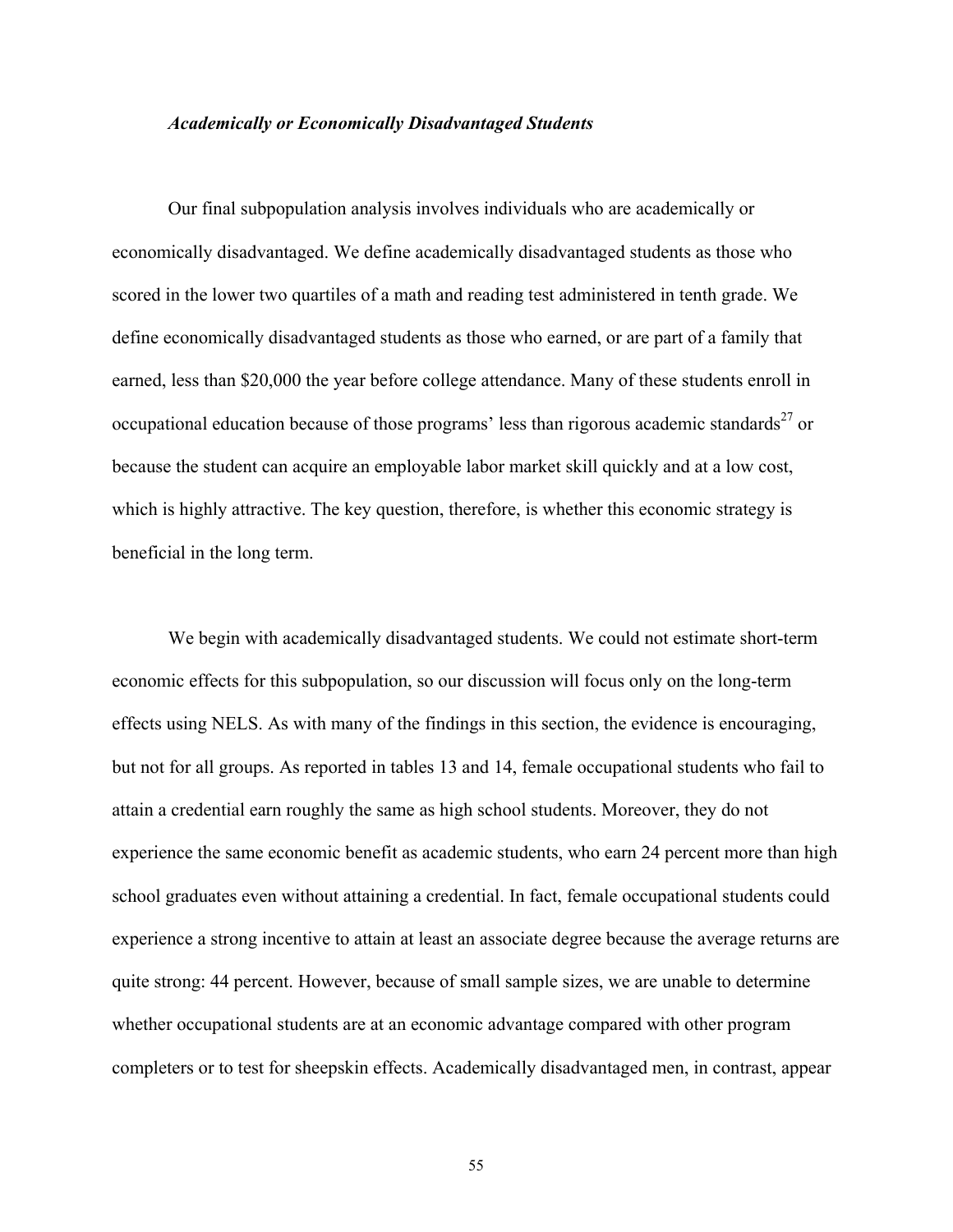to benefit from taking occupational course work and from attaining an associate degree (table 15, column ii, and table 16), but the presence of a positive sheepskin effect from the associate degree cannot be formally tested.

Our findings suggest that, in the short run, postsecondary education cannot compensate for being economically disadvantaged. Tables 11 and 12 show that the earnings of economically disadvantaged men and women are, on average, not statistically different from high school graduates, but again, this finding may possibly be because of limitations of the sample. In time, however, postsecondary education can greatly benefit economically disadvantaged students, particularly men. In fact, even if they do not attain a formal credential, men experience sizeable returns to schooling. The benefit to a year of occupational course work is 15 percent, but the return to the same year of academic course work is more than double (table 15, column iii). The difference between the returns to a year of occupational and academic course work, however, is not statistically significant. Overall, attaining a certificate or associate degree greatly enhances economic outcomes, but if a male occupational education student attains an associate degree, his earnings are similar to a high school graduate. This finding may partly explain why associate degree completion rates for occupational males are low; disadvantaged men experience no economic incentive to continue and attain a degree.

Unlike men, there is a significant associate degree return, 29 percent, for female occupational education students who are economically disadvantaged, but no return to occupational course work. The difference is large enough that a test for a sheepskin effect was significant at the 10 percent level. Economically disadvantaged women in academic programs do

 $27$  In some cases, no remediation or developmental education is offered in occupational programs of study.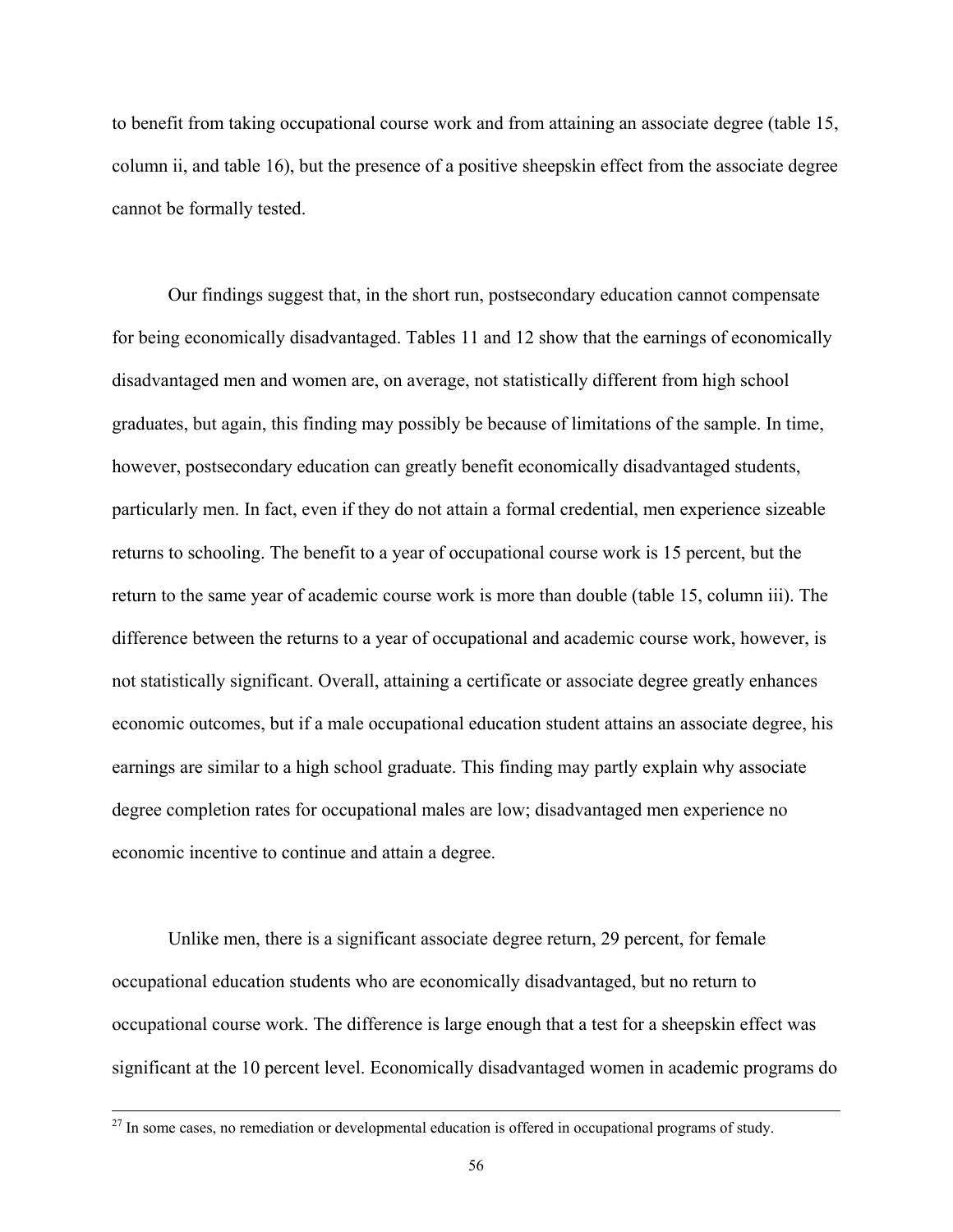not benefit from either enrolling in course work or attaining an associate degree. Using the same argument as above, the evidence suggests that women in occupational education programs have a strong incentive to earn an associate degree and an even stronger incentive to get a bachelor's degree. Even receiving a certificate will increase earnings 26 percent over a high school graduate, an option that may be a more feasible for women who face significant economic disadvantages.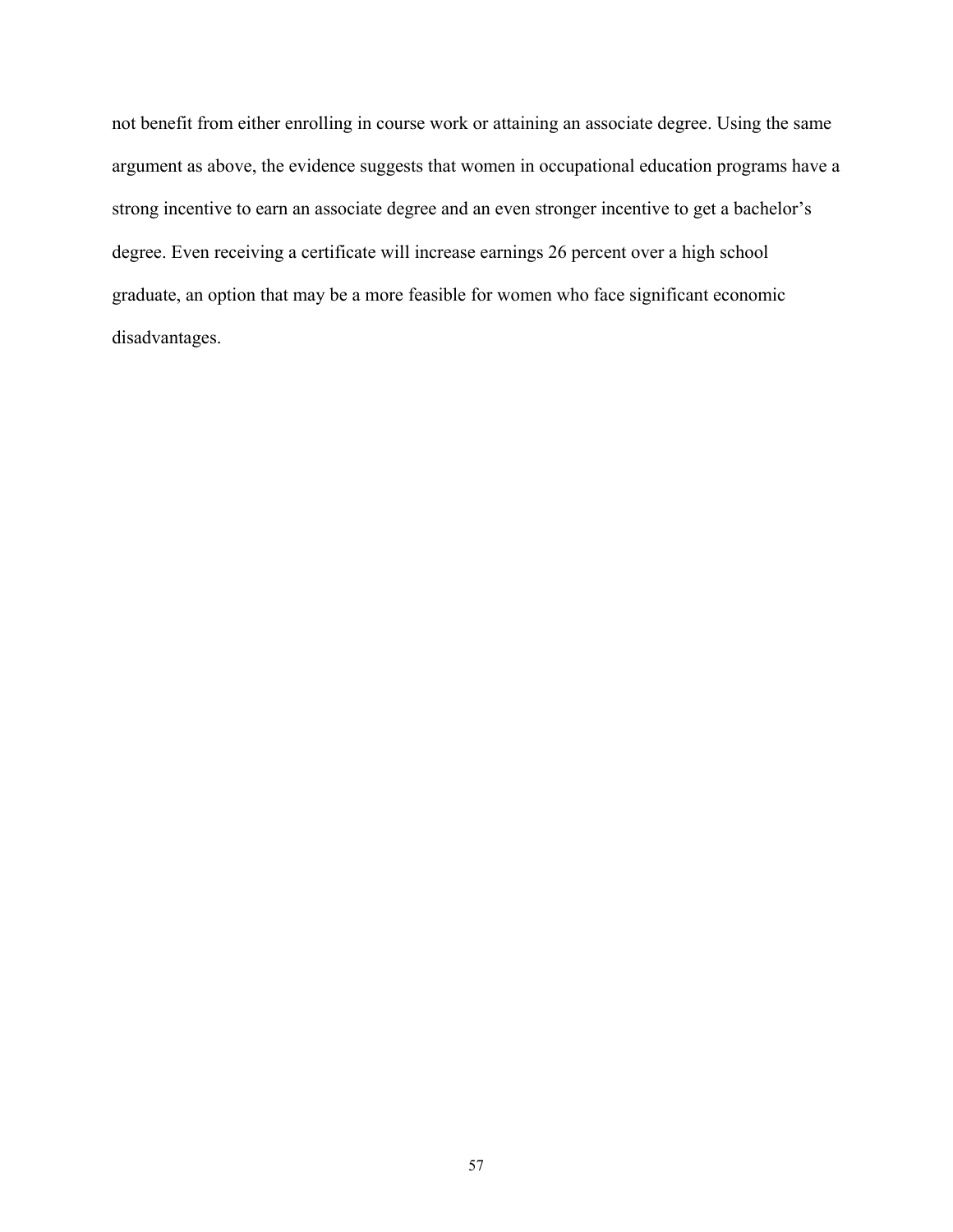# **VI. Conclusion**

Our findings from data based on a nationally representative sample of young adults in each of the last two decades generally support the overall conclusion that students benefit from a sub-baccalaureate education whether they complete degrees or not, although some differences occur between men and women and among various subpopulations. Moreover, occupational subbaccalaureate students do at least as well financially as academic students. More surprisingly, we found less evidence for the sheepskin effect than we expected, especially for the bachelor's degree, although our analysis probably understates the sheepskin effect for that degree. We did find a strong sheepskin effect for associate degrees for female occupational students and somewhat weaker evidence for male occupational students. In the following discussion, we review our answers to the six questions that we posed at the beginning of this report.

#### **Summary of Findings**

**1. What are the average earnings benefits associated with sub-baccalaureate degrees?** We found that, on average (not controlling for any background variables), with the exception of certificates, each additional degree was associated with higher earnings. Students whose highest degree was a certificate earned less, on average (not controlling for any background characteristics), than students who had no more education beyond high school. At the sub-baccalaureate level, occupational students who completed associate degrees earned, on average, more than academic students who completed those degrees.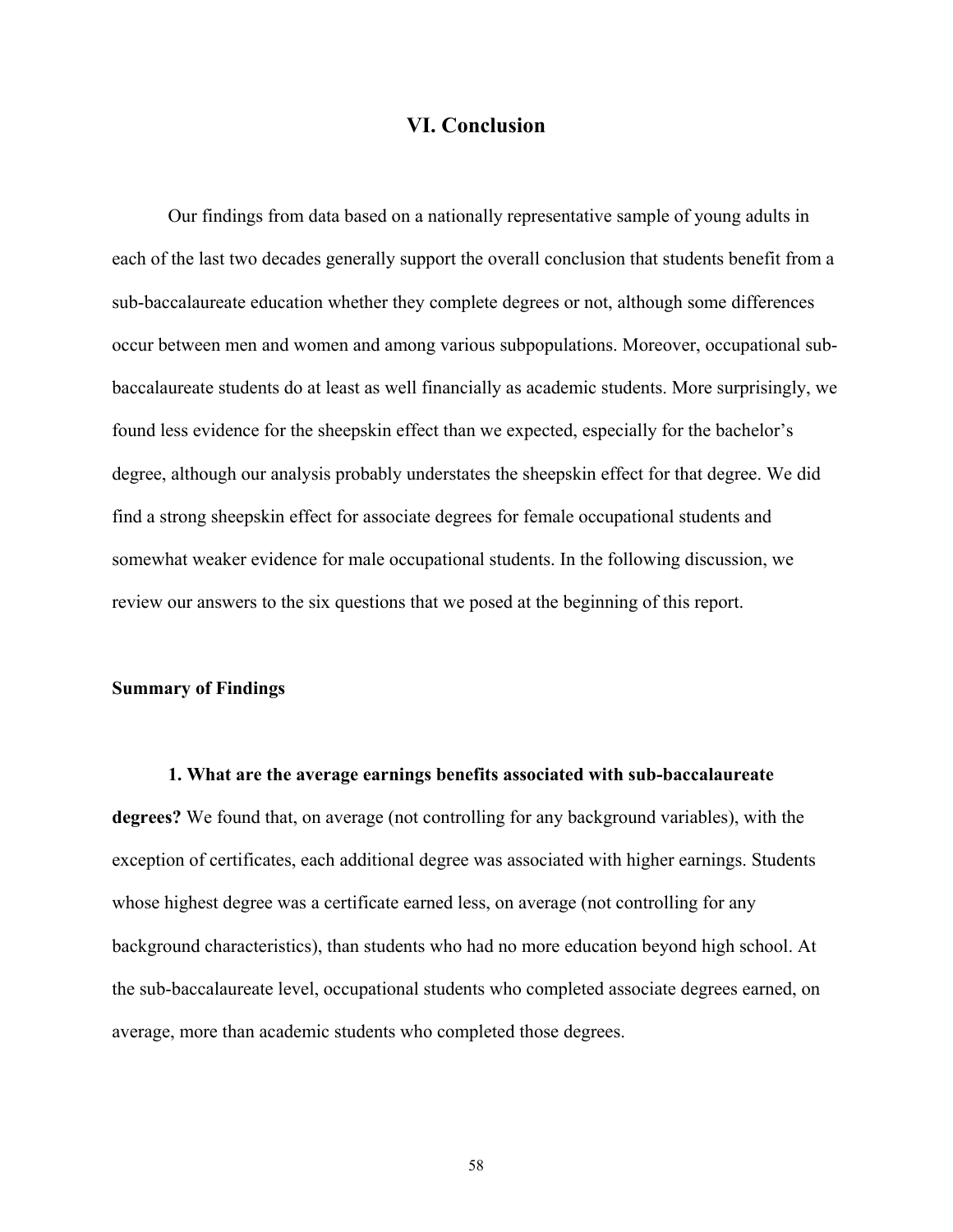**2. How do the earnings of sub-baccalaureate students (those who complete degrees and those who do not) compare with the earnings of individuals who have no more than a high school diploma?** In most cases, we found that sub-baccalaureate students who did not complete degrees still had higher earnings than high school graduates. For the analysis of HS&B men, we found no statistically significant effect for years of postsecondary education for those without degrees, but for women and for men in the later cohort (NELS), we estimated that an additional year of sub-baccalaureate education was worth between 5 percent and 10 percent in additional earnings. These findings accord closely with the conclusions from Grubb's (2002) review. For occupational students, the return was about 5 percent for women (not statistically significant) and 8 percent for men. For both sexes and both datasets, the overall returns to an associate degree for occupational students were positive and statistically significant. For men, this estimate rose from 12 percent in HS&B to 26 percent in NELS. For women, the estimates from both datasets were approximately 39 percent. These estimates are also similar to those reported by Grubb (2002). Male occupational students benefit much more from an associate degree than academic students, and the difference is statistically significant. The estimates for women also suggest that occupational students who complete degrees benefit more than academic students, although the difference is not statistically significant. Certificates, which are overwhelmingly occupational, resulted in higher earnings only for women (15 percent in NELS). Men who complete certificates do not earn any more than similar high school graduates. Uneven returns to certificates have also been found in other studies (Grubb 2002).

**3. Do occupational students who complete degrees earn more than those who complete an equivalent amount of education but do not earn degrees?** For occupational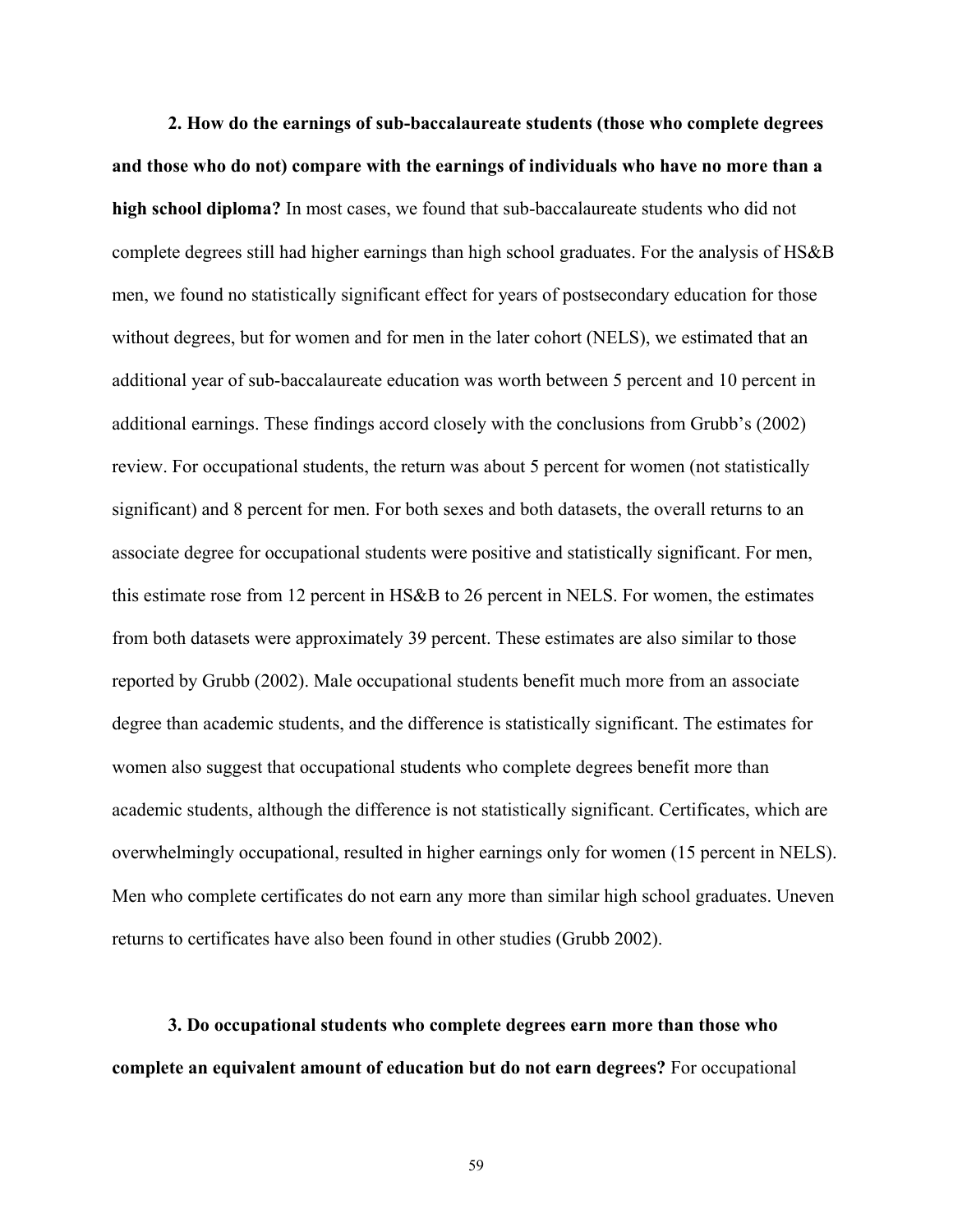students who earn associate degrees, a sheepskin effect exists for women in both NELS and HS&B and for men in HS&B. For example, in NELS, female occupational students who complete two years of sub-baccalaureate education without a degree experience a return of about 11 percent above the earnings of a high school graduate, whereas women in occupational programs who earn an associate degree enjoy a 39 percent earnings advantage compared with a high school graduate. This difference is statistically significant, which indicates the existence of a positive sheepskin effect from the associate degree. For men, earnings rise from 15 percent to 26 percent, but that difference is not statistically significant.

**4. Is the sheepskin effect stronger or weaker for occupational students than it is for academic students?** In contrast to the results for occupational students, no associate degree sheepskin effect occurs for academic students, but it should be emphasized that, for men in both NELS and HS&B and for women in HS&B, no statistically significant overall effect occurs for academic associate degree students. Students who complete an academic associate degree do not earn more than either (a) students who complete two years of sub-baccalaureate education but earn no degree or (b) high school graduates. In NELS, female occupational students do benefit from academic associate degrees compared with high school graduates, but they get no benefit from the degree in addition to the returns to two years of postsecondary schooling.

**5. What is the earnings effect of enrollment in a high school vocational track on the subsequent earnings of sub-baccalaureate students, and does the high school track have a different effect on the earnings of academic and occupational sub-baccalaureate students?** High school track has no direct effect on earnings after controlling for background characteristics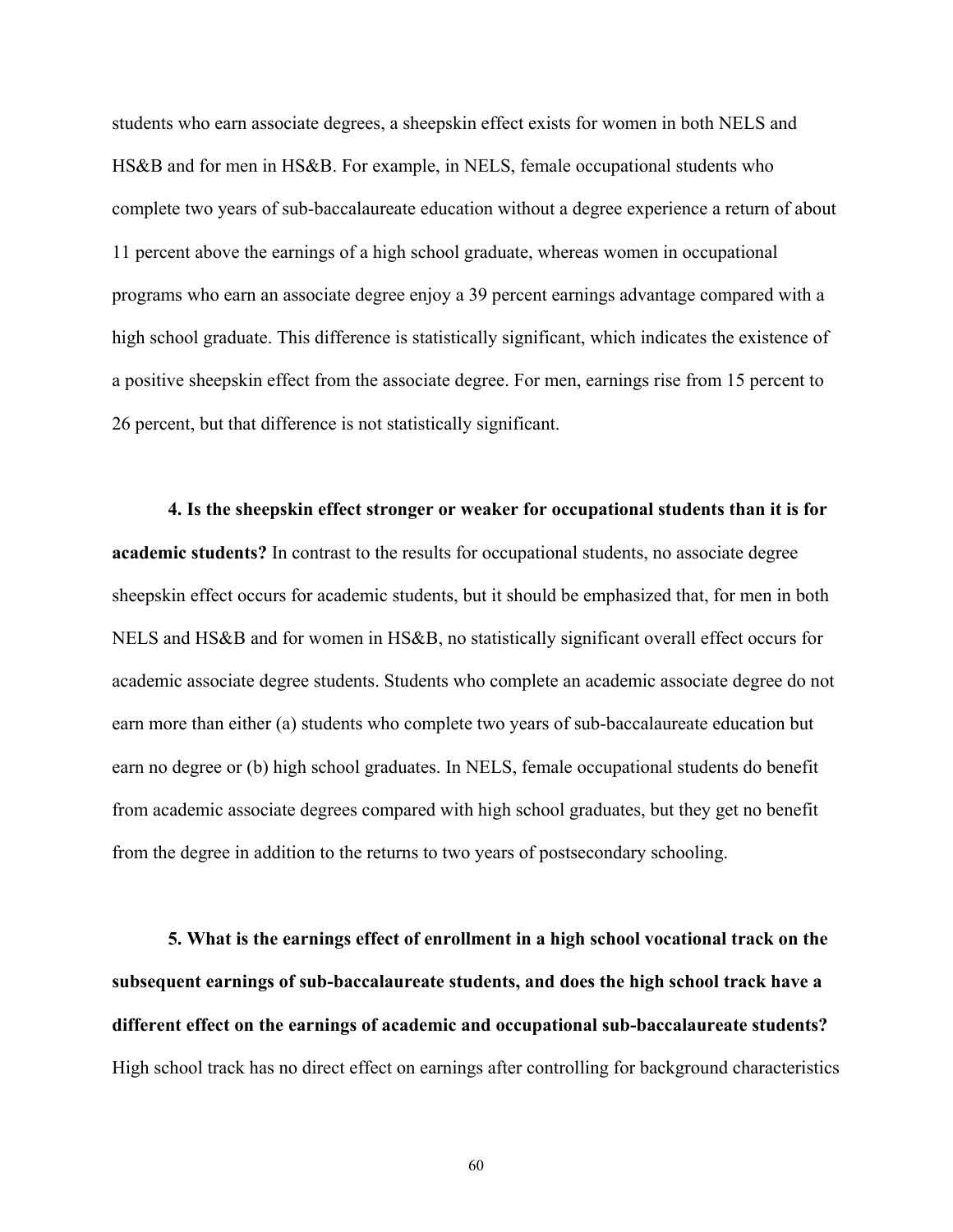and postsecondary enrollment and achievement variables. However, female occupational students who complete an associate degree do earn more if they also had a vocational concentration in high school. This effect is not true for men. These results should be interpreted with caution, however, because much of the effect of high school track may operate through its influence on the type of postsecondary program in which the student enrolls.

**6. Is occupational education beneficial for subpopulations such as older students, racial-ethnic minorities, academically challenged students, and economically disadvantaged students?** Unlike older students, young females in occupational programs receive a substantial return to an associate degree. This return is statistically greater than the return to an associate degree for younger academic students, which is an indication of a degree premium or sheepskin effect. The return to a certificate and associate degrees is positive for young men in occupational programs, but they are not statistically different from high school graduates. However, our longterm economic analysis seems to suggest that, if a male occupational student attains an associate degree, he will experience a significant earnings premium over a high school graduate.

All things being equal, black men continue to earn less than white men with similar levels of education, and this earnings gap persists over time. In contrast, black and Hispanic women show positive and significant earnings gains in the long run, and their earnings are at least statistically similar to white women in the short term.

For students who are academically or economically disadvantaged, the results are encouraging, but in no way should occupational education be considered a panacea.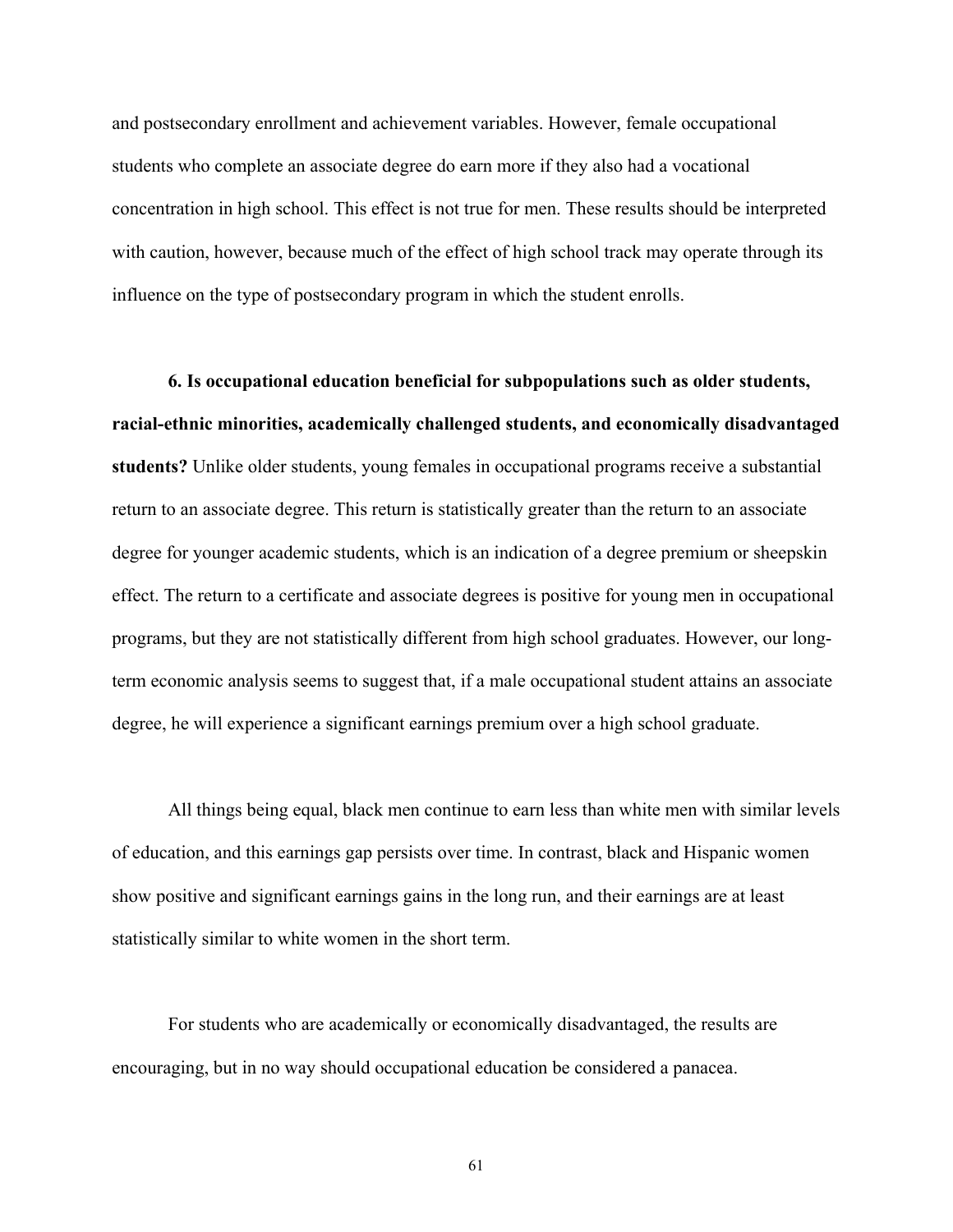Academically disadvantaged, female occupational students who fail to attain a credential earn roughly the same as high school graduates with no postsecondary education, but there could be a strong incentive for them to attain at least an associate degree because the average returns are significant. Academically disadvantaged men, in contrast, appear to benefit from occupational course work and from attaining an associate degree. Although it does not appear to affect shortterm economic outcomes, an occupational postsecondary education can greatly benefit economically disadvantaged students, particularly men. Even if they do not attain a degree, economically disadvantaged men experience sizeable returns to occupational course work, but the gains are not realized for those who attain an academic associate degree. In comparison, a significant associate degree effect occurs for occupational females who are economically disadvantaged, but women in this group experience no return to occupational course work. Thus, a strong incentive exists for economically disadvantaged women in occupational programs to persist and attain a sub-baccalaureate degree, an incentive that does not exist for men.

The results presented in this report suggest a generally positive picture of postsecondary occupational education. For sub-baccalaureate occupational students, the returns to a year of postsecondary education are close to or equal with the returns to a year of schooling for a student in a baccalaureate program or a sub-baccalaureate academic student. The value of an associate degree for an occupational student often exceeds the value of an associate degree for an academic student and, in some cases, exceeds one-half the value of a bachelor's degree. Occupational programs appear to be particularly useful for students whose highest credential is an associate degree.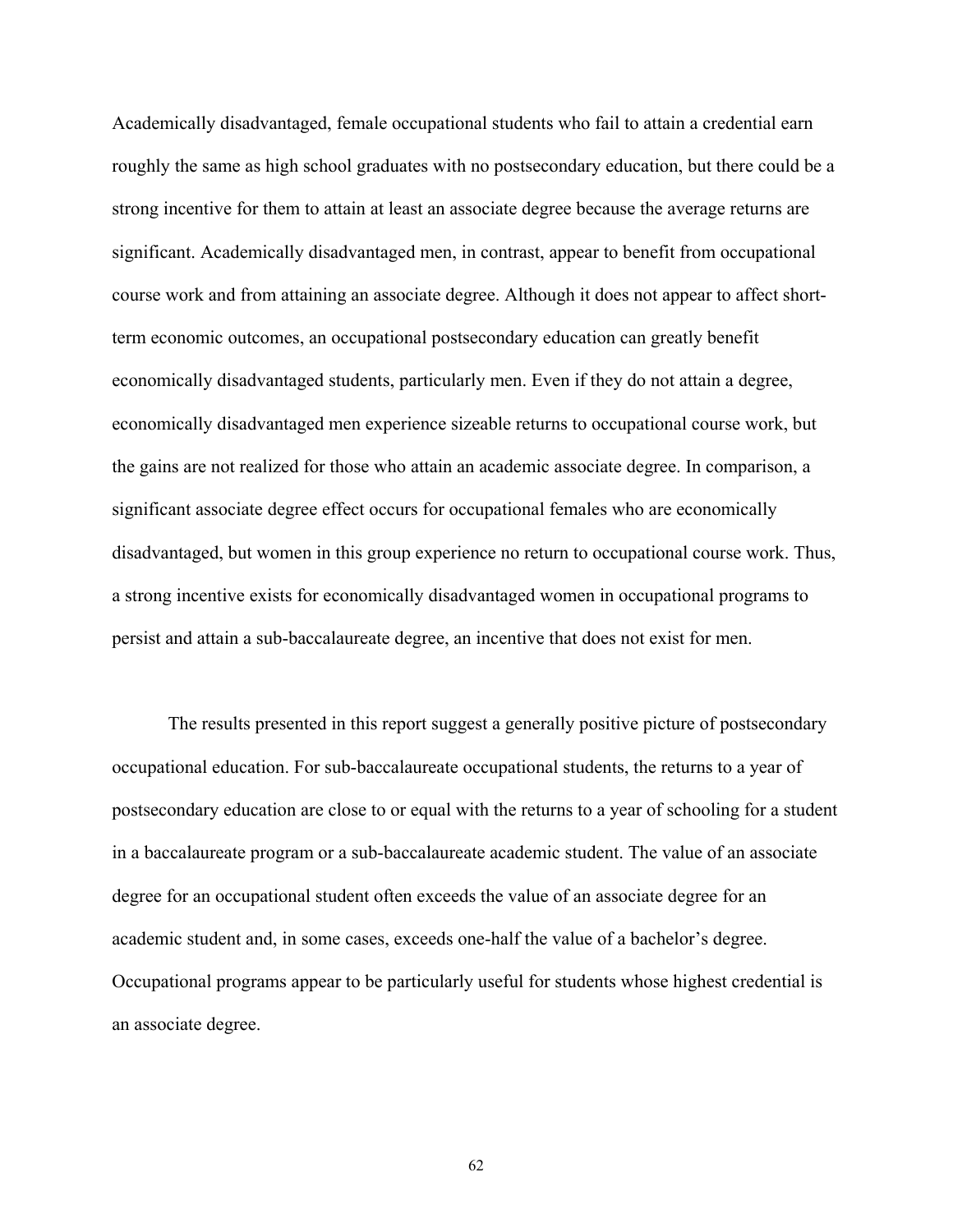# **Policy Implications**

Two broad policy conclusions emerge from this analysis. First, sub-baccalaureate occupational education is a viable and productive educational alternative for many students. In general, students pursing an occupational program in a community college do not suffer in the sense that they earn less than either baccalaureate or academic students with equivalent amounts of education. Indeed, some evidence indicates that they earn more than academic students. Thus, Congress can continue to support sub-baccalaureate occupational education and be confident that, on average, students will benefit from the programs supported.

Second, earning an associate degree is important. In general, sub-baccalaureate students benefit from years of postsecondary schooling even if they do not complete a degree, although our analysis of NELS shows no independent years-of-schooling effect for female occupational students. Thus, a very large and statistically significant sheepskin effect occurs for female occupational students who earn an associate degree. For male occupational students, the value of an associate degree considerably exceeds the value of two years of a sub-baccalaureate education, although the difference is not statistically significant. Thus, although many students do appear to benefit from a community college education without earning a degree (as many college personnel argue), students, especially women, can gain significant additional benefits from graduating. And although our analysis has shown that a sub-baccalaureate academic education has lower returns than an occupational education, we suspect that it is because most of the benefits for these students would come from transfer to a bachelor program and completion of a bachelor's degree. Thus, completion and transfer are important objectives for sub-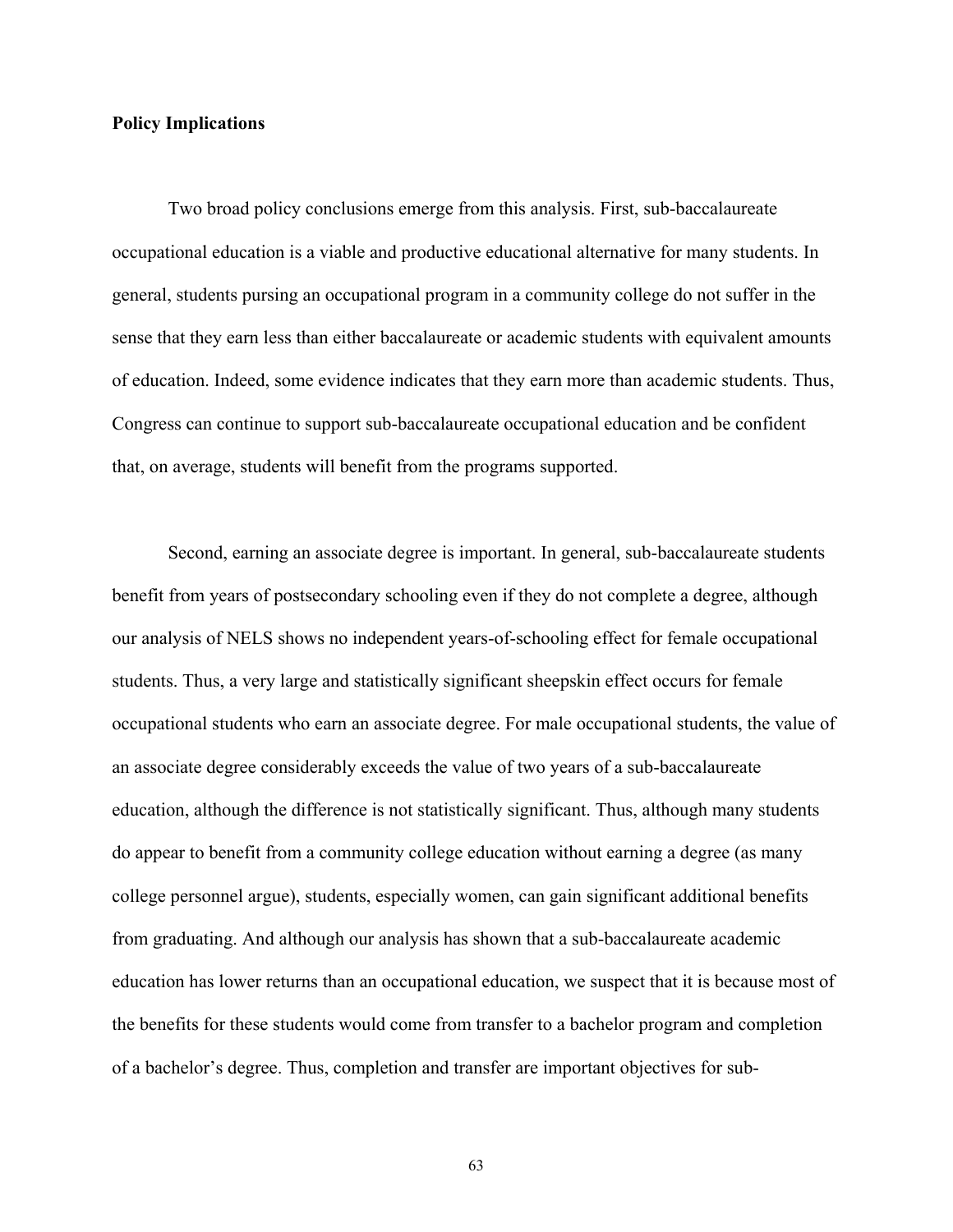baccalaureate students, and Congress should develop strategies and incentives to encourage students to achieve these educational outcomes.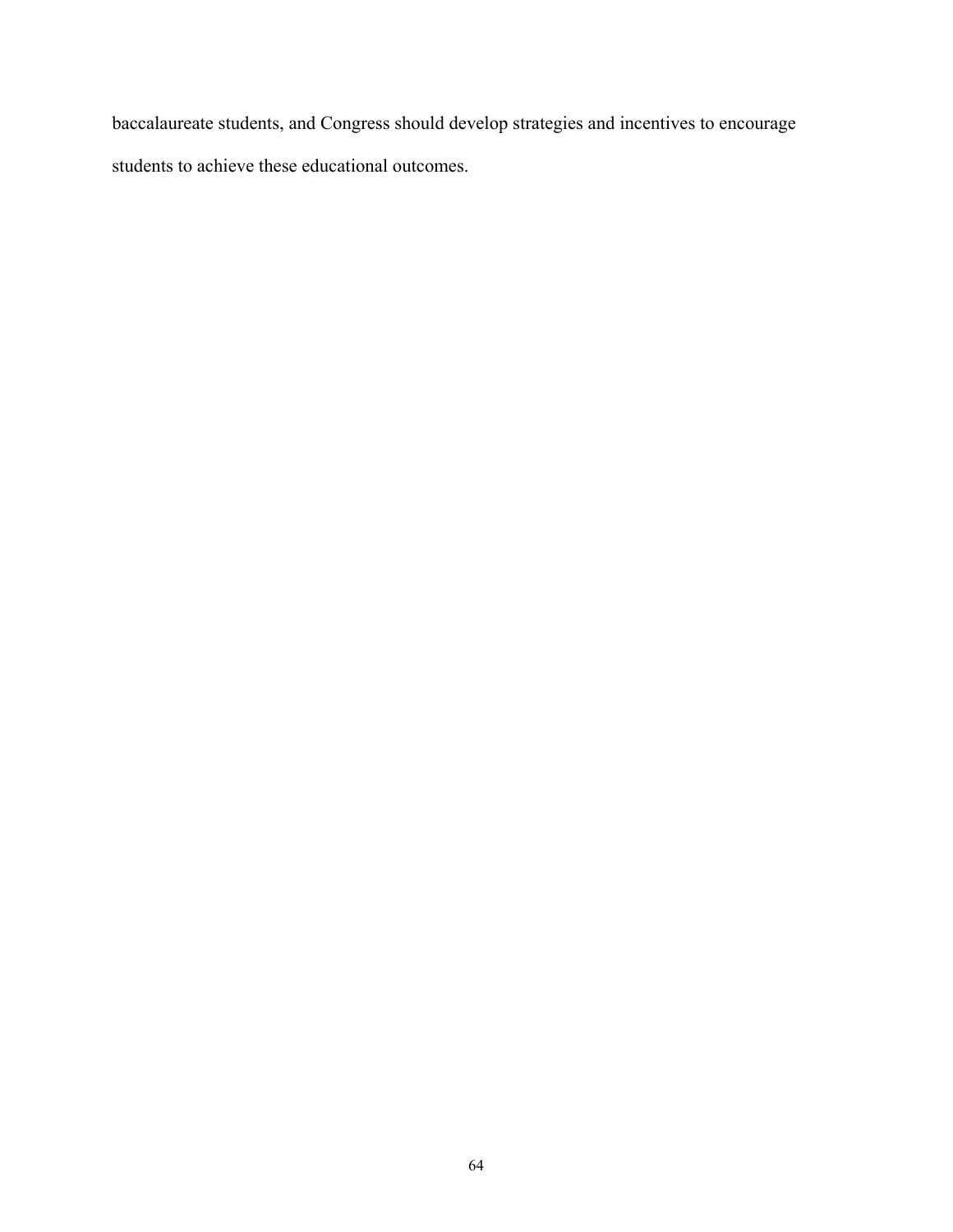# **References**

- Averett, S., and S. D'Allesandro. (2001). Racial and gender differences in the returns to two-year and four-year degrees. *Education Economics* 9(3): 281-292.
- Bailey, T., M. Alfonso, M. Scott, D. T. Leinbach, G. Kienzl, B. Kennedy, and D. Marcotte. Forthcoming. *Educational outcomes of occupational postsecondary students*. Washington, D.C.: U.S. Department of Education.
- Bailey, T., D. T. Leinbach, M. Scott, M. Alfonso, G. Kienzl, B. Kennedy, and D. Marcotte. Forthcoming. *The characteristics of occupational sub-baccalaureate students*. Washington, D.C.: U.S. Department of Education.
- Becker, G. 1964. *Human capital*. New York: Columbia University Press.
- Blair, L. M., M. G. Finn, and W. Stevenson. 1981. The returns to the associate degree for technicians. *Journal of Human Resources* 16(3): 449–58.
- Brint, S., and J. Karabel. 1989. *The diverted dream: Community colleges and the promise of educational opportunity in America, 1900–1985*. New York: Oxford University Press.
- Card, D. 1999. The causal effect of education on earnings. In *Handbook of labor economics* ( Vol. 3A), ed. O. Ashenfelter and D. Card. New York: North Holland.
- Choy, S. P., and L. J. Horn. 1992. *A guide to using postsecondary transcript data and an overview of course taking in less-than-four-year postsecondary institution*. Berkeley: University of California, National Center for Research in Vocational Education.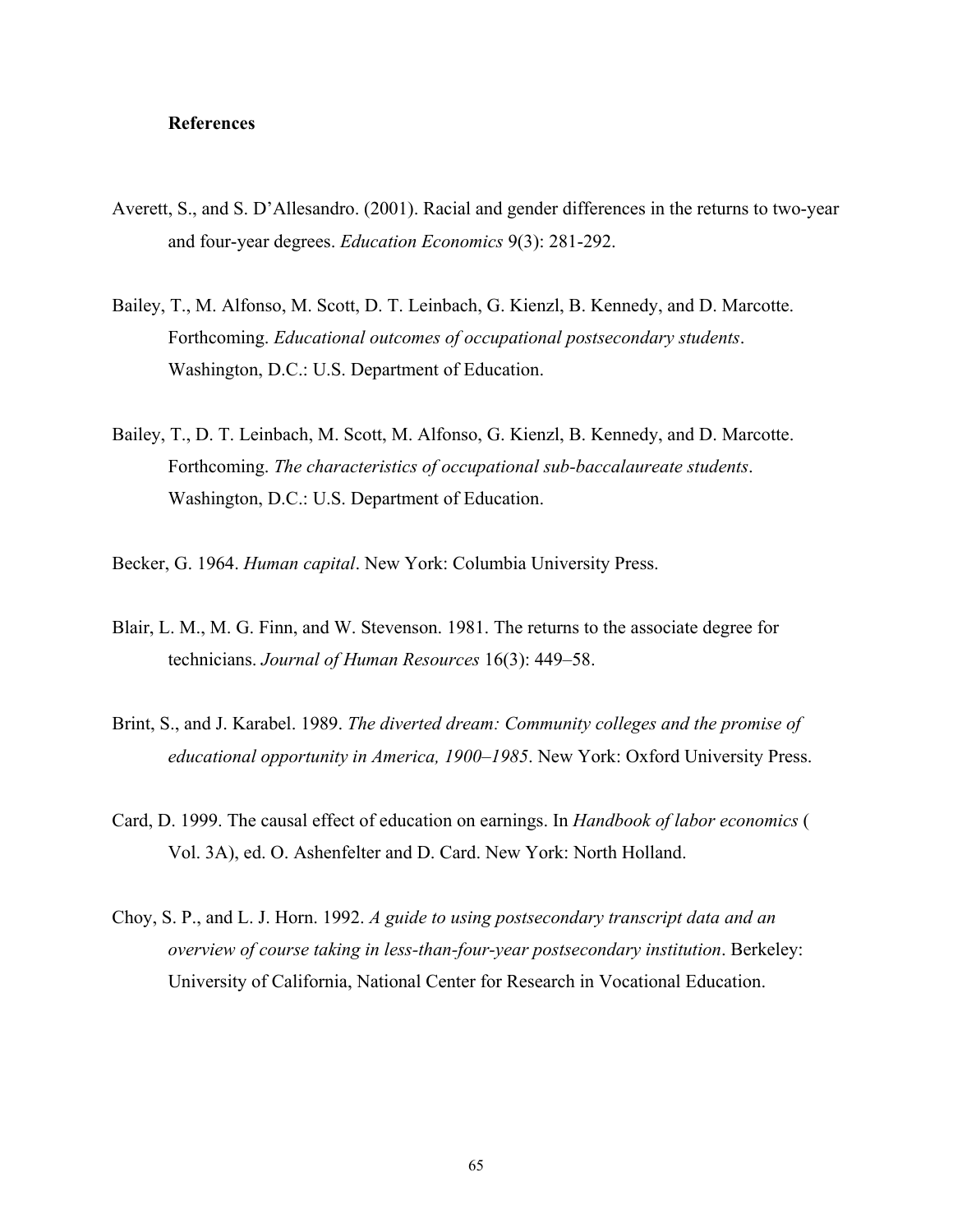- Curtin, Thomas R., Ingels, Steven J., Wu, Shiying, and Heuer, Ruth. (2002). *National Education Longitudinal Study of 1988: Base-Year to Fourth Follow-up Data File User's Manual* (NCES 2002-323). Washington, DC: U.S. Department of Education, National Center for Education Statistics.
- Dougherty, K. J. 1994. *The contradictory college: The conflicting origins, impacts, and futures of the community college*. Albany: State University of New York Press.
- Eaton, J. 1993. General education in the community college: Developing habit of thought. *New Directions for Community Colleges* 81:21–30.
- Grubb, W. N. 1993. The varied economic returns to postsecondary education: New evidence from the class of 1972. *The Journal of Human Resources* 28(2): 365–92.
- Grubb, W. N. 2002. Learning and earning in the middle, Part I: National studies of prebaccalaureate education. *Economics of Education Review* 21:299–321.
- Heineman, H. N., and E. Sussna. 1977. The economic benefits of a community college education. *Industrial Relations* 16(3): 345–54.
- Jacobson, L., R. LaLonde, and D. Sullivan. 1997. *The return from community college schooling for displaced workers*. Working Paper WP-97-16. Chicago: FederalReserve Bank of Chicago.
- Jaeger, D. A., and M. E. Page. 1996. Degrees matter: New evidence on sheepskin effects in the returns to education. *The Review of Economics and Statistics* 4:733–40.
- Kane, T. J., and C. E. Rouse. 1995. Labor market returns to two- and four-year colleges. *American Economic Review* 85: 600–14.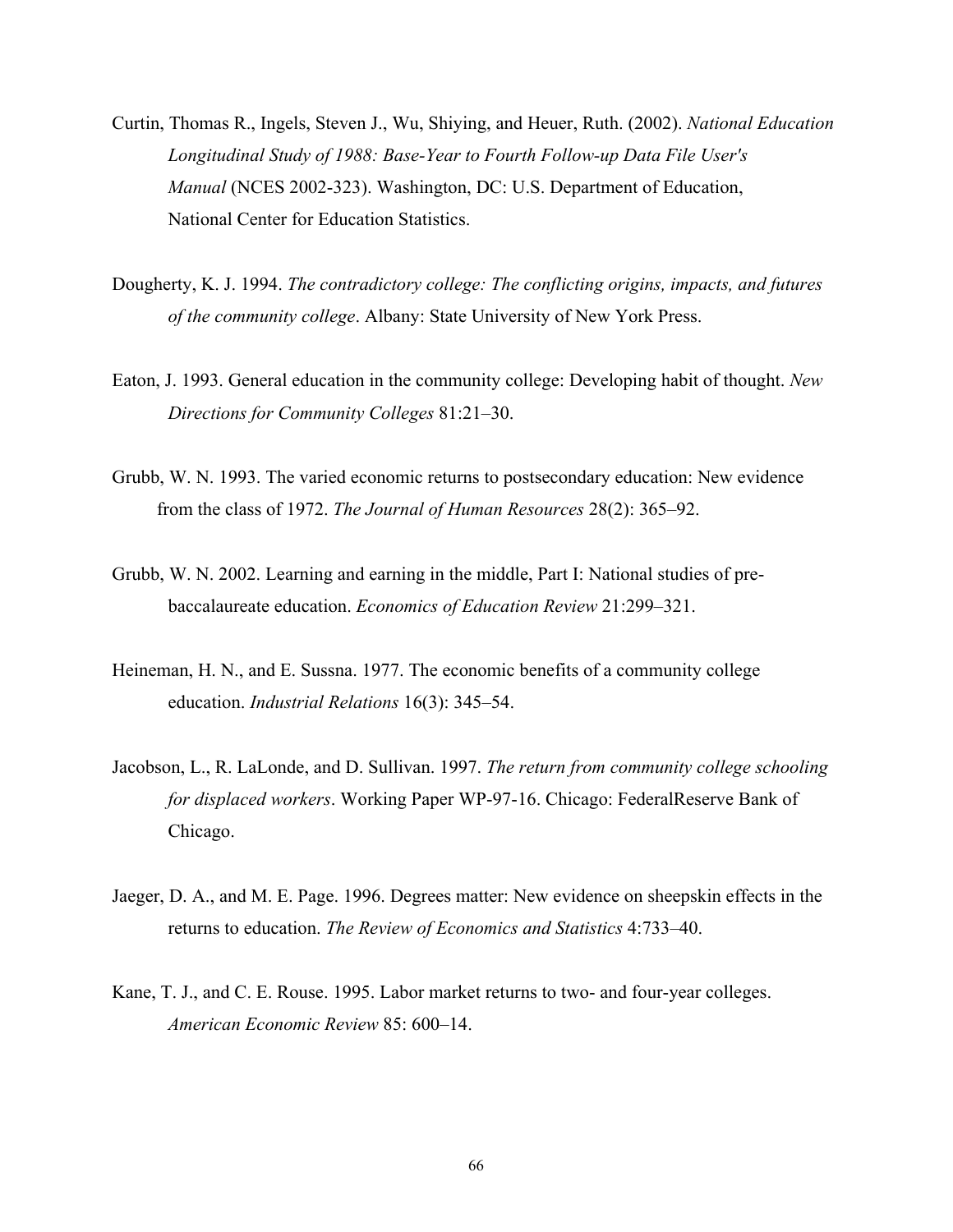- Kane, T. J., and C. E. Rouse. 1999. The community college: Educating students at the margin between college and work. *Journal of Economic Perspectives* 13:63–84.
- Leigh, D., and A. Gill. 1997. Labor market returns to community colleges: Evidence for returning adults. *Journal of Human Resources* 32(2): 334–53.
- Levy, F., and R. J. Murnane. 1992. U.S. earnings levels and earnings inequality: A review of recent trends and proposed explanations. *Journal of Economic Literature* 30(3): 1333–81.
- Mincer, J. 1974. *Schooling, experience, and earnings*. New York: Columbia University Press.
- Murphy, K., and F. Welch. 1989. Wage premium for college graduates: Recent growth and possible explanations. *Educational Research* 18: 17–26.
- Murphy, K., and F. Welch. 2002. *Wage differentials in the 1990s: Is the glass half-full or halfempty?* Retrieved September 1, 2002, from University of Chicago Web site: http://gsbwww.uchicago.edu/fac/kevin.murphy/teaching/glass.doc
- National Center for Education Statistics. 2002. *Digest of education statistics, 2001.* Washington, DC: U.S. Government Printing Office.
- Pratt, Daniel J., Whitmore, Roy W., Wine, Jennifer S., Blackwell, Karen M., Forsyth, Barbara H., Smith, Timothy K., Becker, Elizabeth A., Veith, Kurt J., Mitchell, Marisa, & Borma, Geoffrey D. 1996. *Beginning Postsecondary Students Longitudinal Study Second Followup (BPS:90/94) Final Technical Report* (NCES 96-153). Washington, DC: U.S. Department of Education, National Center for Education Statistics.

Schultz, T. W. 1961. Investments in human capital. *American Economic Review* 51(1): 1–17.

U.S. Department of Commerce. 2001. *October current population surveys*. Washington, DC: Bureau of the Census.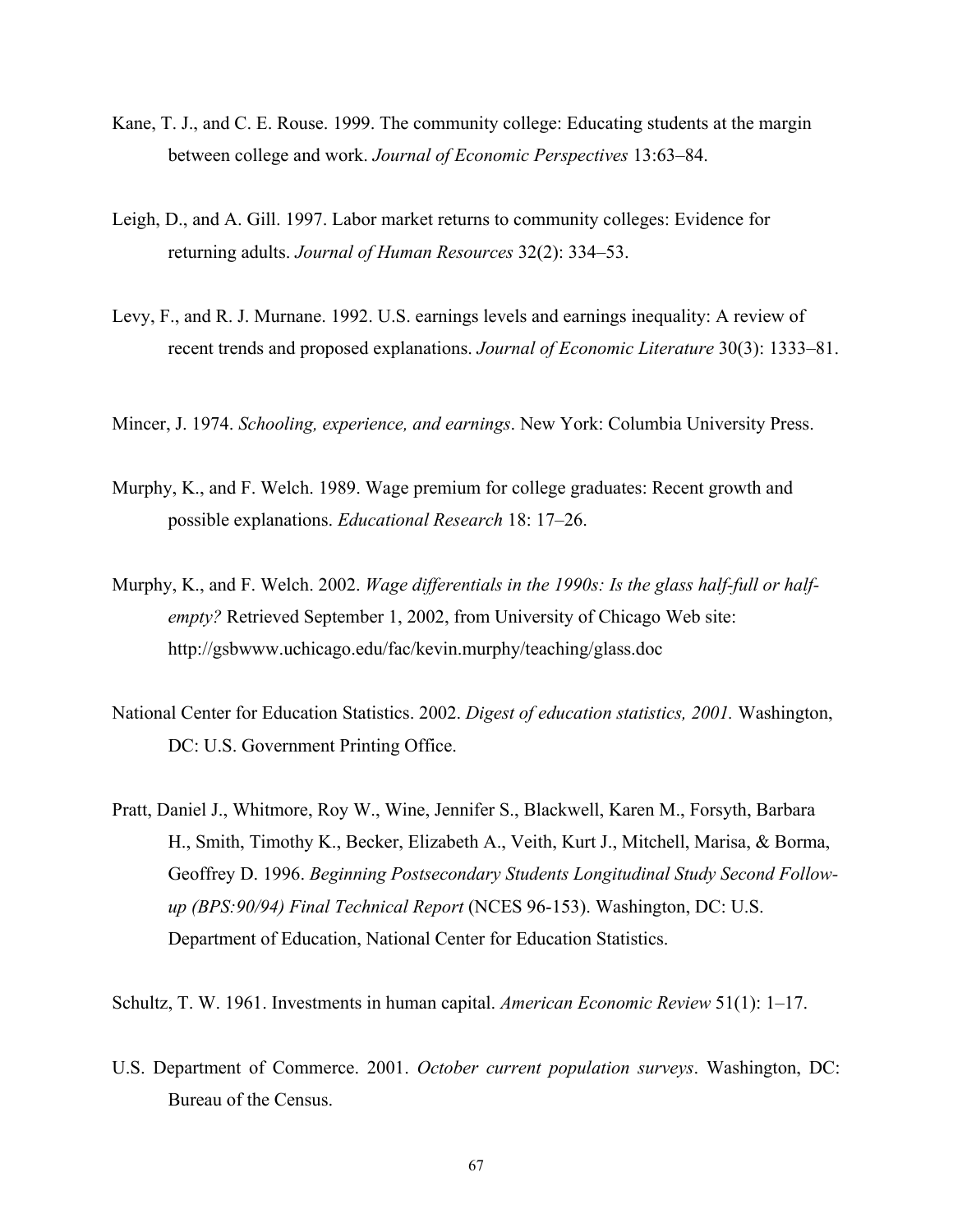- Wine, Jennifer S., Whitmore, Roy W., Heuer, Ruth E., Biber, Melissa, & Pratt, Daniel J. 2000. *Beginning Postsecondary Students Longitudinal Study First Follow-up 1996-98 (BPS:96/98) Methodology Report* (NCES 2000-157). Washington, DC: U. S. Department of Education, National Center for Education Statistics.
- Zahs, Daniel, Pedlow, Steven, Morrissey, Marjorie, Marnell, Patricia, & Nichols, Bronwyn. 1995. *High School and Beyond Fourth Follow-Up: Methodology Report*. Washington, DC: U.S. Department of Education, National Center for Education Statistics.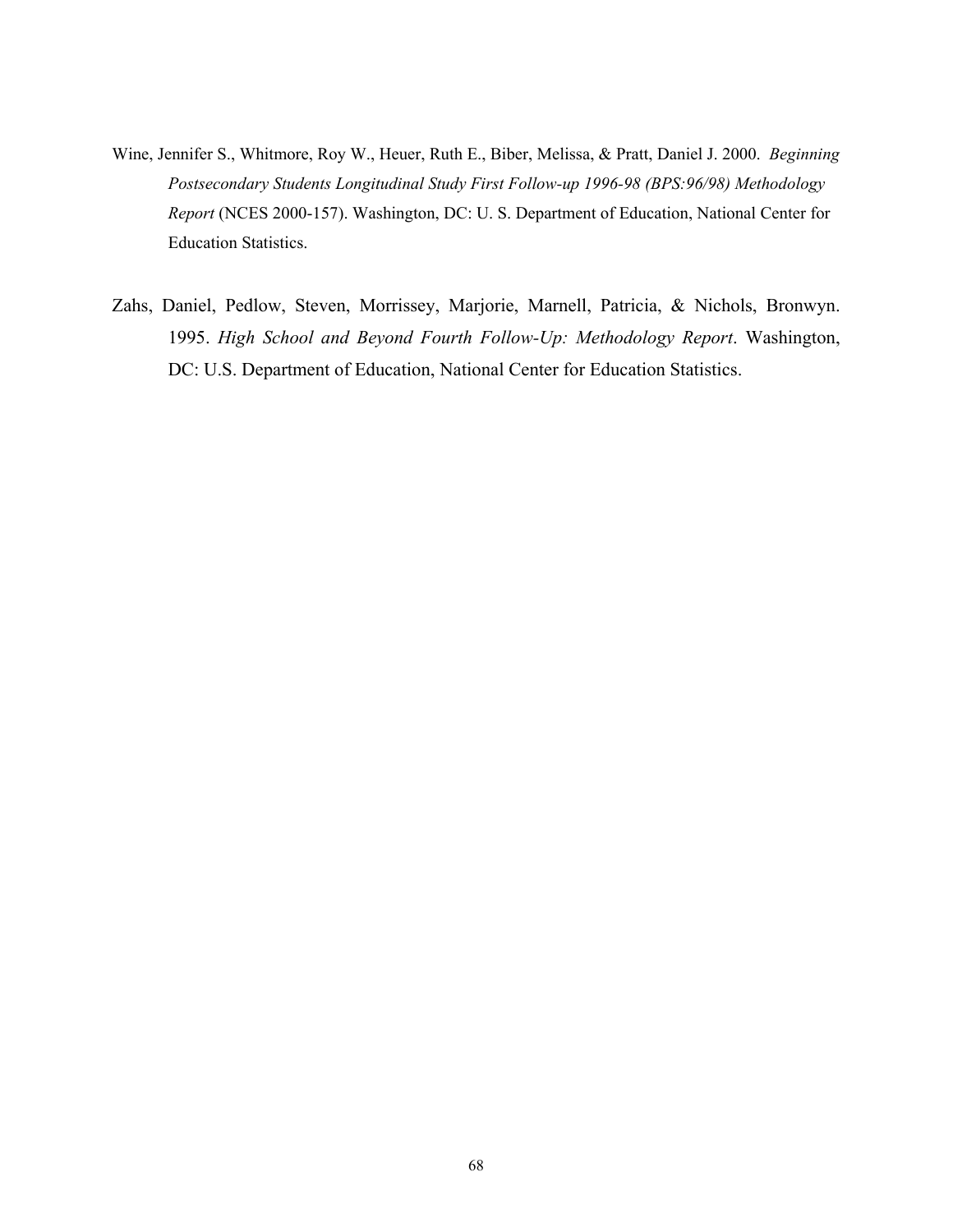**Tables**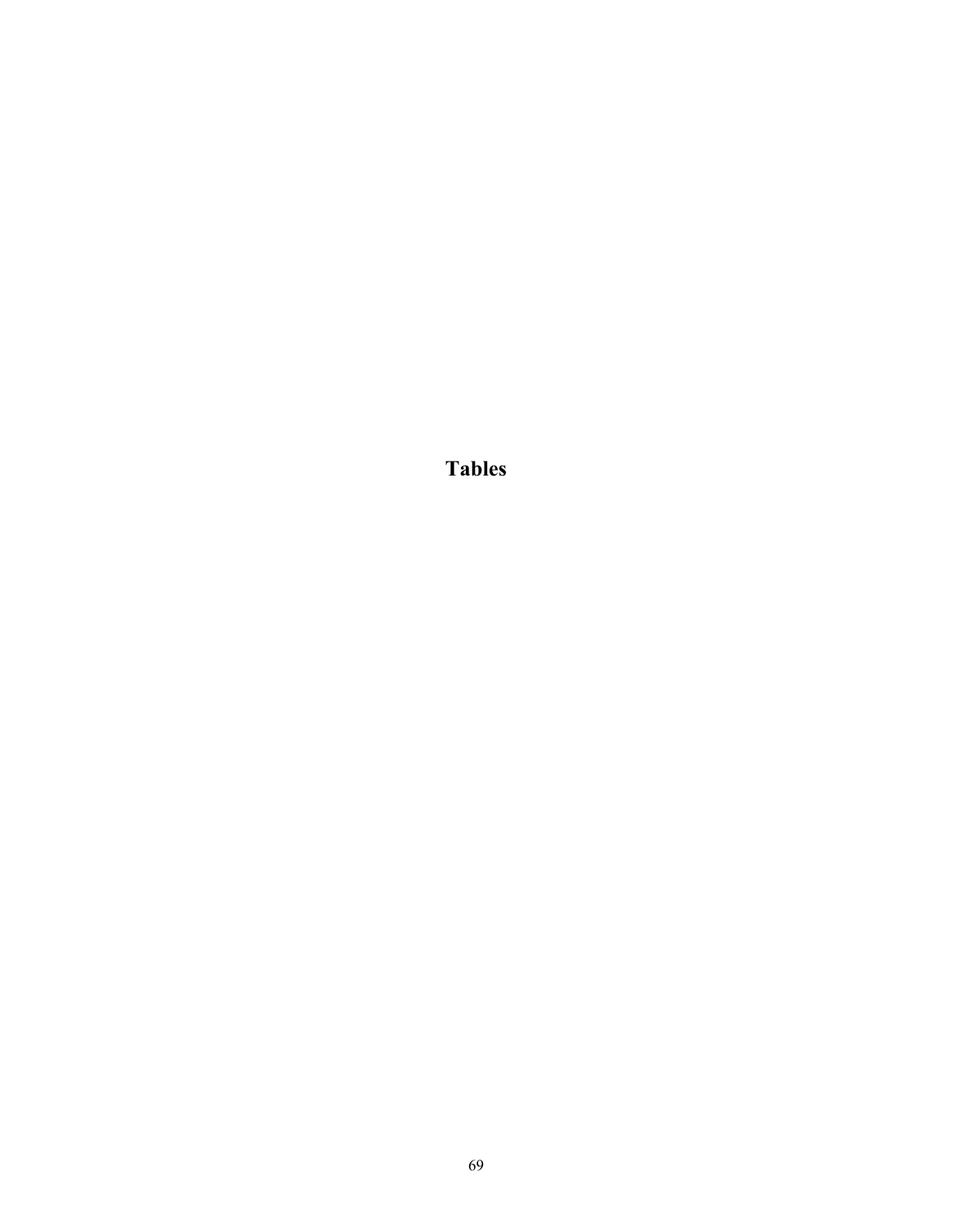|                                         | <b>NELS</b> | HS&B  | <b>BPS89</b> |
|-----------------------------------------|-------------|-------|--------------|
| <b>Initial Control Variables</b>        |             |       |              |
| <b>Black</b>                            | 0.120       | 0.138 | 0.115        |
|                                         | 0.011       | 0.008 | 0.013        |
| Hispanic                                | 0.101       | 0.081 | 0.084        |
|                                         | 0.008       | 0.005 | 0.012        |
| Nonnative                               | 0.045       | 0.036 | 0.027        |
|                                         | 0.004       | 0.003 | 0.006        |
| High school dropout (No GED)            | 0.105       | 0.089 |              |
|                                         | 0.009       | 0.005 |              |
| <b>GED</b>                              | 0.079       | 0.071 | 0.101        |
|                                         | 0.006       | 0.004 | 0.011        |
| <b>Enrollment Variables</b>             |             |       |              |
| Baccalaureate                           | 0.310       | 0.219 | 0.160        |
|                                         | 0.010       | 0.007 | 0.012        |
| Sub-baccalaureate                       | 0.327       | 0.377 | 0.682        |
|                                         | 0.010       | 0.008 | 0.018        |
| By Field of Study                       |             |       |              |
| Occupational                            | 0.550       | 0.693 | 0.440        |
|                                         | 0.018       | 0.011 | 0.020        |
| Academic                                | 0.325       | 0.219 | 0.139        |
|                                         | 0.018       | 0.010 | 0.016        |
| No major                                | 0.122       | 0.088 | 0.103        |
|                                         | 0.011       | 0.007 | 0.013        |
|                                         |             |       |              |
| <b>Degree Variables</b>                 |             |       |              |
| Highest Degree: Certificate             | 0.063       | 0.078 | 0.181        |
|                                         | 0.005       | 0.005 | 0.013        |
| Highest Degree: Associate               | 0.050       | 0.077 | 0.089        |
|                                         | 0.003       | 0.004 | 0.010        |
| Highest Degree: Bachelor's              | 0.283       | 0.216 | 0.047        |
|                                         | 0.010       | 0.007 | 0.006        |
| Started as a baccalaureate              | 0.807       | 0.730 | 0.794        |
|                                         | 0.014       | 0.013 | 0.068        |
| Started as a sub-baccalaureate          | 0.193       | 0.270 | 0.206        |
|                                         | 0.014       | 0.013 | 0.068        |
| <b>Family Characteristics Variables</b> |             |       |              |
| Parents completed some college          | 0.411       | 0.284 | 0.225        |
|                                         | 0.010       | 0.007 | 0.014        |
| Parents have bachelor's degree          | 0.249       | 0.236 | 0.197        |
|                                         | 0.010       | 0.008 | 0.014        |
|                                         |             |       |              |

# **Table 1: Student Sample Demographics**

Note: Standard errors are below coefficient.

Source: National Education Longitudinal Study:1988/2000, High School and Beyond:1980/1992, and Beginning Postsecondary Students:1989/1994.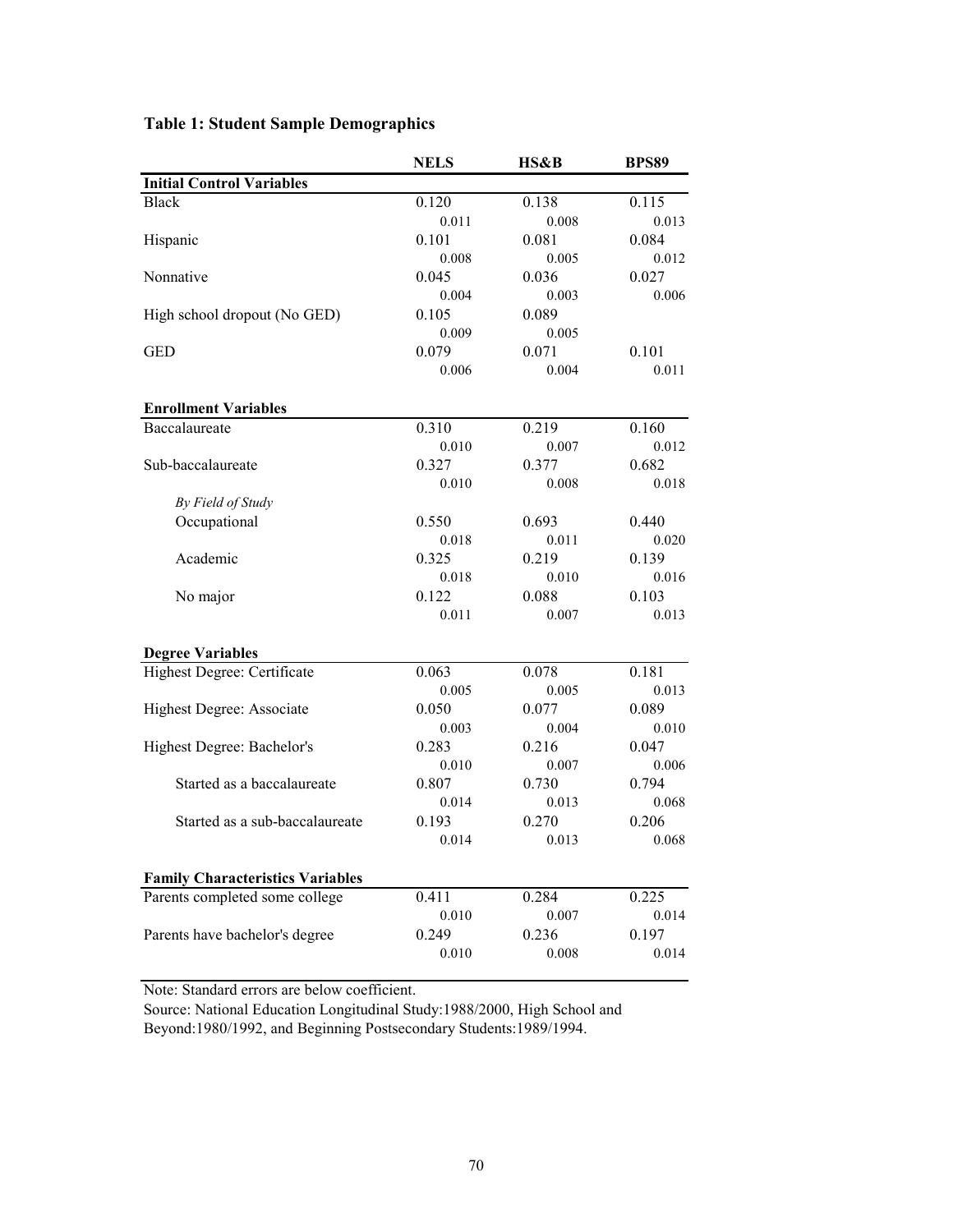#### **Table 2: Economic Outcomes by Enrollment and Degree**

|                                         | <b>BY ENROLLMENT</b>     |          |                   |          |          | <b>BY DEGREE</b>   |            |                           |                                  |          |          |
|-----------------------------------------|--------------------------|----------|-------------------|----------|----------|--------------------|------------|---------------------------|----------------------------------|----------|----------|
|                                         |                          |          | Sub-baccalaureate |          |          |                    |            |                           |                                  |          |          |
|                                         | <b>Sample</b><br>average | No PSE   | Total             | Occ      | Non-occ  | Bacca-<br>laureate | <b>GED</b> | High<br>school<br>diploma | Certificate Associate Bachelor's |          |          |
| Wages and salary<br>income (1999)       | \$26,028                 | \$20,295 | \$25,600          | \$25,603 | \$25,596 | \$32,804           | \$20,280   | \$23,297                  | \$22,426                         | \$27,225 | \$33,733 |
| Hourly rate of pay<br>(1999)            | \$13.68                  | \$11.34  | \$13.75           | \$13.71  | \$13.79  | \$16.28            | \$12.02    | \$12.15                   | \$12.62                          | \$13.78  | \$16.47  |
| Weeks worked (1999)                     | 47.4                     | 45.9     | 48.1              | 47.9     | 48.4     | 48.3               | 45.8       | 47.6                      | 46.8                             | 49.4     | 48.7     |
| Hours worked per<br>week (1999)         | 43.4                     | 43.0     | 42.7              | 42.9     | 42.4     | 44.6               | 41.6       | 42.9                      | 41.7                             | 42.5     | 44.6     |
| Proportion currently<br>employed (2000) | 88.2%                    | 79.7%    | 90.9%             | 90.9%    | 91.0%    | 95.2%              | 78.4%      | 85,7%                     | 88.6%                            | 94.8%    | 95.9%    |
| Proportion employed<br>full-time (2000) | 80.9%                    | 72.1%    | 82.8%             | 83.3%    | 82.3%    | 89.3%              | 71.1%      | 77.1%                     | 77.2%                            | 85.8%    | 90.8%    |

Source: National Education Longitudinal Study:1988/2000.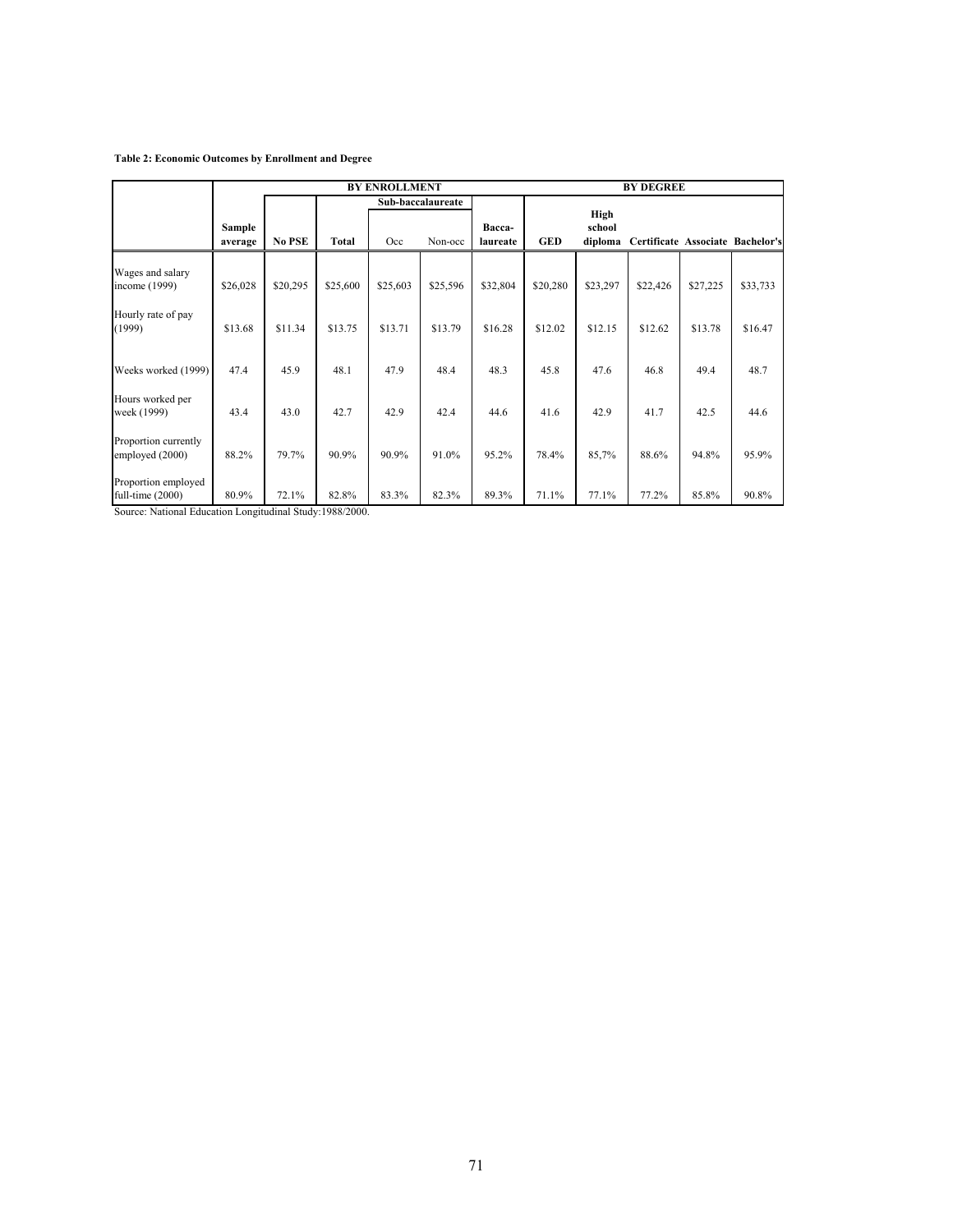| Table 3: Economic Outcomes by Gender and Sub-baccalaurate Program of Study and Degree |  |  |  |
|---------------------------------------------------------------------------------------|--|--|--|
|                                                                                       |  |  |  |
|                                                                                       |  |  |  |

|                                           | <b>MALES</b> |                   |          |          |                       |                                  |          |          |                                  |
|-------------------------------------------|--------------|-------------------|----------|----------|-----------------------|----------------------------------|----------|----------|----------------------------------|
|                                           |              | Sub-baccalaureate |          |          | <b>Highest Degree</b> |                                  |          |          |                                  |
|                                           | No PSE       | <b>Total</b>      | Occ      | Non-occ  | GED                   | <b>High</b><br>school<br>diploma |          |          | Certificate Associate Bachelor's |
| Wages and salary<br>income (1999)         | \$26,712     | \$30,897          | \$32,599 | \$29,170 | \$29,051              | \$28,854                         | \$30,198 | \$32,200 | \$38,392                         |
| Hourly rate of pay<br>(1999)              | \$13.51      | \$15.25           | \$15.99  | \$14.48  | \$15.04               | \$14.04                          | \$14.76  | \$15.22  | \$17.98                          |
| Weeks worked (1999)                       | 47.9         | 49.1              | 48.6     | 49.6     | 47.3                  | 49.2                             | 49.6     | 49.8     | 49.5                             |
| Hours worked per<br>week (1999)           | 46.0         | 45.1              | 46.2     | 44.0     | 44.1                  | 45.6                             | 46.7     | 44.4     | 46.3                             |
| Proportion currently<br>employed (2000)   | 90.6%        | 96.9%             | 97.2%    | 96.6%    | 90.1%                 | 92.4%                            | 97.9%    | 97.8%    | 97.5%                            |
| Proportion employed<br>full-time $(2000)$ | 86.5%        | 92.5%             | 94.2%    | 90.6%    | 86.7%                 | 86.8%                            | 95.1%    | 91.2%    | 94.0%                            |

|                                         | <b>FEMALES</b> |                   |          |          |                       |                                  |          |          |                                  |  |
|-----------------------------------------|----------------|-------------------|----------|----------|-----------------------|----------------------------------|----------|----------|----------------------------------|--|
|                                         |                | Sub-baccalaureate |          |          | <b>Highest Degree</b> |                                  |          |          |                                  |  |
|                                         | No PSE         | Total             | Occ      | Non-occ  | <b>GED</b>            | <b>High</b><br>school<br>diploma |          |          | Certificate Associate Bachelor's |  |
| Wages and salary<br>income (1999)       | \$12,508       | \$20,367          | \$19,425 | \$21,584 | \$12,820              | \$15,151                         | \$17,133 | \$22,668 | \$29,564                         |  |
| Hourly rate of pay<br>(1999)            | \$8.71         | \$12.25           | \$11.64  | \$13.02  | \$9.25                | \$9.39                           | \$11.13  | \$12.49  | \$15.14                          |  |
| Weeks worked (1999)                     | 42.9           | 47.0              | 47.2     | 46.8     | 44.2                  | 45.0                             | 44.8     | 49.0     | 48.0                             |  |
| Hours worked per<br>week (1999)         | 38.7           | 39.9              | 39.5     | 40.4     | 38.9                  | 38.5                             | 38.1     | 40.8     | 42.9                             |  |
| Proportion currently<br>employed (2000) | 67.0%          | 85.0%             | 85.2%    | 84.7%    | 67.7%                 | 76.2%                            | 82.3%    | 92.3%    | 94.4%                            |  |
| Proportion employed<br>full-time (2000) | 55.2%          | 73.3%             | 73.5%    | 73.0%    | 57.1%                 | 63.6%                            | 65.1%    | 81.3%    | 87.9%                            |  |

Source: National Education Longitudinal Study:1988/2000.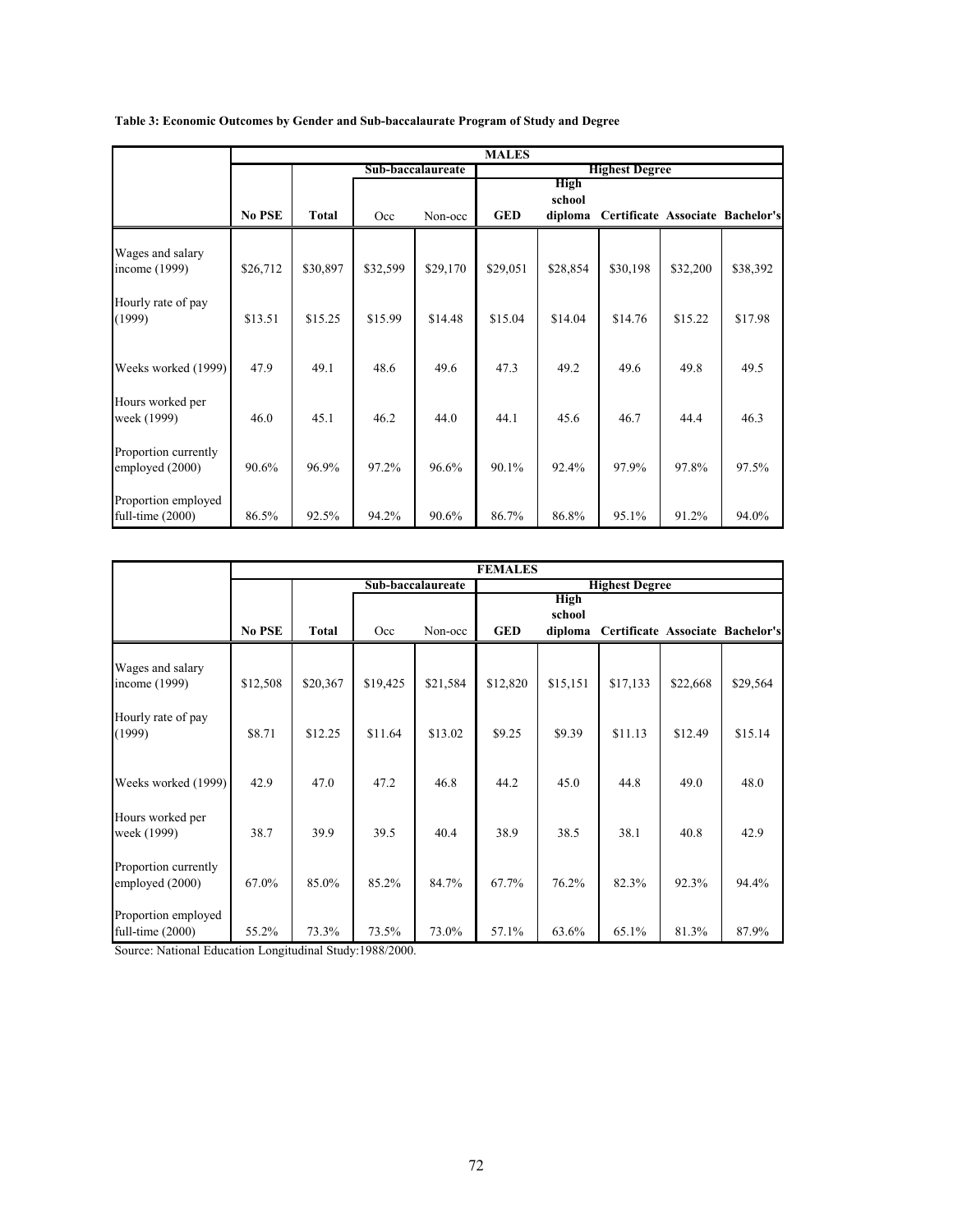|                                           | <b>NELS</b> |          | HS&B     |          |
|-------------------------------------------|-------------|----------|----------|----------|
| <b>Independent Variables</b>              | (i)         | (ii)     | (iii)    | (iv)     |
| <b>Initial Control Variables</b>          |             |          |          |          |
| <b>Black</b>                              | 0.078       | 0.073    | 0.236    | 0.238    |
|                                           | 0.061       | 0.059    | 0.062    | 0.062    |
| Hispanic                                  | 0.119       | 0.117    | $-0.008$ | $-0.002$ |
|                                           | 0.059       | 0.059    | 0.111    | 0.112    |
| Nonnative                                 | 0.133       | 0.123    | 0.041    | 0.048    |
|                                           | 0.105       | 0.098    | 0.101    | 0.102    |
| High school dropout (No GED)              | $-0.363$    | $-0.362$ | $-0.703$ | $-0.713$ |
|                                           | 0.108       | 0.108    | 0.422    | 0.422    |
| <b>GED</b>                                | $-0.058$    | $-0.058$ | 0.346    | 0.340    |
|                                           | 0.075       | 0.073    | 0.212    | 0.212    |
| <b>Years of Schooling (FTE) Variables</b> |             |          |          |          |
| Baccalaureate                             | 0.141       | 0.148    | 0.113    | 0.108    |
|                                           | 0.026       | 0.026    | 0.028    | 0.028    |
| Sub-baccalaureate                         | 0.099       |          | 0.135    |          |
|                                           | 0.033       |          | 0.026    |          |
| Occupational                              |             | 0.053    |          | 0.122    |
|                                           |             | 0.043    |          | 0.031    |
| Academic                                  |             | 0.152    |          | 0.149    |
|                                           |             | 0.056    |          | 0.036    |
| No major                                  |             | 0.173    |          | 0.115    |
|                                           |             | 0.044    |          | 0.041    |
| <b>Degree Variables</b>                   |             |          |          |          |
| Highest Degree: Certificate               | 0.151       | 0.155    | 0.228    | 0.215    |
|                                           | 0.073       | 0.074    | 0.072    | 0.072    |
| Highest Degree: Associate                 | 0.365       |          | 0.387    |          |
|                                           | 0.064       |          | 0.065    |          |
| Associates * Occupational                 |             | 0.385    |          | 0.373    |
|                                           |             | 0.064    |          | 0.066    |
| Associates * Academic                     |             | 0.335    |          | 0.292    |
|                                           |             | 0.129    |          | 0.202    |
| Associates * No major                     |             | 0.549    |          | 0.172    |
|                                           |             | 0.179    |          | 0.096    |
| Highest Degree: Bachelor's                | 0.662       | 0.667    | 0.582    | 0.563    |
|                                           | 0.048       | 0.048    | 0.061    | 0.060    |
| <b>Number of observations</b>             | 2,342       | 2,312    | 2,398    | 2,398    |
| <b>R-squared</b>                          | 0.360       | 0.365    | 0.268    | 0.266    |
|                                           |             |          |          |          |

# **Table 4: Returns to Degree and Enrollment: Women**

Note: Standard errors are below coefficient. Bolded coefficients are significant at the 0.05 level. Models also control for parental education, family income, test scores, and work experience. Source: National Education Longitudinal Study:1988/2000 and High School and Beyond:1980/1992.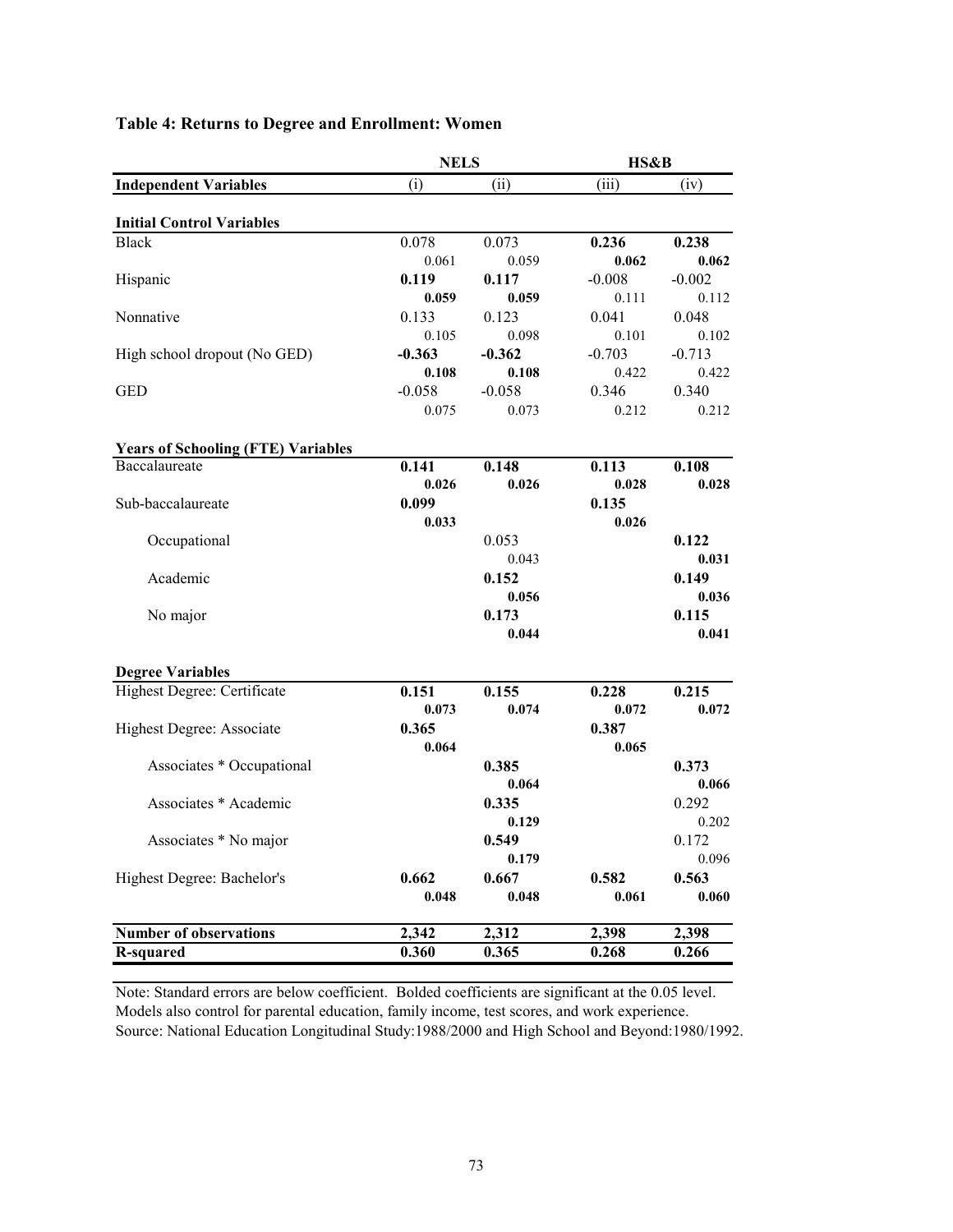|                                           | <b>NELS</b> |          | HS&B     |          |
|-------------------------------------------|-------------|----------|----------|----------|
| <b>Independent Variables</b>              | (i)         | (i)      | (iii)    | (iv)     |
|                                           |             |          |          |          |
| <b>Initial Control Variables</b>          |             |          |          |          |
| <b>Black</b>                              | $-0.230$    | $-0.232$ | $-0.132$ | $-0.123$ |
|                                           | 0.064       | 0.064    | 0.067    | 0.068    |
| Hispanic                                  | $-0.011$    | $-0.015$ | 0.021    | 0.023    |
|                                           | 0.059       | 0.059    | 0.066    | 0.065    |
| Non-native                                | $-0.037$    | $-0.036$ | 0.127    | 0.123    |
|                                           | 0.065       | 0.066    | 0.094    | 0.094    |
| High school dropout (No GED)              | $-0.216$    | $-0.221$ | $-0.379$ | $-0.384$ |
|                                           | 0.082       | 0.082    | 0.205    | 0.206    |
| <b>GED</b>                                | $-0.012$    | $-0.011$ | $-0.187$ | $-0.188$ |
|                                           | 0.054       | 0.055    | 0.128    | 0.127    |
| <b>Years of Schooling (FTE) Variables</b> |             |          |          |          |
| Baccalaureate                             | 0.099       | 0.101    | 0.007    | 0.005    |
|                                           | 0.022       | 0.023    | 0.028    | 0.028    |
| Sub-baccalaureate                         | 0.057       |          | 0.021    |          |
|                                           | 0.022       |          | 0.023    |          |
| Occupational                              |             | 0.077    |          | 0.039    |
|                                           |             | 0.029    |          | 0.027    |
| Academic                                  |             | 0.036    |          | 0.004    |
|                                           |             | 0.040    |          | 0.036    |
| No major                                  |             | 0.041    |          | $-0.069$ |
|                                           |             | 0.032    |          | 0.065    |
|                                           |             |          |          |          |
| <b>Degree Variables</b>                   |             |          |          |          |
| Highest Degree: Certificate               | 0.063       | 0.061    | 0.051    | 0.045    |
|                                           | 0.047       | 0.047    | 0.056    | 0.055    |
| Highest Degree: Associate                 | 0.158       |          | 0.115    |          |
|                                           | 0.064       |          | 0.051    |          |
| Associates * Occupational                 |             | 0.264    |          | 0.121    |
|                                           |             | 0.064    |          | 0.045    |
| Associates * Academic                     |             | 0.022    |          | $-0.107$ |
|                                           |             | 0.140    |          | 0.234    |
| Associates * No major                     |             | $-0.057$ |          | 0.338    |
|                                           |             | 0.098    |          | 0.162    |
| Highest Degree: Bachelor's                | 0.374       | 0.370    | 0.374    | 0.364    |
|                                           | 0.048       | 0.050    | 0.046    | 0.045    |
|                                           |             |          |          |          |
| Number of observations                    | 2,410       | 2,363    | 2,331    | 2,331    |
| <b>R-squared</b>                          | 0.157       | 0.162    | 0.169    | 0.171    |

# **Table 5: Returns to Degree and Enrollment: Men**

Note: Standard errors are below coefficient. Bolded coefficients are significant at the 0.05 level. Models also control for parental education, family income, test scores, and work experience. Source: National Education Longitudinal Study:1988/2000 and High School and Beyond:1980/1992.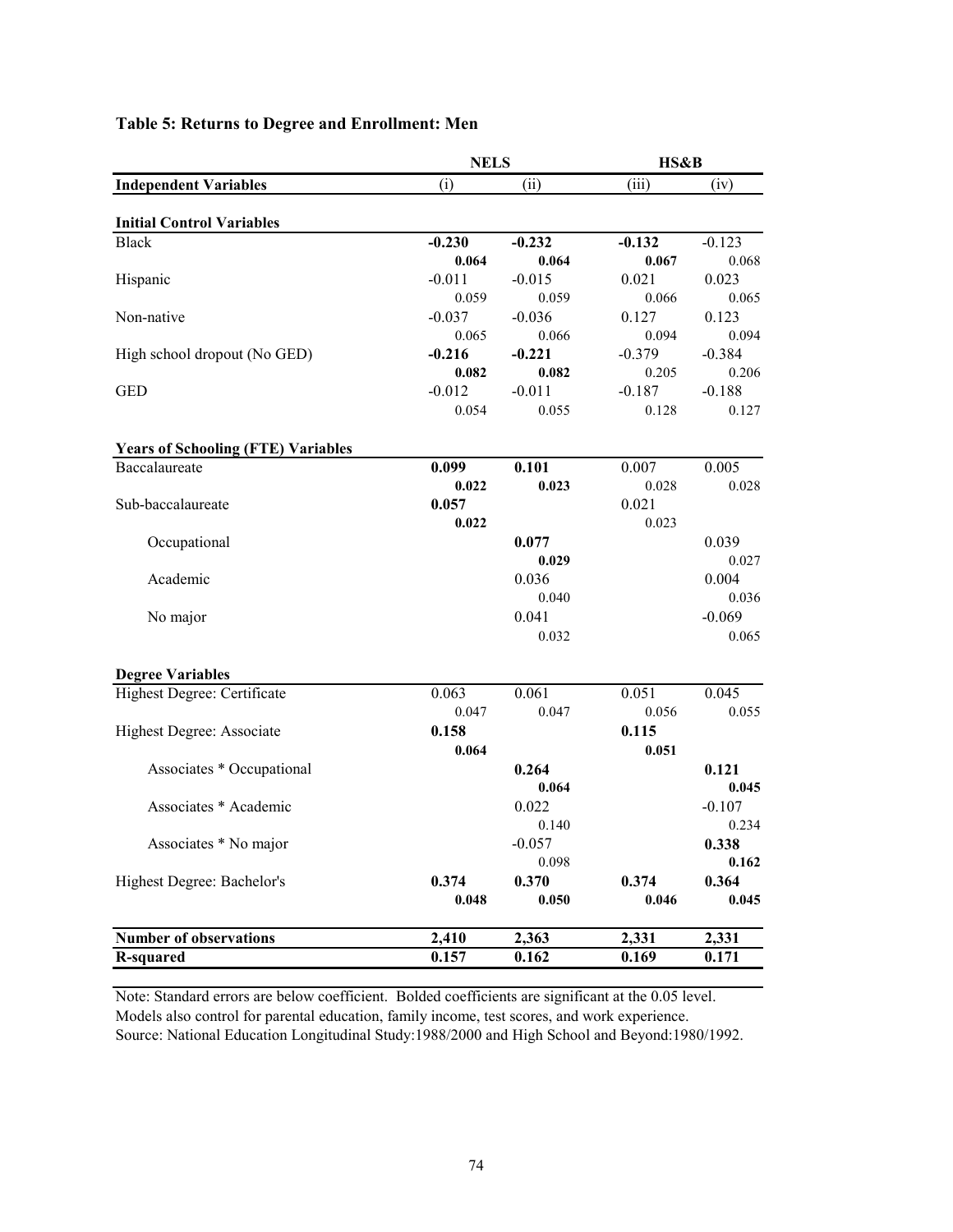|                |                                                  |       |     | <b>NELS</b> |          |       |     | HS&B  |          |
|----------------|--------------------------------------------------|-------|-----|-------------|----------|-------|-----|-------|----------|
|                | F-tests of joint significance of:                |       |     |             |          |       |     |       |          |
| 1              | Baccalaureate FTE =<br>Occupational FTE          | 0.148 | VS. | 0.053       | p > 0.01 | 0.108 | VS. | 0.122 | p > 0.70 |
| 2              | Occupational $FTE =$<br>Academic FTE             | 0.053 | VS. | 0.152       | p > 0.16 | 0.122 | VS. | 0.149 | p > 0.51 |
| 3              | Occupational*Associate =<br>Academic*Associate   | 0.385 | VS. | 0.335       | p > 0.14 | 0.373 | VS. | 0.292 | p > 0.69 |
| $\overline{4}$ | Occupational $FTE =$<br>Certificate              | 0.053 | VS. | 0.185       | p > 0.18 | 0.122 | VS. | 0.215 | p > 0.18 |
| 5.             | $2*Occupational FTE =$<br>Occupational*Associate | 0.106 | VS. | 0.385       | p > 0.00 | 0.244 | VS. | 0.373 | p > 0.07 |
| 6              | $2*$ Academic FTE =<br>Academic*Associate        | 0.304 | VS. | 0.335       | p > 0.84 | 0.298 | VS. | 0.292 | p > 0.97 |
| $\tau$         | $4*$ Baccalaureate FTE =<br>Bachelor's           | 0.592 | VS. | 0.667       | p > 0.28 | 0.432 | VS. | 0.563 | p > 0.18 |
| 8              | $2*Occupational*Associate =$<br>Bachelor's       | 0.770 | VS. | 0.667       | p > 0.37 | 0.244 | VS. | 0.583 | p > 0.11 |

## **Table 6: Tests of Sheepskin Effects and the Equivalence of Different Types of Education: Women**

Note: Standard errors are below coefficient. Bolded coefficients are significant at the 0.05 level.

Models also control for parental education, family income, test scores, and work experience.

Source: National Education Longitudinal Study:1988/2000 and High School and Beyond:1980/1992.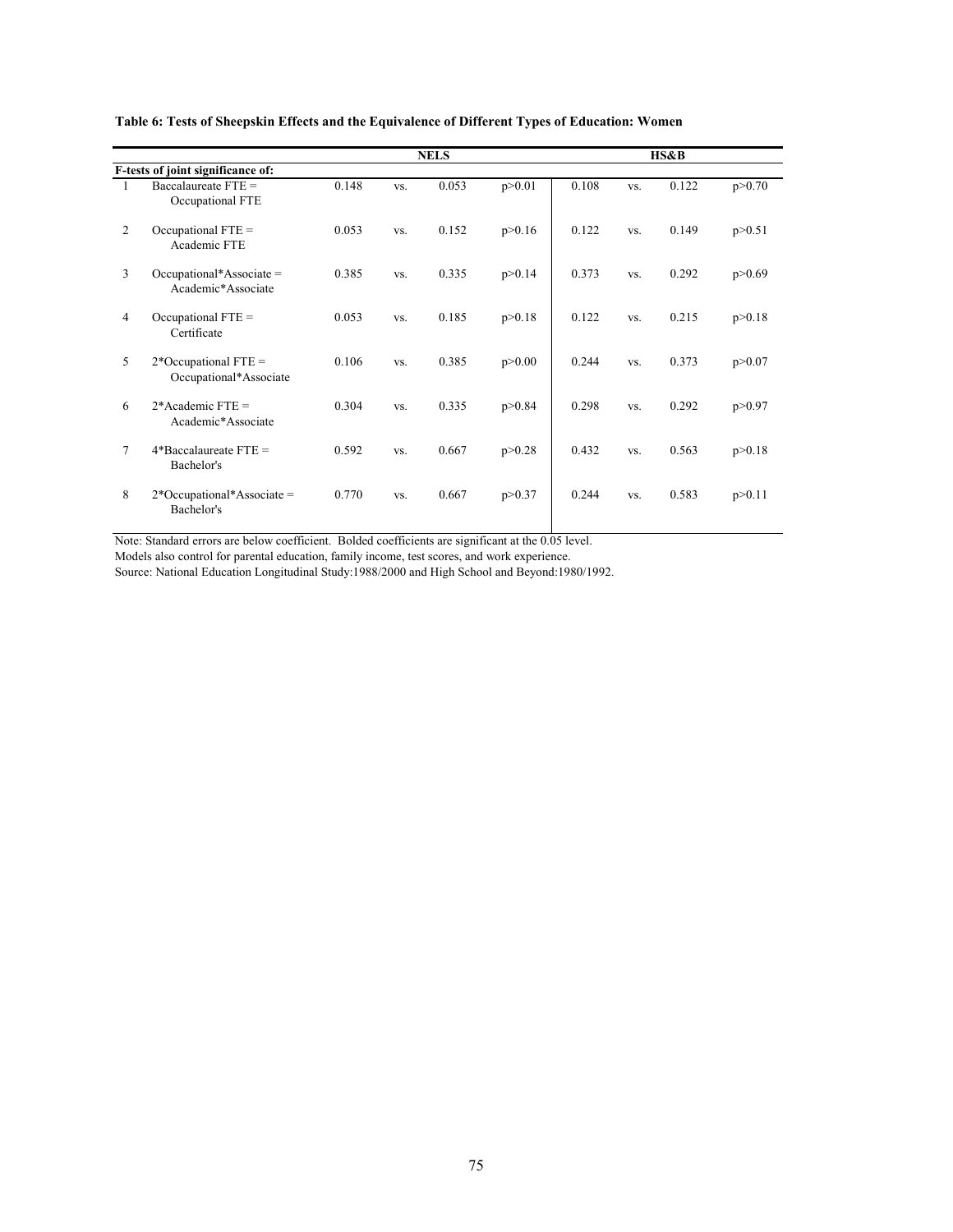|                |                                                  |       |     | <b>NELS</b> |          |       |     | HS&B     |          |
|----------------|--------------------------------------------------|-------|-----|-------------|----------|-------|-----|----------|----------|
|                | F-tests of joint significance of:                |       |     |             |          |       |     |          |          |
| 1              | Baccalaureate $FTE =$<br>Occupational FTE        | 0.101 | VS. | 0.077       | p > 0.39 | 0.005 | VS. | 0.039    | p > 0.33 |
| $\overline{2}$ | Occupational $FTE =$<br>Academic FTE             | 0.077 | VS. | 0.036       | p > 0.37 | 0.039 | VS. | 0.004    | p > 0.40 |
| 3              | $Occupational*Associate =$<br>Academic*Associate | 0.264 | VS. | 0.022       | p > 0.10 | 0.121 | VS. | $-0.107$ | p > 0.33 |
| $\overline{4}$ | Occupational $FTE =$<br>Certificate              | 0.077 | VS. | 0.061       | p > 0.80 | 0.039 | VS. | 0.045    | p > 0.91 |
| 5              | $2*Occupational FTE =$<br>Occupational*Associate | 0.154 | VS. | 0.264       | p > 0.16 | 0.078 | VS. | 0.121    | p > 0.49 |
| 6              | $2*$ Academic FTE =<br>Academic*Associate        | 0.072 | VS. | 0.022       | p > 0.75 | 0.008 | VS. | $-0.107$ | p > 0.63 |
| $\tau$         | $4*$ Baccalaureate FTE =<br>Bachelor's           | 0.404 | VS. | 0.370       | p > 0.27 | 0.020 | VS. | 0.364    | p > 0.00 |
| 8              | $2*Occupational*Associate =$<br>Bachelor's       | 0.528 | VS. | 0.370       | p > 0.18 | 0.242 | VS. | 0.364    | p > 0.13 |

## **Table 7: Tests of Sheepskin Effects and the Equivalence of Different Types of Education: Men**

Note: Standard errors are below coefficient. Bolded coefficients are significant at the 0.05 level.

Models also control for parental education, family income, test scores, and work experience.

Source: National Education Longitudinal Study:1988/2000 and High School and Beyond:1980/1992.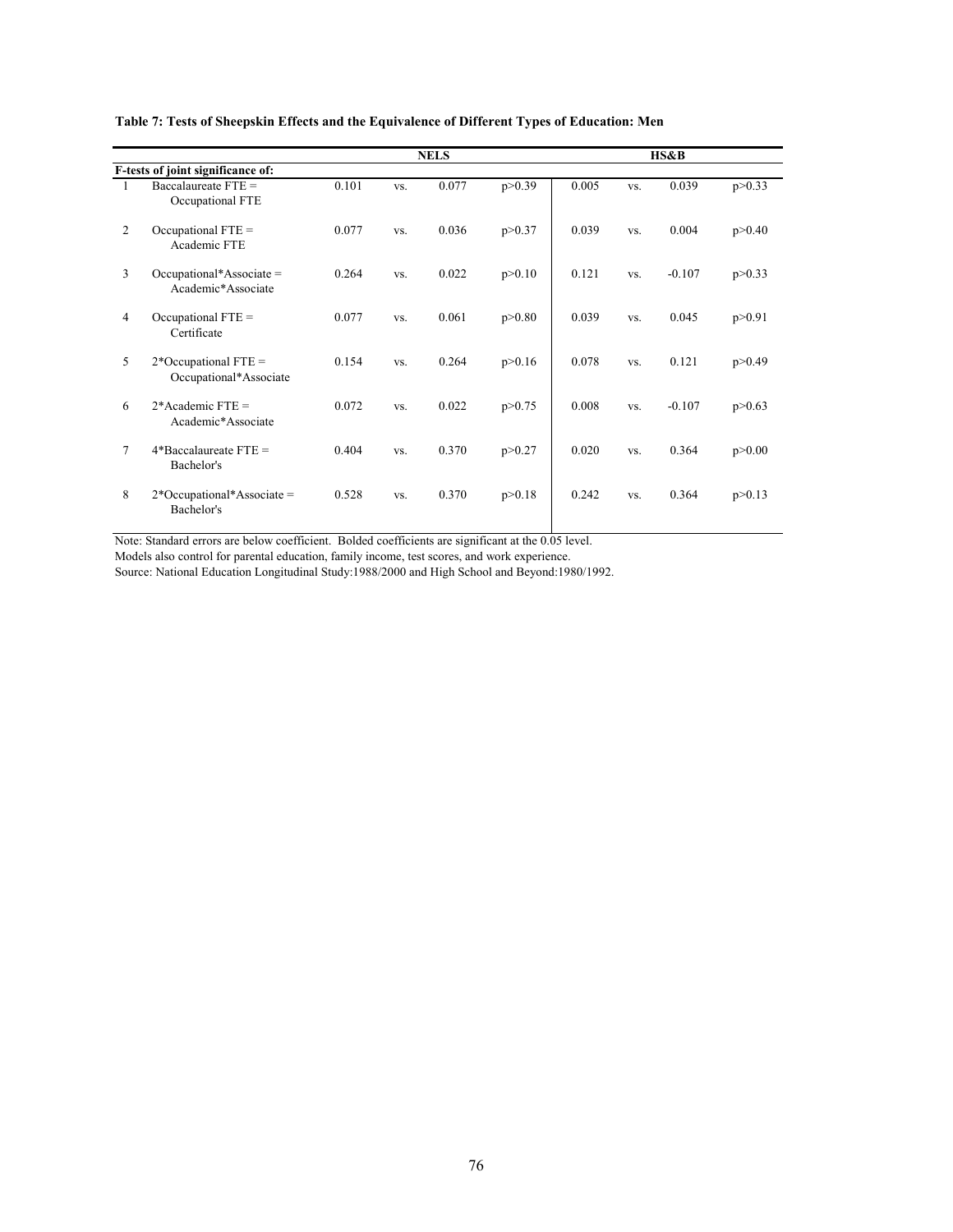|                                             | <b>NELS</b> | HS&B     |
|---------------------------------------------|-------------|----------|
| <b>Independent Variables</b>                |             |          |
|                                             |             |          |
| <b>Initial Control Variables</b>            |             |          |
| <b>Black</b>                                | 0.073       | 0.238    |
|                                             | 0.059       | 0.062    |
| Hispanic                                    | 0.117       | $-0.002$ |
|                                             | 0.059       | 0.112    |
| Non-native                                  | 0.123       | 0.048    |
|                                             | 0.098       | 0.102    |
| Family Income                               | 0.002       | 0.038    |
|                                             | 0.000       | 0.012    |
| Parental Ed: Some college/Associate         | $-0.115$    | 0.032    |
|                                             | 0.040       | 0.050    |
| Parental Ed: Bachelor's degree or higher    | $-0.099$    | 0.090    |
|                                             | 0.048       | 0.053    |
| Composite test score: Second quartile       |             | $-0.006$ |
|                                             |             | 0.065    |
| Composite test score: Third quartile        |             | 0.232    |
|                                             |             | 0.068    |
| Composite test score: Fourth quartile       |             | 0.077    |
|                                             |             | 0.072    |
| Math test score: Second quartile            | 0.158       |          |
|                                             | 0.056       |          |
| Math test score: Third quartile             | 0.134       |          |
|                                             | 0.060       |          |
| Math test score: Fourth quartile            | 0.186       |          |
|                                             | 0.063       |          |
| Reading test score: Second quartile         | 0.047       |          |
|                                             | 0.062       |          |
| Reading test score: Third quartile          | 0.059       |          |
|                                             | 0.057       |          |
| Reading test score: Fourth quartile         | 0.060       |          |
|                                             | 0.062       |          |
| Note: Standard errors are helow coefficient |             |          |

# **Table 8: Estimates from Full Model: Women**

Note: Standard errors are below coefficient.

 Bolded coefficients are significant at the 0.05 level. Source: National Education Longitudinal Study:1988/2000 and High School and Beyond:1980/1992.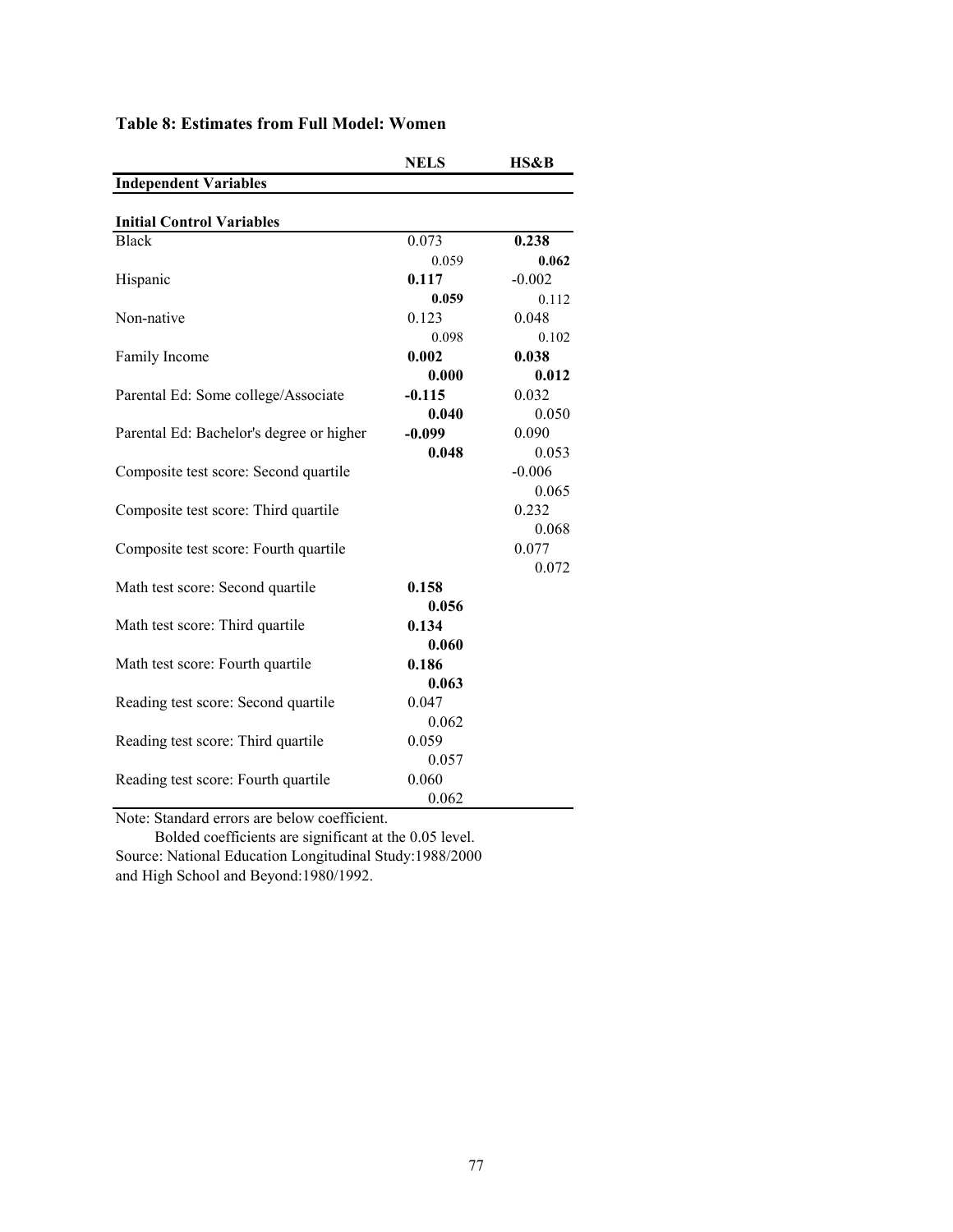|                                             | <b>NELS</b> | HS&B     |
|---------------------------------------------|-------------|----------|
| <b>Independent Variables</b>                |             |          |
|                                             |             |          |
| <b>Initial Control Variables</b>            |             |          |
| <b>Black</b>                                | $-0.232$    | $-0.123$ |
|                                             | 0.064       | 0.068    |
| Hispanic                                    | $-0.015$    | 0.023    |
|                                             | 0.059       | 0.068    |
| Non-native                                  | $-0.036$    | 0.123    |
|                                             | 0.066       | 0.094    |
| Family Income                               | 0.002       | 0.044    |
|                                             | 0.000       | 0.100    |
| Parental Ed: Some college/Associate         | $-0.063$    | $-0.002$ |
|                                             | 0.037       | 0.040    |
| Parental Ed: Bachelor's degree or higher    | $-0.050$    | $-0.105$ |
|                                             | 0.042       | 0.040    |
| Composite test score: Second quartile       |             | 0.063    |
|                                             |             | 0.055    |
| Composite test score: Third quartile        |             | 0.077    |
|                                             |             | 0.063    |
| Composite test score: Fourth quartile       |             | 0.118    |
|                                             |             | 0.057    |
| Math test score: Second quartile            | 0.040       |          |
|                                             | 0.044       |          |
| Math test score: Third quartile             | $-0.020$    |          |
|                                             | 0.047       |          |
| Math test score: Fourth quartile            | 0.035       |          |
|                                             | 0.054       |          |
| Reading test score: Second quartile         | $-0.016$    |          |
|                                             | 0.043       |          |
| Reading test score: Third quartile          | 0.009       |          |
|                                             | 0.044       |          |
| Reading test score: Fourth quartile         | $-0.040$    |          |
|                                             | 0.048       |          |
| Note: Standard errors are helow coefficient |             |          |

## **Table 9: Estimates from Full Model: Men**

Note: Standard errors are below coefficient.

 Bolded coefficients are significant at the 0.05 level. Source: National Education Longitudinal Study:1988/2000 and High School and Beyond:1980/1992.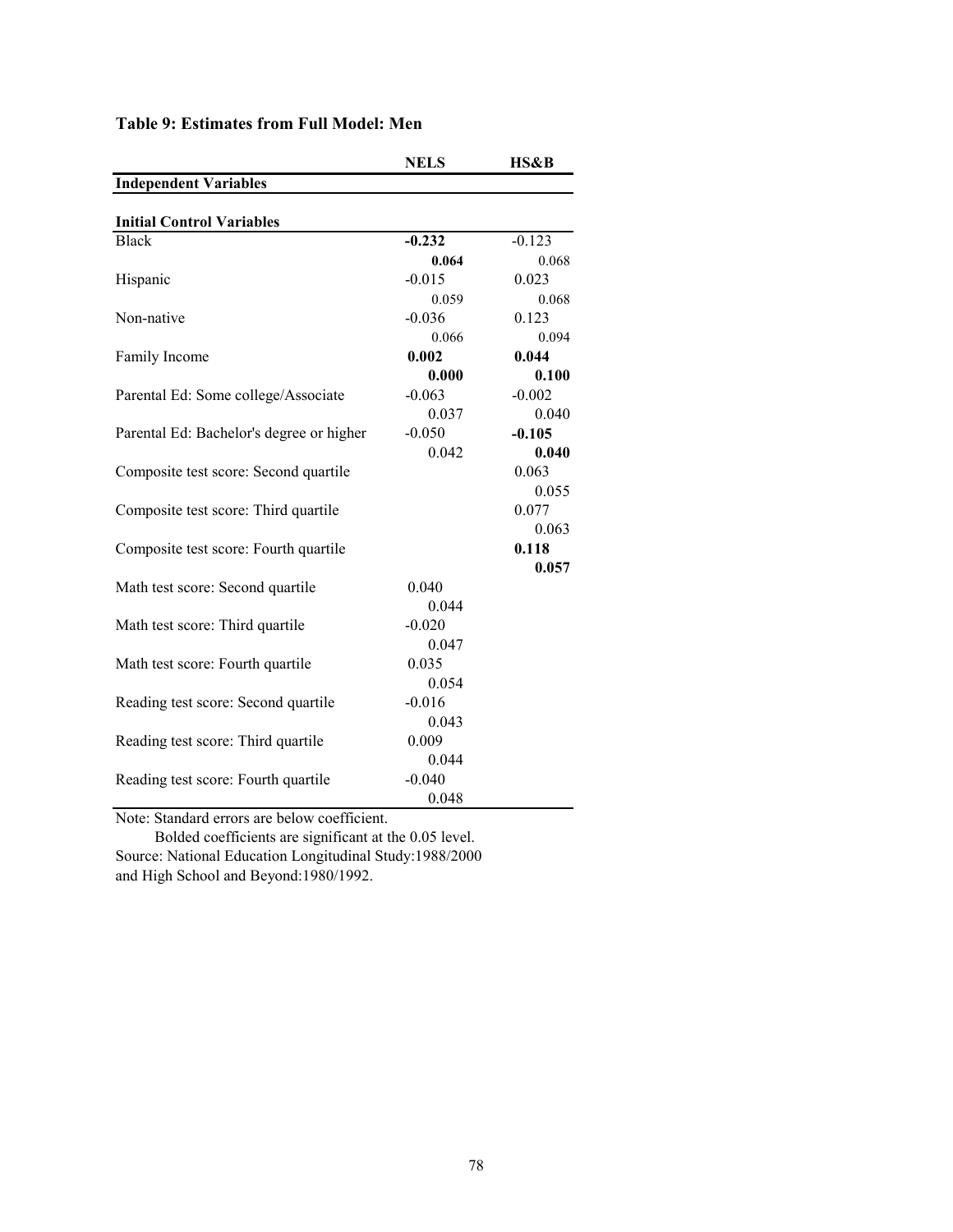|                                           |                      |          | <b>BPS89</b>         |          |  |
|-------------------------------------------|----------------------|----------|----------------------|----------|--|
|                                           | <b>Females</b>       |          | <b>Males</b>         |          |  |
|                                           | Under 24 24 and Over |          | Under 24 24 and Over |          |  |
| <b>Independent Variables</b>              | (i)                  | (ii)     | (iii)                | (iv)     |  |
| <b>Initial Control Variables</b>          |                      |          |                      |          |  |
| <b>Black</b>                              | $-0.069$             | $-0.741$ | $-0.225$             | $-1.088$ |  |
|                                           | 0.188                | 0.235    | 0.145                | 0.239    |  |
| Hispanic                                  | 0.109                | $-1.251$ | 0.169                | 0.009    |  |
|                                           | 0.127                | 0.371    | 0.110                | 0.253    |  |
| Non-native                                | 0.225                | 0.469    | $-0.491$             | $-0.173$ |  |
|                                           | 0.219                | 0.453    | 0.268                | 0.477    |  |
| <b>GED</b>                                | $-0.641$             | $-0.316$ | $-0.290$             | $-0.269$ |  |
|                                           | 0.365                | 0.224    | 0.164                | 0.176    |  |
| <b>Years of Schooling (FTE) Variables</b> |                      |          |                      |          |  |
| <b>Baccalaureate</b>                      | 0.036                | $-0.453$ | $-0.033$             | #        |  |
|                                           | 0.064                | 0.299    | 0.056                |          |  |
| Sub-baccalaureate                         |                      |          |                      |          |  |
| Occupational                              | $-0.020$             | $-0.419$ | $-0.014$             | $-0.172$ |  |
|                                           | 0.091                | 0.214    | 0.094                | 0.170    |  |
| Academic                                  | $-0.029$             | $-0.266$ | $-0.036$             | #        |  |
|                                           | 0.112                | 0.149    | 0.063                |          |  |
| No major                                  | $-0.032$             | #        | $-0.013$             | #        |  |
|                                           | 0.115                |          | 0.059                |          |  |
| <b>Degree Variables</b>                   |                      |          |                      |          |  |
| Highest Degree: Certificate               | 0.042                | $-0.422$ | 0.116                | $-0.435$ |  |
|                                           | 0.168                | 0.170    | 0.141                | 0.186    |  |
| Highest Degree: Associate                 |                      |          |                      |          |  |
| Associate * Occupational                  | 0.367                | $-0.146$ | 0.178                | $-0.780$ |  |
|                                           | 0.143                | 0.219    | 0.114                | 0.285    |  |
| Associate * Academic                      | $-0.501$             | #        | 0.106                | #        |  |
|                                           | 0.323                |          | 0.187                |          |  |
| Associate * No major                      | 0.214                | #        | 0.381                | #        |  |
|                                           | 0.174                |          | 0.225                |          |  |
| Highest Degree: Bachelor's                | 0.129                | #        | $-0.333$             | #        |  |
|                                           | 0.175                |          | 0.188                |          |  |
| <b>Number of observations</b>             | 620                  | 162      | 488                  | 84       |  |
| R-squared                                 | 0.156                | 0.356    | 0.173                | 0.310    |  |

Note: Standard errors are below coefficient. Bolded coefficients are significant at the 0.05 level. # denotes insufficient number of observations in cell.

Models also control for parental education and work experience.

Source: Beginning Postsecondary Students:1989/94.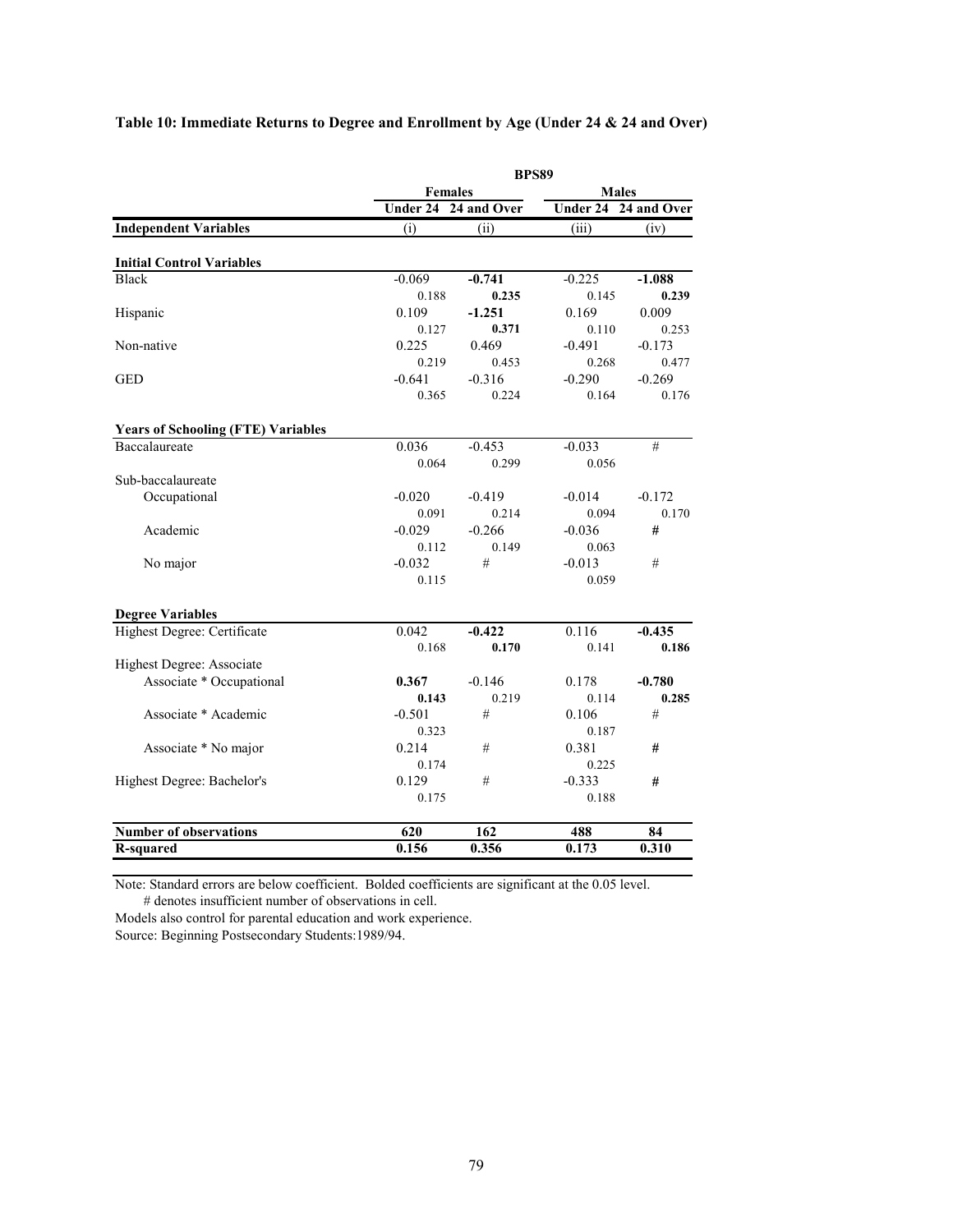### **Table 11: Immediate Returns to Degree and Enrollment: Women**

|                                                            | <b>BPS89</b>      |                   |                   |                   |  |
|------------------------------------------------------------|-------------------|-------------------|-------------------|-------------------|--|
| <b>Independent Variables</b>                               | (i)               | (ii)              | (iii)             | (iv)              |  |
| <b>Initial Control Variables</b>                           |                   |                   |                   |                   |  |
| <b>Black</b>                                               | $-0.238$          | $-0.165$          | $-0.249$          | $-0.171$          |  |
| Hispanic                                                   | 0.177<br>$-0.071$ | 0.181<br>0.053    | 0.174<br>$-0.071$ | 0.169<br>0.057    |  |
|                                                            | 0.179             | 0.142             | 0.177             | 0.140             |  |
| Non-native                                                 | 0.296<br>0.260    | 0.231<br>0.215    | 0.263<br>0.263    | 0.266<br>0.213    |  |
| <b>GED</b>                                                 | $-0.702$          | $-0.536$          | $-0.685$          | $-0.528$          |  |
|                                                            | 0.273             | 0.254             | 0.272             | 0.253             |  |
| Economically disadvantaged                                 |                   | $-0.276$<br>0.157 |                   | $-0.264$<br>0.157 |  |
| <b>Years of Schooling (FTE) Variables</b>                  |                   |                   |                   |                   |  |
| Baccalaureate                                              | $-0.024$          | $-0.024$          | $-0.027$          | $-0.035$          |  |
|                                                            | 0.063             | 0.072             | 0.063             | 0.067             |  |
| Sub-baccalaureate                                          | $-0.094$<br>0.076 | $-0.115$<br>0.080 |                   |                   |  |
| Occupational                                               |                   |                   | $-0.100$          | $-0.182$          |  |
| Academic                                                   |                   |                   | 0.096<br>$-0.105$ | 0.128<br>$-0.091$ |  |
|                                                            |                   |                   | 0.093             | 0.115             |  |
| No major                                                   |                   |                   | $-0.082$          | $-0.044$          |  |
|                                                            |                   |                   | 0.108             | 0.089             |  |
| <b>Degree Variables</b>                                    |                   |                   |                   |                   |  |
| Highest Degree: Certificate                                | $-0.067$<br>0.135 | $-0.022$<br>0.160 | $-0.075$<br>0.135 | $-0.051$<br>0.156 |  |
| Highest Degree: Associate                                  | $-0.089$          | $-0.228$          |                   |                   |  |
|                                                            | 0.183             | 0.231             |                   |                   |  |
| Associate * Occupational                                   |                   |                   | 0.227<br>0.136    | 0.241<br>0.156    |  |
| Associate * Academic                                       |                   |                   | $-0.598$          | $-0.774$          |  |
| Associate * No major                                       |                   |                   | 0.323<br>0.127    | 0.347<br>0.036    |  |
|                                                            |                   |                   | 0.173             | 0.170             |  |
| Highest Degree: Bachelor's                                 | $-0.068$<br>0.191 | $-0.119$<br>0.179 | $-0.080$<br>0.187 | $-0.149$<br>0.171 |  |
|                                                            |                   |                   |                   |                   |  |
| Interaction: Econ disadvantaged * Years of Schooling (FTE) |                   |                   |                   |                   |  |
| Sub-baccalaureate                                          |                   | 0.099<br>0.131    |                   |                   |  |
| Occupational                                               |                   |                   |                   | 0.190             |  |
| Academic                                                   |                   |                   |                   | 0.168<br>$-0.126$ |  |
|                                                            |                   |                   |                   | 0.218             |  |
| No major                                                   |                   |                   |                   |                   |  |
| <b>Interaction: Econ disadvantaged * Degree</b>            |                   |                   |                   |                   |  |
| Highest Degree: Certificate                                |                   | $-0.047$          |                   | $-0.049$          |  |
| Highest Degree: Associate                                  |                   | 0.293<br>0.428    |                   | 0.291             |  |
|                                                            |                   | 0.261             |                   |                   |  |
| Associate * Occupational                                   |                   |                   |                   | $-0.071$<br>0.216 |  |
| Associate * Academic                                       |                   |                   |                   | 0.950             |  |
| Associate * No major                                       |                   |                   |                   | 0.368             |  |
|                                                            |                   |                   |                   |                   |  |
| Highest Degree: Bachelor's                                 |                   | 0.209             |                   | 0.207             |  |
|                                                            |                   | 0.373             |                   | 0.367             |  |
| <b>Number of observations</b>                              | 782               | 755               | 782               | 755               |  |
| R-squared                                                  | 0.120             | 0.135             | 0.141             | 0.166             |  |

Note: Standard errors are below coefficient. Bolded coefficients are significant at the 0.05 level. # denotes insufficient degrees of freedom.

Models also control for parental education and work experience.

Source: Beginning Postsecondary Students:1989/94.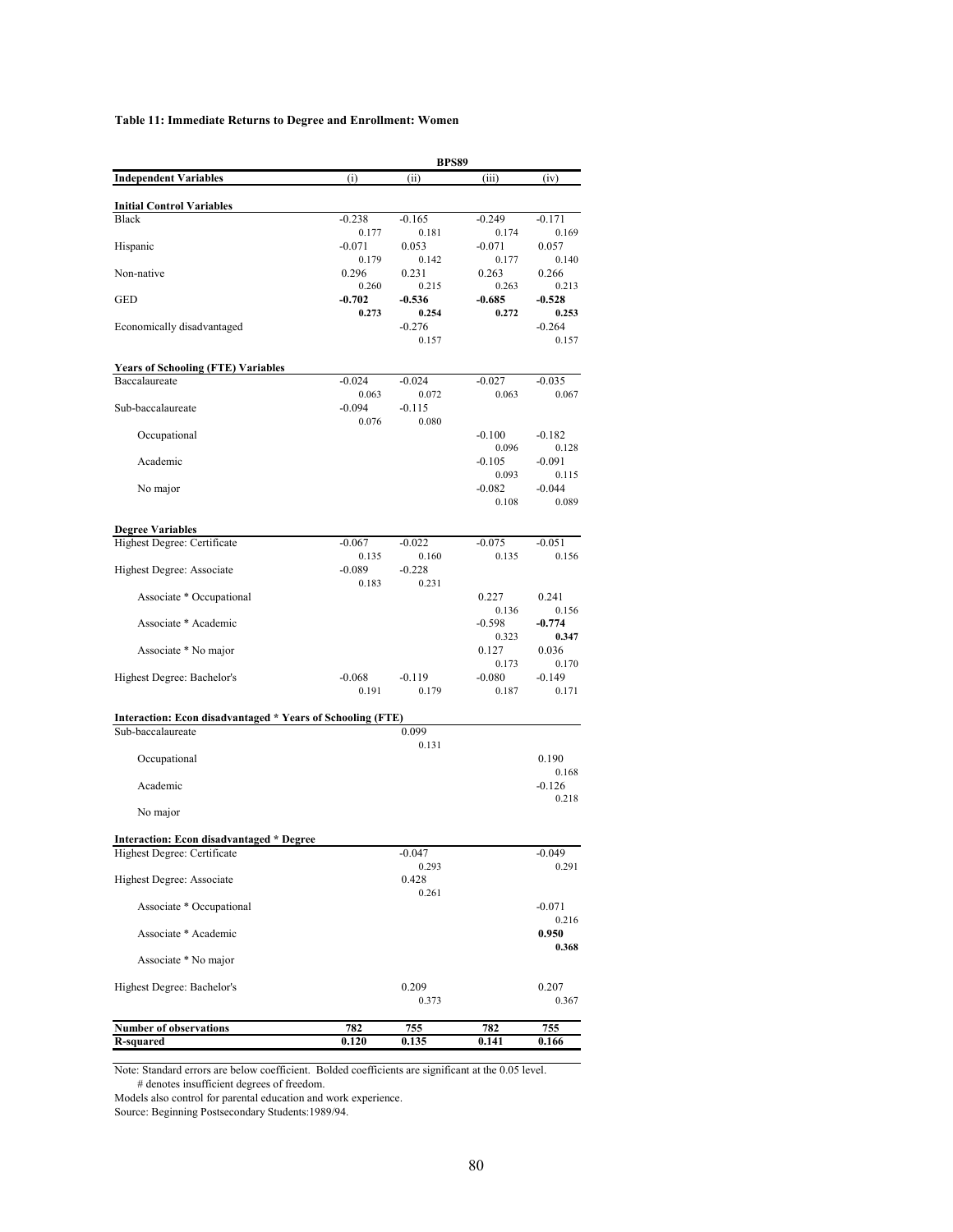### **Table 12: Immediate Returns to Degree and Enrollment: Men**

|                                                            |                   | <b>BPS89</b>      |                   |          |
|------------------------------------------------------------|-------------------|-------------------|-------------------|----------|
| <b>Independent Variables</b>                               | (i)               | (ii)              | (iii)             | $(iv)$ # |
| <b>Initial Control Variables</b>                           |                   |                   |                   |          |
| <b>Black</b>                                               | $-0.376$          | $-0.279$          | $-0.375$          |          |
|                                                            | 0.110             | 0.125             | 0.110             |          |
| Hispanic                                                   | 0.147<br>0.098    | 0.165<br>0.099    | 0.152<br>0.101    |          |
| Non-native                                                 | $-0.280$          | $-0.268$          | $-0.283$          |          |
|                                                            | 0.233             | 0.228             | 0.234             |          |
| GED                                                        | $-0.292$<br>0.125 | $-0.285$<br>0.128 | $-0.292$<br>0.125 |          |
| Economically disadvantaged                                 |                   | $-0.417$          |                   |          |
|                                                            |                   | 0.185             |                   |          |
| <b>Years of Schooling (FTE) Variables</b>                  |                   |                   |                   |          |
| Baccalaureate                                              | $-0.074$          | $-0.118$          | $-0.074$          |          |
|                                                            | 0.050             | 0.048             | 0.050             |          |
| Sub-baccalaureate                                          | $-0.051$<br>0.057 | $-0.105$<br>0.055 |                   |          |
| Occupational                                               |                   |                   | $-0.053$          |          |
|                                                            |                   |                   | 0.084             |          |
| Academic                                                   |                   |                   | $-0.073$<br>0.060 |          |
| No major                                                   |                   |                   | $-0.033$          |          |
|                                                            |                   |                   | 0.060             |          |
| <b>Degree Variables</b>                                    |                   |                   |                   |          |
| Highest Degree: Certificate                                | $-0.036$          | $-0.106$          | $-0.039$          |          |
|                                                            | 0.114             | 0.128             | 0.115             |          |
| Highest Degree: Associate                                  | 0.038<br>0.117    | $-0.185$<br>0.129 |                   |          |
| Associate * Occupational                                   |                   |                   | 0.014             |          |
|                                                            |                   |                   | 0.118             |          |
| Associate * Academic                                       |                   |                   | 0.027<br>0.194    |          |
| Associate * No major                                       |                   |                   | 0.188             |          |
|                                                            |                   |                   | 0.163             |          |
| Highest Degree: Bachelor's                                 | $-0.459$<br>0.174 | $-0.708$<br>0.238 | $-0.459$<br>0.174 |          |
|                                                            |                   |                   |                   |          |
| Interaction: Econ disadvantaged * Years of Schooling (FTE) |                   |                   |                   |          |
| Sub-baccalaureate                                          |                   | 0.215<br>0.144    |                   |          |
| Occupational                                               |                   |                   |                   |          |
|                                                            |                   |                   |                   |          |
| Academic                                                   |                   |                   |                   |          |
| No major                                                   |                   |                   |                   |          |
|                                                            |                   |                   |                   |          |
| <b>Interaction: Econ disadvantaged * Degree</b>            |                   | 0.284             |                   |          |
| Highest Degree: Certificate                                |                   | 0.225             |                   |          |
| Highest Degree: Associate                                  |                   | 0.655             |                   |          |
| Associate * Occupational                                   |                   | 0.242             |                   |          |
|                                                            |                   |                   |                   |          |
| Associate * Academic                                       |                   |                   |                   |          |
| Associate * No major                                       |                   |                   |                   |          |
| Highest Degree: Bachelor's                                 |                   | 0.653             |                   |          |
|                                                            |                   | 0.344             |                   |          |
| Number of observations                                     | 572               | 562               | 572               |          |
| <b>R-squared</b>                                           | 0.160             | 0.180             | 0.161             |          |

Note: Standard errors are below coefficient. Bolded coefficients are significant at the 0.05 level. # denotes insufficient degrees of freedom.

Models also control for parental education and work experience.

Source: Beginning Postsecondary Students:1989/94.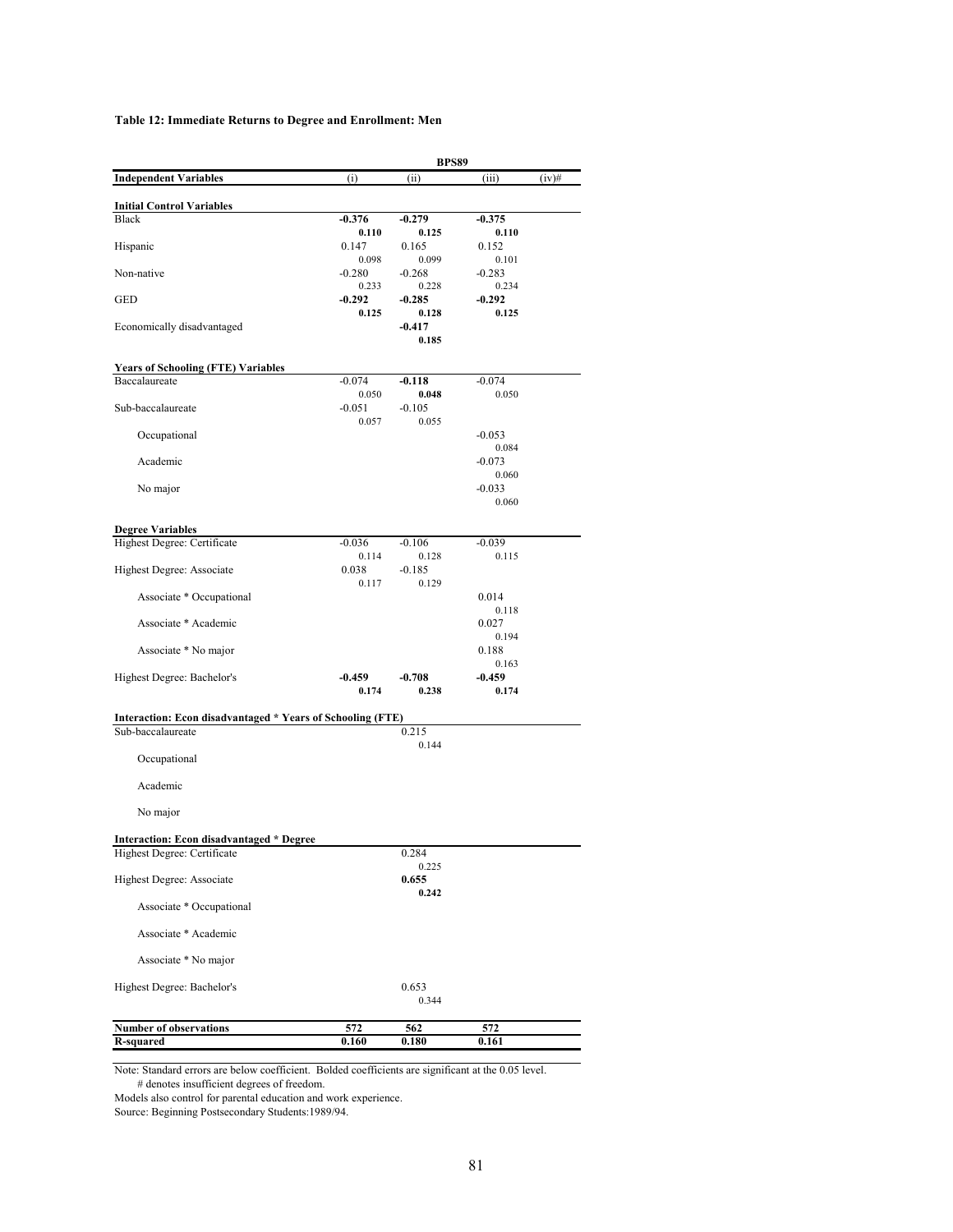| <b>Economically Disadvantaged</b><br><b>Academically Disadvantaged</b><br><b>Independent Variables</b><br>(ii)<br>(i)<br>(ii)<br>(iii)<br>(i)<br>$(iii)$ #<br><b>Initial Control Variables</b><br>0.061<br>0.066<br>0.068<br>0.135<br><b>Black</b><br>0.152<br>0.097<br>0.098<br>0.099<br>0.085<br>0.077<br>Hispanic<br>0.191<br>0.196<br>0.191<br>0.047<br>0.033<br>0.096<br>0.097<br>0.095<br>0.096<br>0.095<br>Non-native<br>0.002<br>0.009<br>$-0.003$<br>0.216<br>0.171<br>0.139<br>0.224<br>0.202<br>0.142<br>0.138<br>High school dropout (No GED)<br>$-0.297$<br>$-0.291$<br>$-0.289$<br>$-0.274$<br>$-0.285$<br>0.134<br>0.135<br>0.135<br>0.153<br>0.153 |  |
|--------------------------------------------------------------------------------------------------------------------------------------------------------------------------------------------------------------------------------------------------------------------------------------------------------------------------------------------------------------------------------------------------------------------------------------------------------------------------------------------------------------------------------------------------------------------------------------------------------------------------------------------------------------------|--|
|                                                                                                                                                                                                                                                                                                                                                                                                                                                                                                                                                                                                                                                                    |  |
|                                                                                                                                                                                                                                                                                                                                                                                                                                                                                                                                                                                                                                                                    |  |
|                                                                                                                                                                                                                                                                                                                                                                                                                                                                                                                                                                                                                                                                    |  |
|                                                                                                                                                                                                                                                                                                                                                                                                                                                                                                                                                                                                                                                                    |  |
|                                                                                                                                                                                                                                                                                                                                                                                                                                                                                                                                                                                                                                                                    |  |
|                                                                                                                                                                                                                                                                                                                                                                                                                                                                                                                                                                                                                                                                    |  |
|                                                                                                                                                                                                                                                                                                                                                                                                                                                                                                                                                                                                                                                                    |  |
|                                                                                                                                                                                                                                                                                                                                                                                                                                                                                                                                                                                                                                                                    |  |
|                                                                                                                                                                                                                                                                                                                                                                                                                                                                                                                                                                                                                                                                    |  |
|                                                                                                                                                                                                                                                                                                                                                                                                                                                                                                                                                                                                                                                                    |  |
|                                                                                                                                                                                                                                                                                                                                                                                                                                                                                                                                                                                                                                                                    |  |
| <b>GED</b><br>0.002<br>0.010<br>0.011<br>$-0.032$<br>$-0.046$                                                                                                                                                                                                                                                                                                                                                                                                                                                                                                                                                                                                      |  |
| 0.110<br>0.112<br>0.098<br>0.109<br>0.104                                                                                                                                                                                                                                                                                                                                                                                                                                                                                                                                                                                                                          |  |
| <b>Years of Schooling (FTE) Variables</b>                                                                                                                                                                                                                                                                                                                                                                                                                                                                                                                                                                                                                          |  |
| 0.206<br>0.207<br>0.226<br>Baccalaureate<br>0.202<br>0.226                                                                                                                                                                                                                                                                                                                                                                                                                                                                                                                                                                                                         |  |
| 0.054<br>0.039<br>0.054<br>0.055<br>0.038                                                                                                                                                                                                                                                                                                                                                                                                                                                                                                                                                                                                                          |  |
| Sub-baccalaureate<br>$-0.024$<br>0.137                                                                                                                                                                                                                                                                                                                                                                                                                                                                                                                                                                                                                             |  |
| 0.088<br>0.052                                                                                                                                                                                                                                                                                                                                                                                                                                                                                                                                                                                                                                                     |  |
| Occupational<br>$-0.069$<br>$-0.071$<br>0.050                                                                                                                                                                                                                                                                                                                                                                                                                                                                                                                                                                                                                      |  |
| 0.110<br>0.110<br>0.064                                                                                                                                                                                                                                                                                                                                                                                                                                                                                                                                                                                                                                            |  |
| Academic<br>0.023<br>0.025<br>0.236                                                                                                                                                                                                                                                                                                                                                                                                                                                                                                                                                                                                                                |  |
| 0.145<br>0.146<br>0.091                                                                                                                                                                                                                                                                                                                                                                                                                                                                                                                                                                                                                                            |  |
| 0.229<br>0.225<br>No major<br>0.240                                                                                                                                                                                                                                                                                                                                                                                                                                                                                                                                                                                                                                |  |
| 0.106<br>0.108<br>0.053                                                                                                                                                                                                                                                                                                                                                                                                                                                                                                                                                                                                                                            |  |
| <b>Degree Variables</b>                                                                                                                                                                                                                                                                                                                                                                                                                                                                                                                                                                                                                                            |  |
| Highest Degree: Certificate<br>0.254<br>0.262<br>0.261<br>0.081<br>0.076                                                                                                                                                                                                                                                                                                                                                                                                                                                                                                                                                                                           |  |
| 0.116<br>0.117<br>0.116<br>0.122<br>0.123                                                                                                                                                                                                                                                                                                                                                                                                                                                                                                                                                                                                                          |  |
| Highest Degree: Associate<br>0.105<br>0.121<br>0.436<br>0.434                                                                                                                                                                                                                                                                                                                                                                                                                                                                                                                                                                                                      |  |
| 0.148<br>0.150<br>0.087<br>0.087                                                                                                                                                                                                                                                                                                                                                                                                                                                                                                                                                                                                                                   |  |
| Associate * Occupational<br>0.268                                                                                                                                                                                                                                                                                                                                                                                                                                                                                                                                                                                                                                  |  |
| 0.115                                                                                                                                                                                                                                                                                                                                                                                                                                                                                                                                                                                                                                                              |  |
| Associate * Academic<br>$-0.127$                                                                                                                                                                                                                                                                                                                                                                                                                                                                                                                                                                                                                                   |  |
| 0.294                                                                                                                                                                                                                                                                                                                                                                                                                                                                                                                                                                                                                                                              |  |
| Associate * No major                                                                                                                                                                                                                                                                                                                                                                                                                                                                                                                                                                                                                                               |  |
|                                                                                                                                                                                                                                                                                                                                                                                                                                                                                                                                                                                                                                                                    |  |
| 0.882<br>0.897<br>0.883<br>0.734<br>0.736<br>Highest Degree: Bachelor's<br>0.085<br>0.124<br>0.122<br>0.123<br>0.085                                                                                                                                                                                                                                                                                                                                                                                                                                                                                                                                               |  |
|                                                                                                                                                                                                                                                                                                                                                                                                                                                                                                                                                                                                                                                                    |  |
| <b>Number of observations</b><br>780<br>441<br>441<br>438<br>780                                                                                                                                                                                                                                                                                                                                                                                                                                                                                                                                                                                                   |  |
| 0.427<br>0.370<br>0.378<br><b>R-squared</b><br>0.431<br>0.433                                                                                                                                                                                                                                                                                                                                                                                                                                                                                                                                                                                                      |  |

## **Table 13: Returns to Degree and Enrollment by Disadvantaged Status: Women**

Note: Standard errors are below coefficient. Bolded coefficients are significant at the 0.05 level.

# denotes insufficient degrees of freedom.

Models also control for parental education, family income, test scores, and work experience. Source: National Education Longitudinal Study:1988/2000.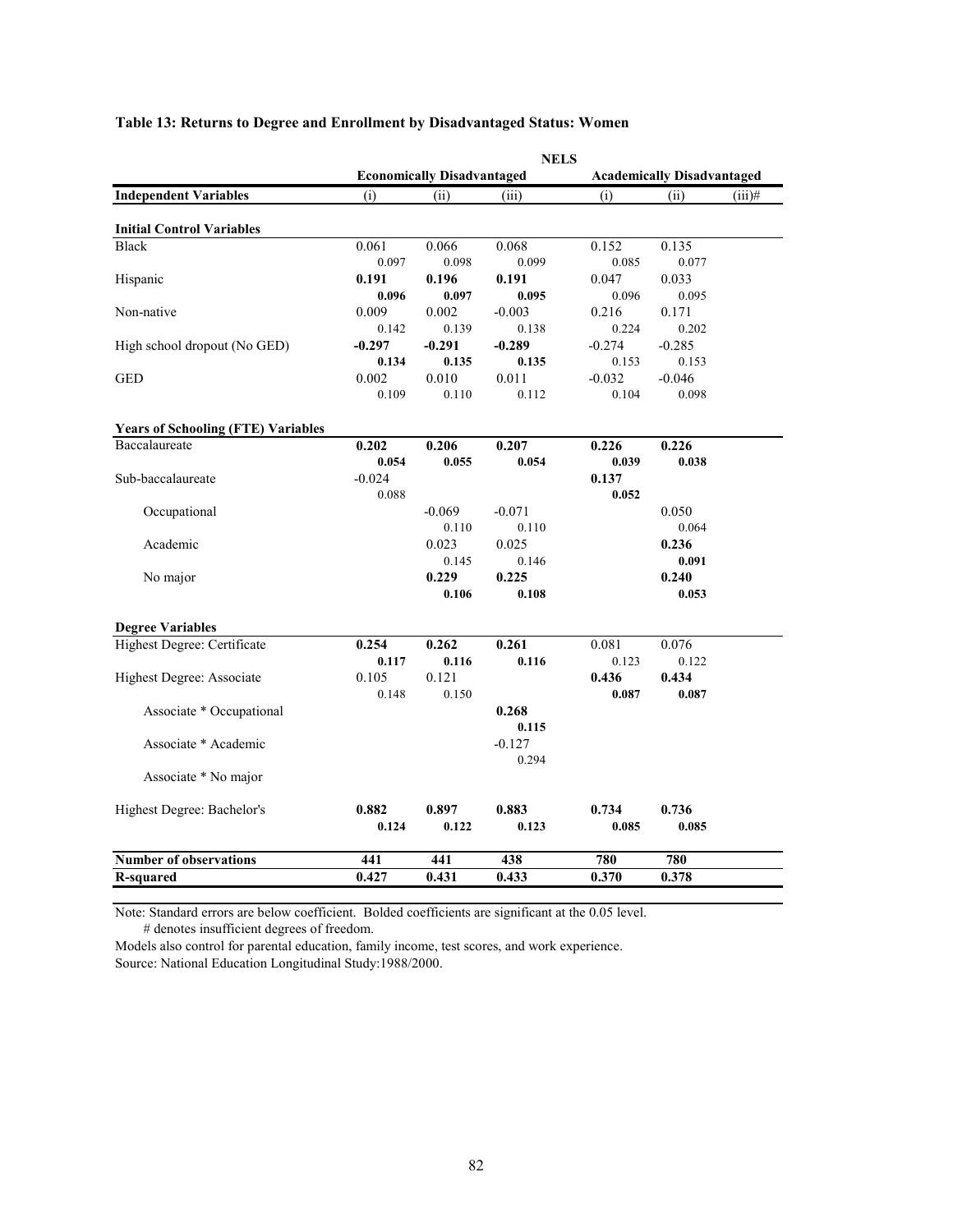|               |                                                  |          |     | <b>Economically Disadvantaged</b> |          | <b>Academically Disadvantaged#</b> |
|---------------|--------------------------------------------------|----------|-----|-----------------------------------|----------|------------------------------------|
|               | F-tests of joint significance of:                |          |     |                                   |          |                                    |
|               | Occupational $FTE =$<br>Academic FTE             | $-0.071$ | VS. | 0.025                             | p > 0.58 |                                    |
| $\mathcal{L}$ | $Occupational*Associate =$<br>Academic*Associate | 0.268    | VS. | $-0.127$                          | p > 0.20 |                                    |
| 3             | $2*Occupational FTE =$<br>Occupational*Associate | $-0.142$ | VS. | 0.268                             | p > 0.10 |                                    |
| 4             | $2*$ Academic FTE =<br>Academic*Associate        | 0.050    | VS. | $-0.127$                          | p > 0.66 |                                    |

**Table 14: Tests of Sheepskin Effects and the Equivalence of Different Types of Education: Women**

Note: Standard errors are below coefficient. Bolded coefficients are significant at the 0.05 level. # denotes insufficient degrees of freedom.

Models also control for parental education, family income, test scores, and work experience.

Source: National Education Longitudinal Study:1988/2000.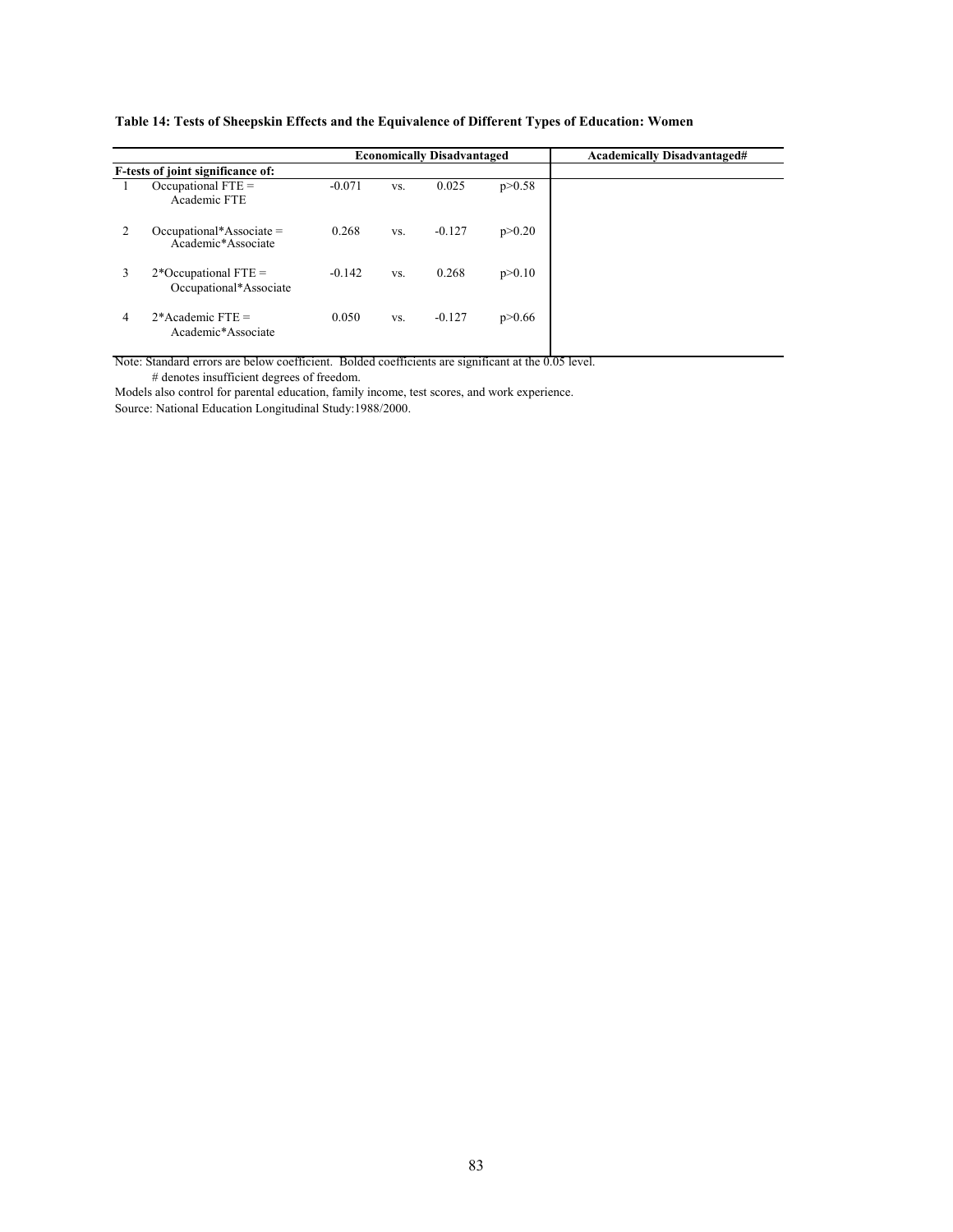|                                           | <b>NELS</b> |                                   |          |          |                                   |           |  |  |
|-------------------------------------------|-------------|-----------------------------------|----------|----------|-----------------------------------|-----------|--|--|
|                                           |             | <b>Economically Disadvantaged</b> |          |          | <b>Academically Disadvantaged</b> |           |  |  |
| <b>Independent Variables</b>              | (i)         | (ii)                              | (iii)    | (i)      | (ii)                              | $(iii)$ # |  |  |
| <b>Initial Control Variables</b>          |             |                                   |          |          |                                   |           |  |  |
| <b>Black</b>                              | $-0.157$    | $-0.152$                          | $-0.158$ | $-0.103$ | $-0.108$                          |           |  |  |
|                                           | 0.122       | 0.121                             | 0.120    | 0.061    | 0.062                             |           |  |  |
| Hispanic                                  | $-0.061$    | $-0.037$                          | $-0.051$ | 0.095    | 0.097                             |           |  |  |
|                                           | 0.093       | 0.093                             | 0.093    | 0.093    | 0.093                             |           |  |  |
| Non-native                                | 0.065       | 0.051                             | 0.058    | $-0.141$ | $-0.140$                          |           |  |  |
|                                           | 0.098       | 0.102                             | 0.107    | 0.065    | 0.065                             |           |  |  |
| HS dropout (No GED)                       | $-0.039$    | $-0.045$                          | $-0.037$ | $-0.065$ | $-0.069$                          |           |  |  |
|                                           | 0.141       | 0.140                             | 0.140    | 0.083    | 0.083                             |           |  |  |
| <b>GED</b>                                | $-0.042$    | $-0.032$                          | $-0.032$ | $-0.139$ | $-0.140$                          |           |  |  |
|                                           | 0.084       | 0.084                             | 0.085    | 0.089    | 0.090                             |           |  |  |
|                                           |             |                                   |          |          |                                   |           |  |  |
| <b>Years of Schooling (FTE) Variables</b> |             |                                   |          |          |                                   |           |  |  |
| Baccalaureate                             | 0.148       | 0.151                             | 0.145    | 0.078    | 0.070                             |           |  |  |
|                                           | 0.052       | 0.052                             | 0.053    | 0.044    | 0.044                             |           |  |  |
| Sub-baccalaureate                         | 0.206       |                                   |          | 0.091    |                                   |           |  |  |
|                                           | 0.057       |                                   |          | 0.038    |                                   |           |  |  |
| Occupational                              |             | 0.144                             | 0.151    |          | 0.097                             |           |  |  |
|                                           |             | 0.059                             | 0.060    |          | 0.047                             |           |  |  |
| Academic                                  |             | 0.288                             | 0.306    |          | 0.049                             |           |  |  |
|                                           |             | 0.097                             | 0.099    |          | 0.058                             |           |  |  |
| No major                                  |             | 0.123                             | 0.128    |          | 0.065                             |           |  |  |
|                                           |             | 0.053                             | 0.054    |          | 0.049                             |           |  |  |
|                                           |             |                                   |          |          |                                   |           |  |  |
| <b>Degree Variables</b>                   |             |                                   |          |          |                                   |           |  |  |
| Highest Degree: Certificate               | 0.209       | 0.213                             | 0.219    | 0.108    | 0.103                             |           |  |  |
|                                           | 0.100       | 0.101                             | 0.100    | 0.068    | 0.068                             |           |  |  |
| Highest Degree: Associate                 | 0.281       | 0.284                             |          | 0.282    | 0.275                             |           |  |  |
|                                           | 0.132       | 0.133                             |          | 0.080    | 0.080                             |           |  |  |
| Associate * Occupational                  |             |                                   | 0.241    |          |                                   |           |  |  |
|                                           |             |                                   | 0.137    |          |                                   |           |  |  |
| Associate * Academic                      |             |                                   | 0.809    |          |                                   |           |  |  |
|                                           |             |                                   | 0.139    |          |                                   |           |  |  |
| Associate * No major                      |             |                                   | 0.488    |          |                                   |           |  |  |
|                                           |             |                                   | 0.235    |          |                                   |           |  |  |
| Highest Degree: Bachelor's                | 0.641       | 0.662                             | 0.681    | 0.412    | 0.400                             |           |  |  |
|                                           | 0.121       | 0.122                             | 0.123    | 0.078    | 0.077                             |           |  |  |
|                                           |             |                                   |          |          |                                   |           |  |  |
| <b>Number of observations</b>             | 446         | 446                               | 440      | 840      | 840                               |           |  |  |
| <b>R-squared</b>                          | 0.194       | 0.200                             | 0.205    | 0.175    | 0.175                             |           |  |  |

## **Table 15: Returns to Degree and Enrollment by Disadvantaged Status: Men**

Note: Standard errors are below coefficient. Bolded coefficients are significant at the 0.05 level.

# denotes insufficient degrees of freedom.

Models also control for parental education, family income, test scores, and work experience. Source: National Education Longitudinal Study:1988/2000.